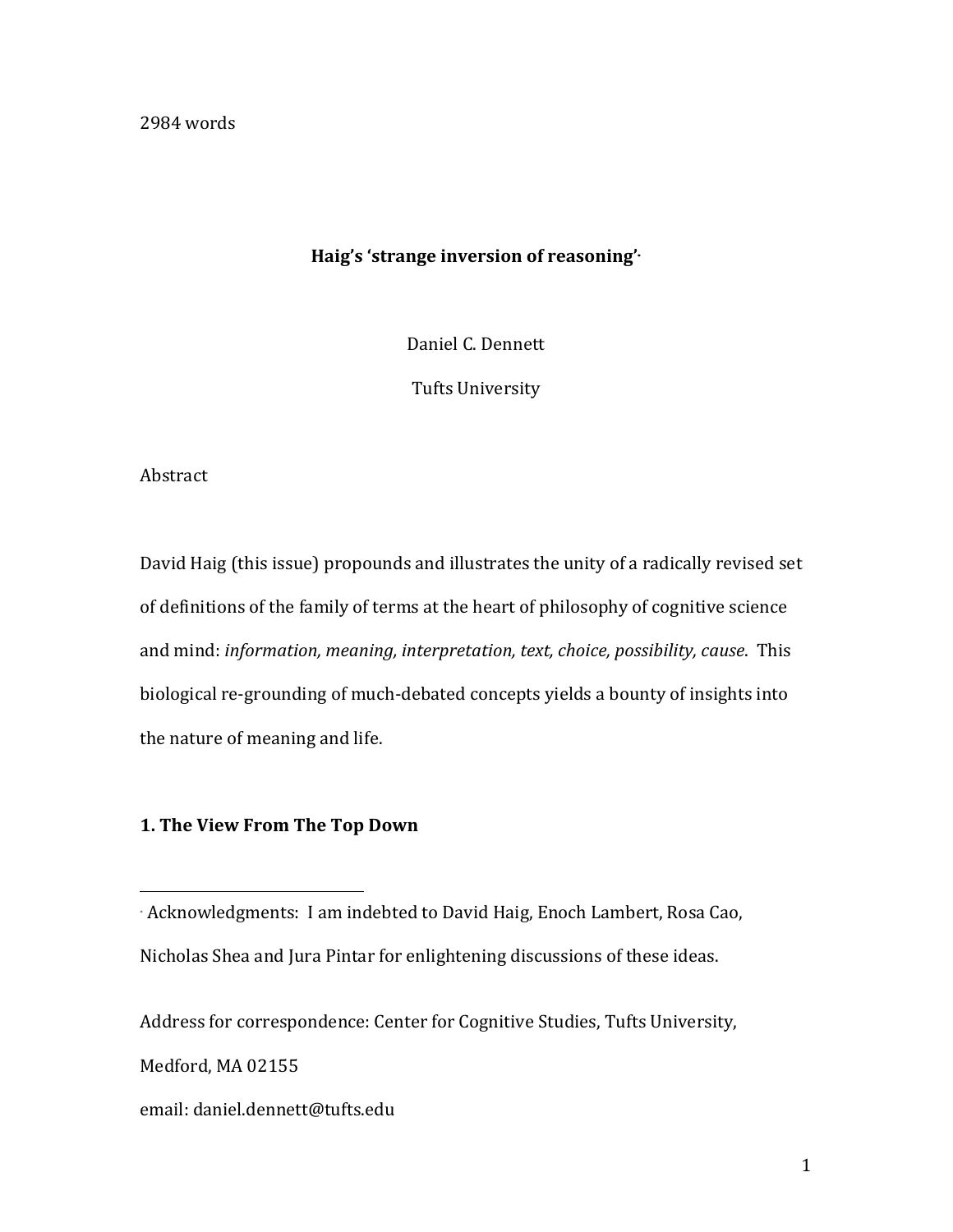One of the most vehement 19<sup>th</sup> century critics of *Origin of Species*, William MacKenzie Beverley (1868), summed up Darwin's contribution brilliantly:

In the theory with which we have to deal, Absolute Ignorance is the artificer; so that we may enunciate as the fundamental principle of the whole system, that, IN ORDER TO MAKE A PERFECT AND BEAUTIFUL MACHINE, IT IS NOT REQUISITE TO KNOW HOW TO MAKE IT. This proposition will be found, on careful examination, to express, in condensed form, the essential purport of the Theory, and to express in a few words all Mr. Darwin's meaning; who, by a *strange inversion of reasoning* [my emphasis], seems to think Absolute Ignorance fully qualified to take the place of Absolute Wisdom in all the achievements of creative skill.

I have adapted Beverley's all-caps howl to describe what I call Turing's strange inversion of reasoning (Dennett, 2013a):

IN ORDER TO BE A PERFECT AND BEAUTIFUL COMPUTING MACHINE IT IS NOT REQUISITE TO KNOW WHAT ARITHMETIC IS.

Both Darwin and Turing turned our everyday mind-first perspective upside down, shocking many who just could not—at first—countenance their joint message: there can be *competence without comprehension* (Dennett, 2017). I assume that the readers of *Mind and Language* have already made their peace with these newish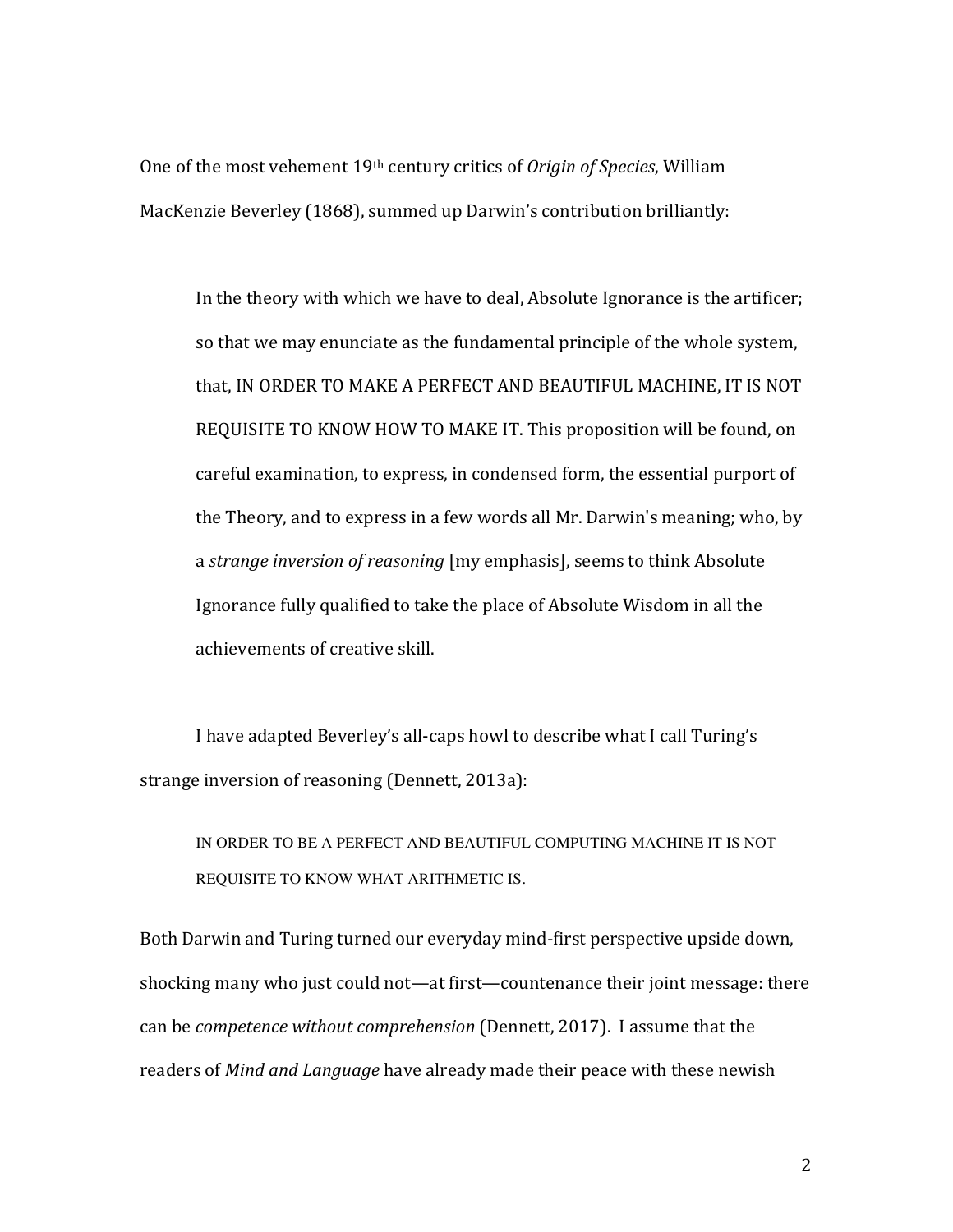perspectives (though some thoughtful people still ardently resist them); I want to introduce them to yet another unsettling inversion, which may be harder to take at first. 

The title of this journal, *Mind and Language*, seems straightforward enough, but it exemplifies a tacit bias that has gone largely unchallenged for more than fifty years. We might express it thus:

When it comes to Meaning, the best starting place is (obviously) Language, and the way Minds use language.

Whether meaning resides first and foremost in Minds (*e.g.*, the 'original intentionality' of Searle (1980)) or in linguistic structures (*e.g.*, a natural language or the Language of Thought championed by Fodor, 1975), investigations into semantics—and information, interpretation, belief and knowledge—should begin by exploiting what we have already learned about human minds and human language. Why? Because when we examine the ways meanings are composed in our own minds and in our languages we get to see some of the inner workings of a machine (an organ, a system, a phenomenon, ....) that captures, modulates and transmits meaning. We get to catalogue the meaningful parts out of which larger meanings are composed in *these* systems (which might just be a single system with different manifestations), and this must surely  $(ding!)$ <sup>1</sup> give us insight into all other systems in which meanings get extracted, modulated, composed and transmitted.

 $1$  The 'surely' alarm was introduced in Dennett (1994) and elaborated in Dennett 2013, pp53-4. Readers are encouraged to inculcate the habit of hearing a bell ring in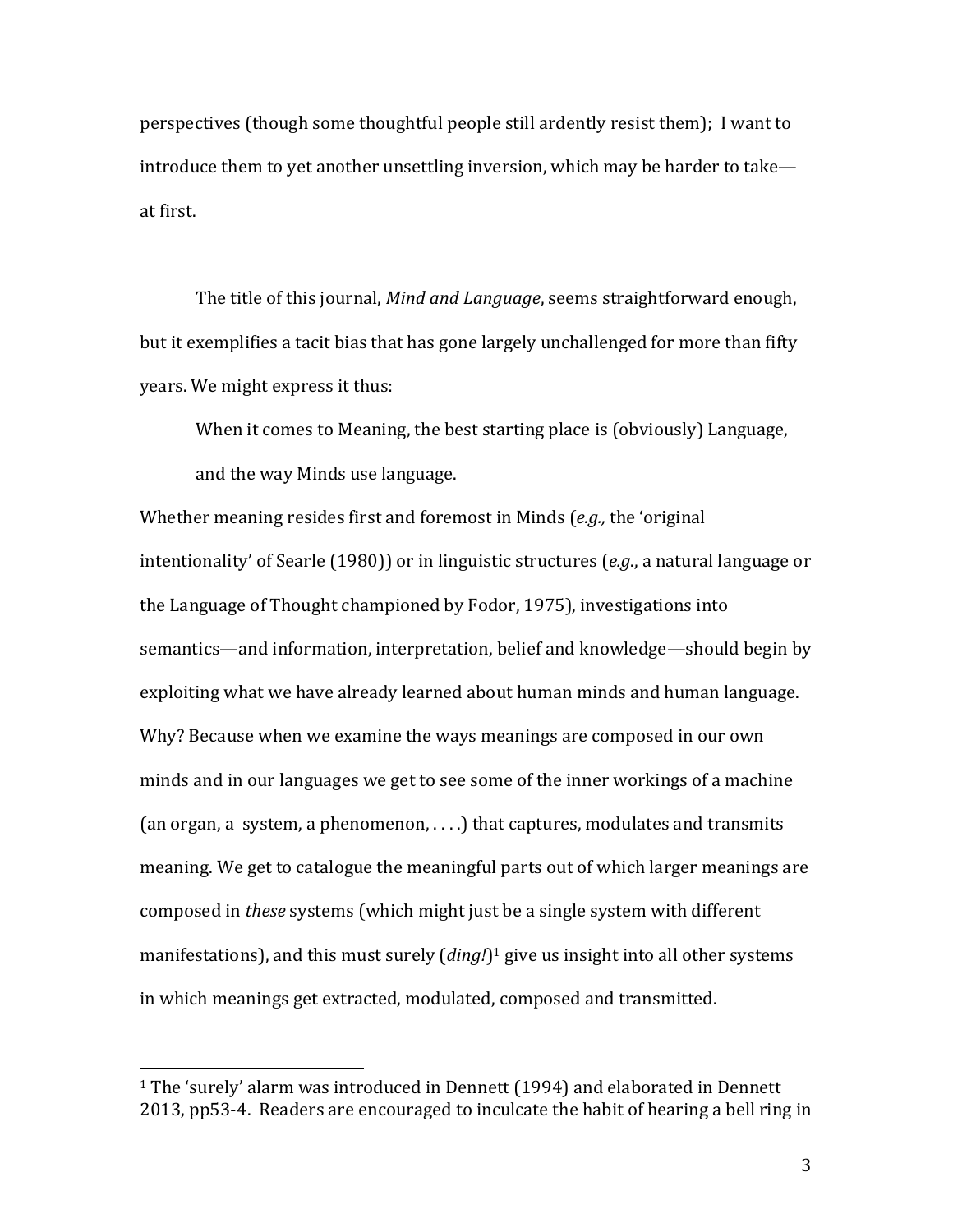This is the consensual justification for setting up our base camp in Mind and Language, a secure and literal arena of meanings from which to venture into more exotic and perhaps merely metaphorically meaning-ful phenomena, such as the behavior of other animals, or plants, or robots, or life itself. *Mind and Language* is a journal of philosophy and linguistics (primarily), and certainly not a journal of theoretical biology. If there is meaning in DNA, for instance, then DNA must be rather like a written language, with readers and writers, a productive (syntactical) system with something like terms that have something like semantics, but of course the genetic system is not *just* like a (human) language; it's a *sorta* language,<sup>2</sup> a language thanks to poetic license or metaphor.

This familiar—indeed normal—assumption shares with the pre-Darwinian and pre-Turingian worldview the property of *taking comprehension for granted*: if you are talking about meaning and communication, you are talking about comprehending agents, human adults, paradigmatically. This may seem to be an obvious starting point, but it is an unheralded partisan in the embattled gulf often proclaimed (and often deplored) between the *Naturwissenschaften* and the *Geisteswissenshaften,* or between C. P. Snow's Two Cultures. Among its ideological buttresses are Brentano's thesis of the Irreducibility of the Intentional, which obliged Quine (1960) to take sides, at least temporarily, against the Intentional <u> 1989 - Andrea Santa Andrea Andrea Andrea Andrea Andrea Andrea Andrea Andrea Andrea Andrea Andrea Andrea Andr</u>

their heads whenever they encounter the word 'surely'—since it often marks the weakest point in the argument.

<sup>&</sup>lt;sup>2</sup> I deliberately use the 'sorta operator' I defined and defended in Dennett (2013) to implicate myself in this bias, which I am now attempting to expose. The sorta operator is a valuable tool in any naturalist's kit, but like all powerful tools, it can be used in ways that are not constructive.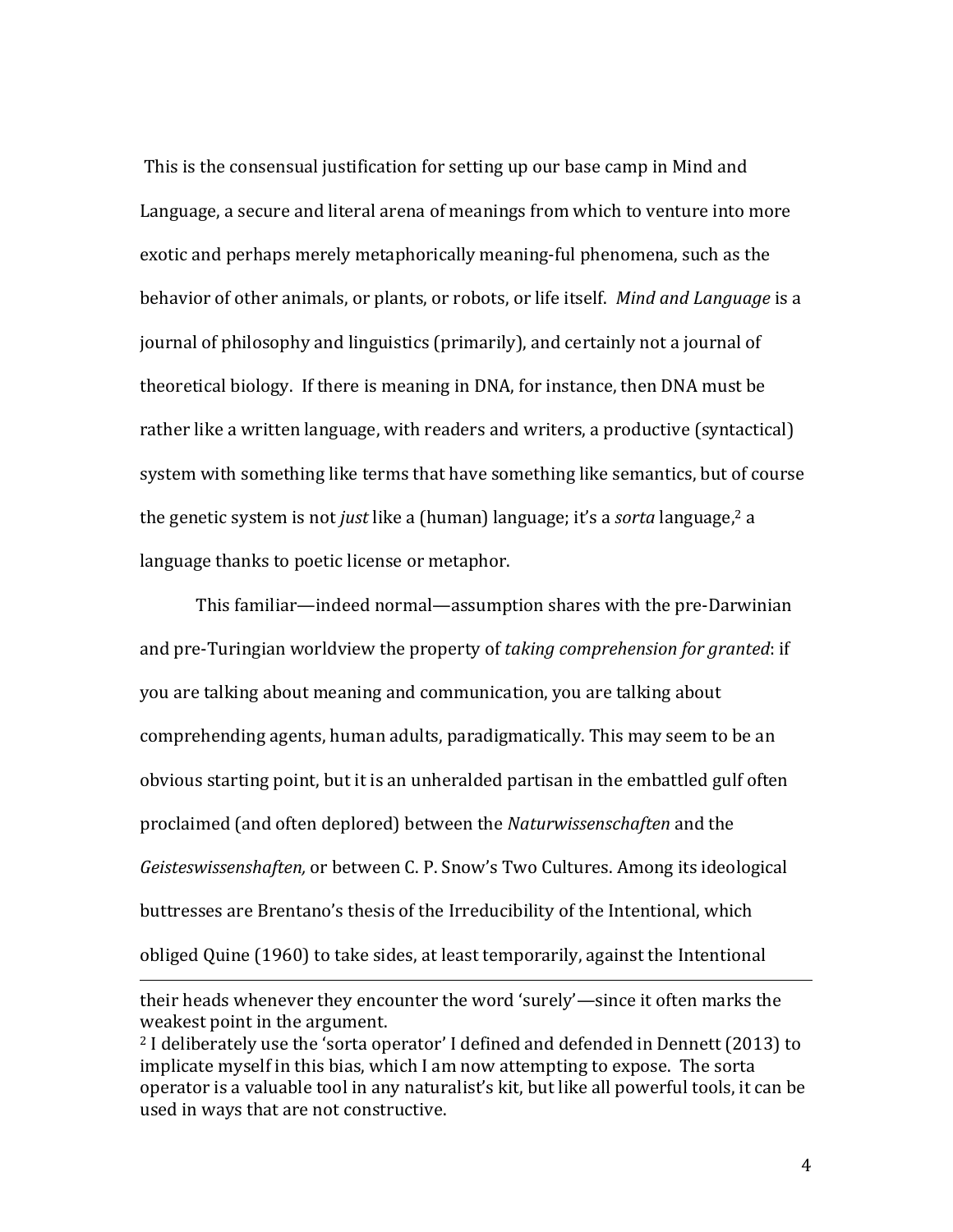realm, and Chomsky's (1959) fabled demolition of Skinner's *Verbal Behavior* (1957). Behaviorism, both Quine's and Skinner's if not Ryle's or Wittgenstein's, has been banished (*Hurrah!*) to make the world safe for Cognitive Science, the properly scientific study of Mind and Language. What this now canonical presumption ignores is a different sort of behaviorism, more fundamental and less tinged with over-ambitious ideology: the behaviorism of science. Meteorology is behavioristic in this sense, and so is chemistry, and physics and geology and astronomy. When you achieve a theory that explains all meteorological *behavior*, you get to declare victory; you've finished the task, because that's all there is.

What about biology? Here there is still an ominous hint of a door left open to dualism or its near-twin vitalism. The standard, if defeasible, assumption in biology these days is that in the end there are just lots of macromolecules and their constituent atoms, and the forces that govern their *behavior*, even if it is extremely useful to find higher levels of abstraction from which to search for patterns: the theory of the cell, for instance, and molecular genetics, and various grain-levels of neuroscience, evolutionary biology and ecology. There is no *élan vital* or ectoplasm to account for, so when the 'behavioral and brain sciences' accomplish their tasks, there will be no residual hard problems to solve. Or will there? The perspective adopted by most in cognitive science remains agnostic about this, pending further discoveries about mind and language. In the meantime, armed with our theories and concepts—intension, extension, Boolean operators, propositions, codes, syntax, etc., etc.—we can explore the realm of meaning and information-processing in the brain (or mind) without settling the issue of whether it all somehow 'reduces to' the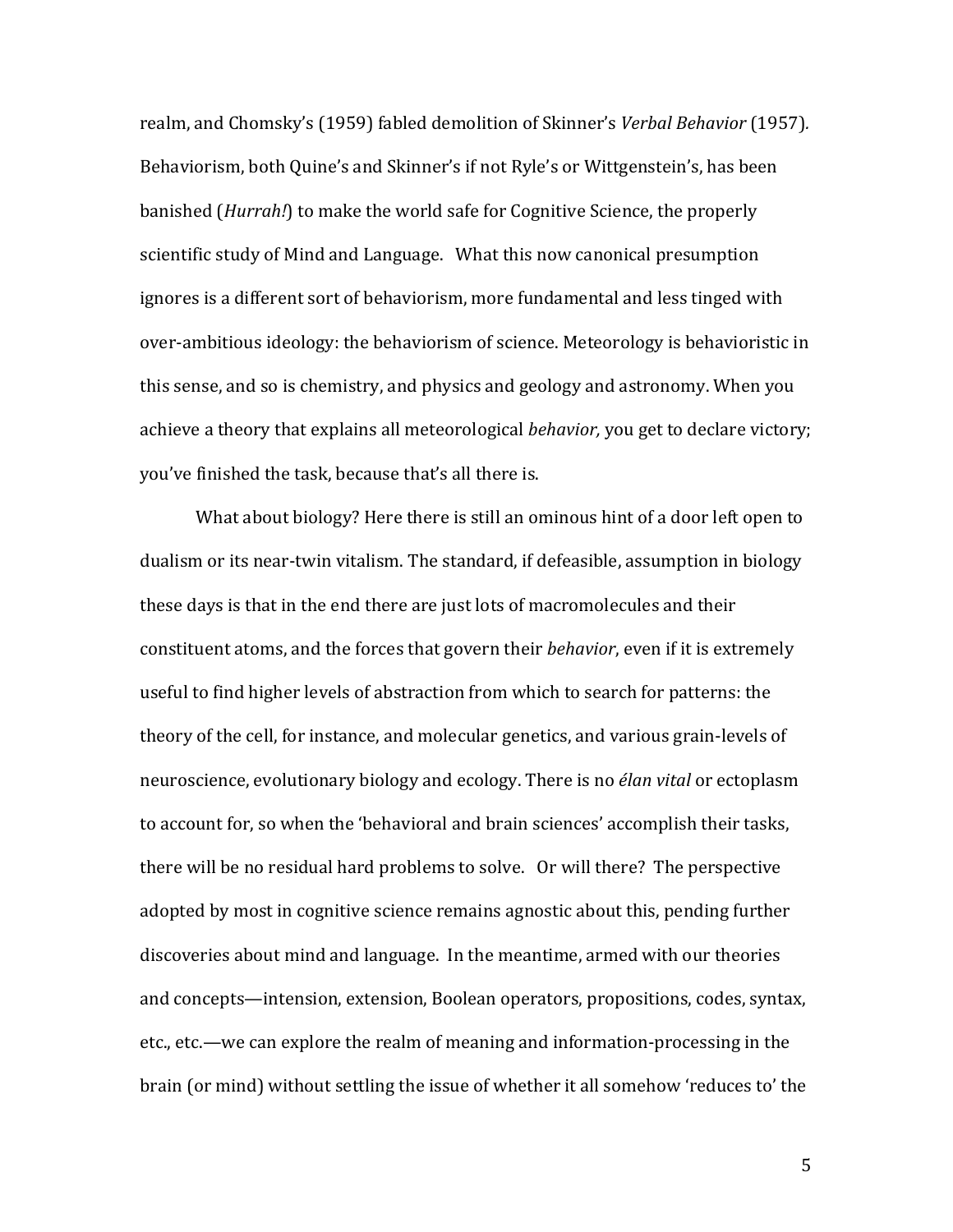behavior of molecules. We have learned, haven't we, that we can speak about information—thanks to Shannon's mathematical theory of information, Marr's 1982) 'computational level,' Newell's (1982) 'knowledge level'—in advance of any firm anchoring in the behavior of neurons and such. I say 'we' because I have not, until now, appreciated how I myself have participated and even contributed to this comfortable *modus* operandi.

# **2. Starting With Life, Not Language**

What would it look like to abandon this normal perspective on mind and language and meaning, and try to reframe all the issues at one biological level or another, building *up* to the niceties of yearning and doubt, prosody and implicature from the ground floor of meaning, in the origin of life itself? I commend to the readers of *Mind and Language* a pioneering essay by evolutionary biologist (and amateur philosopher, in the best sense of both terms) David Haig, 'Making Sense: information interpreted as meaning,' (this volume), which boldly outlines just such a project. It will upset any reader who is sure that the 'proper' meanings of the key terms are being flouted or ignored. *Real* interpretation, *real* meaning, is not to be found in the reactions of molecules to other molecules, but in the reactions of sentient intelligences to perceptions and communications. I urge that such reactions be stifled for the time being, until Haig's alternative perspective can be seen in action, a strange but beautiful inversion of reasoning with a bounty of insights. (It reminds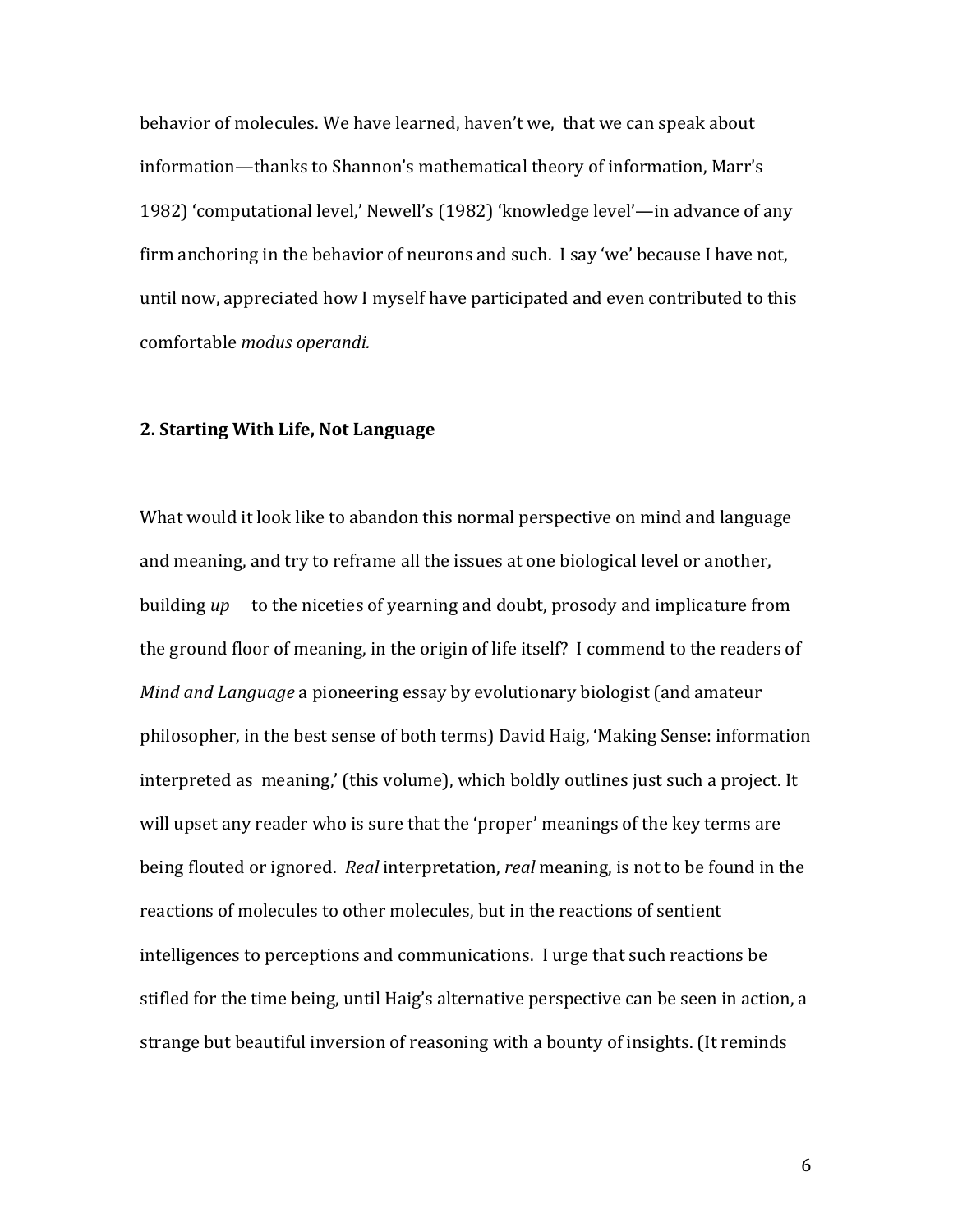me of the fabled qualms about admitting zero as a number; whatever your misgivings, give it a chance and see if you like the results.)

Haig is not by any means the first to try to ground meaning in biology, turning away from what we might call the linguicentric tradition. Ruth Millikan's pioneering work (1984) has led to a variety of 'teleosemantic' theories (Papineau, 1998, Shea, 2007, and others). Paul Churchland (1995, 2012) on vector coding, Brian Skyrms (2010) on signals, and Terrence Deacon (1997, 2011) are all important contributors to this centrifugal agenda, and some of my own work (e.g., 2001) has concentrated on exposing and resisting the siren song of the 'propositional attitude task force.' Lean, 2014, develops congenial points, but Haig is the first, to my knowledge, to simply defy tradition and propose alternative readings of the standard terms, *information, choice, meaning, intention, interpretation, text,* and thereby everything that we build from them. This defiance can perhaps be most directly motivated by noting that none of these terms, however ubiquitous in theories and models of mind and language, have ever settled down with consensual definitions. Every one of them is an attractor of controversy, so why not start fresh and see what happens?

The governing insight is that we can better understand what 'real' choices are, what 'real' interpretation is, what 'real' meaning is if we consider first the primordial phenomena on which and out of which these must be built: the simplest possible differences that make a difference, the most rudimentary 'choices'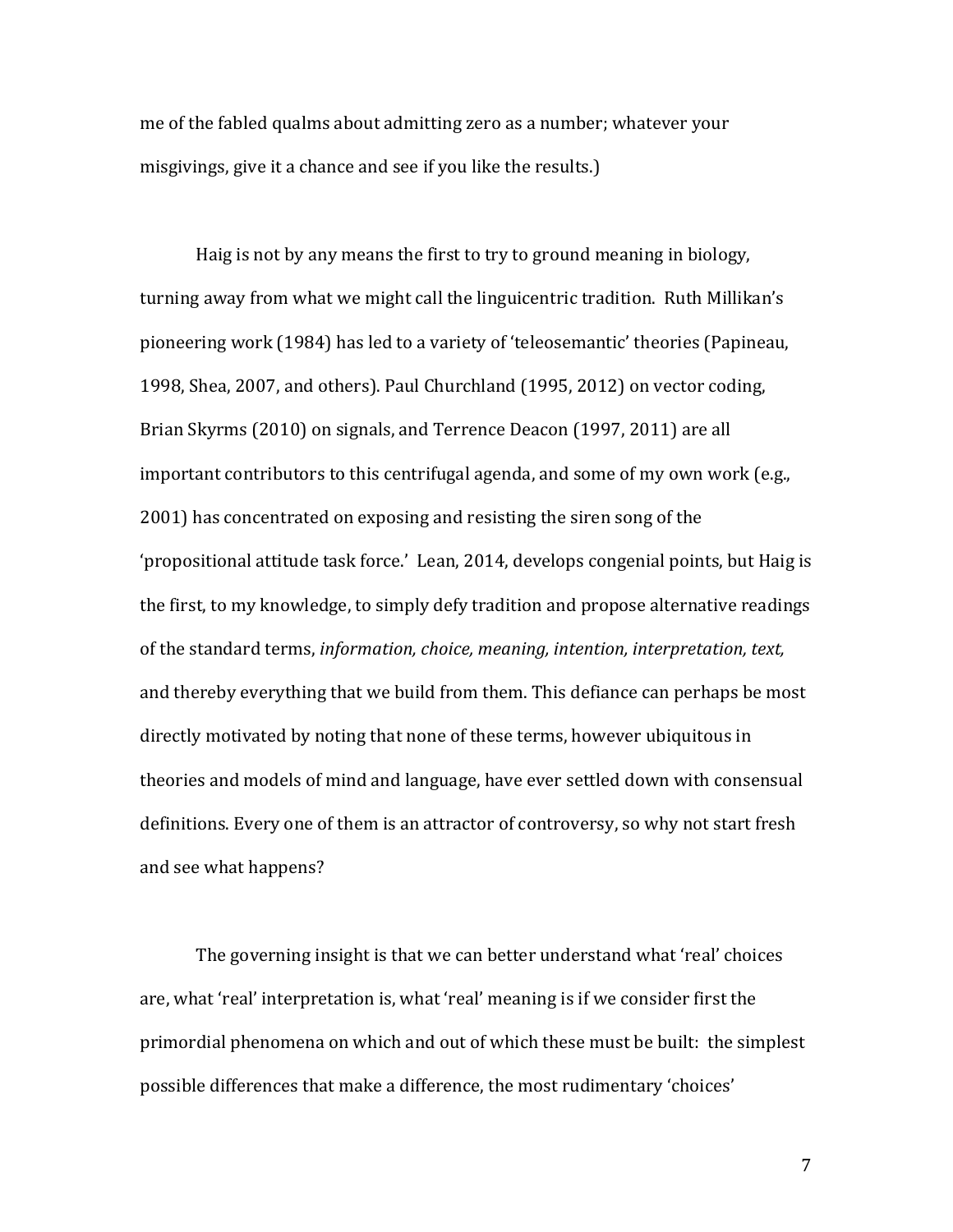imaginable. This enables Haig to undo the divorce between 'Shannon information' and 'semantic information' by seeing how to unite the striking features of these warring perspectives into a single account of how information is used in life, including our own highly articulated intellectual lives.<sup>3</sup>

Information is what could have been otherwise before observation. Meaning is what would have been otherwise had the observation been different. (Haig, ms. p24)

A device that strikes a match unless it 'observes' (detects) the presence of hydrogen 'uses' information to govern its 'choice' to strike the match, and is 'undecided' until it gets that information and 'interprets' that information by striking or not striking the match. Such a simple device could be invented by a (not very) intelligent designer, or it could evolve. Establishing just such a (type of) causal link is the basic or atomic design step out of which all other design-making must be constructed. Where before there was no regular causal link between hydrogenpresence and not-striking-a-match, now there is, and it can be a useful causal regularity worth keeping. Dretske's (1981, 1994) attention was rightly drawn to such second-order causes of causal regularities, but he was stymied by the task of saying when there was *enough* design, or specificity, or complexity to warrant assigning meaning to the activity involved (for instance, in his attempt to distinguish

<sup>&</sup>lt;sup>3</sup> Dennett (2017) was completed before I had digested Haig's ideas, and Chapter 6 of that book, 'What is Information?', now stands in need of revisions just weeks after appearing in print. This essay is a first installment of that editorial process.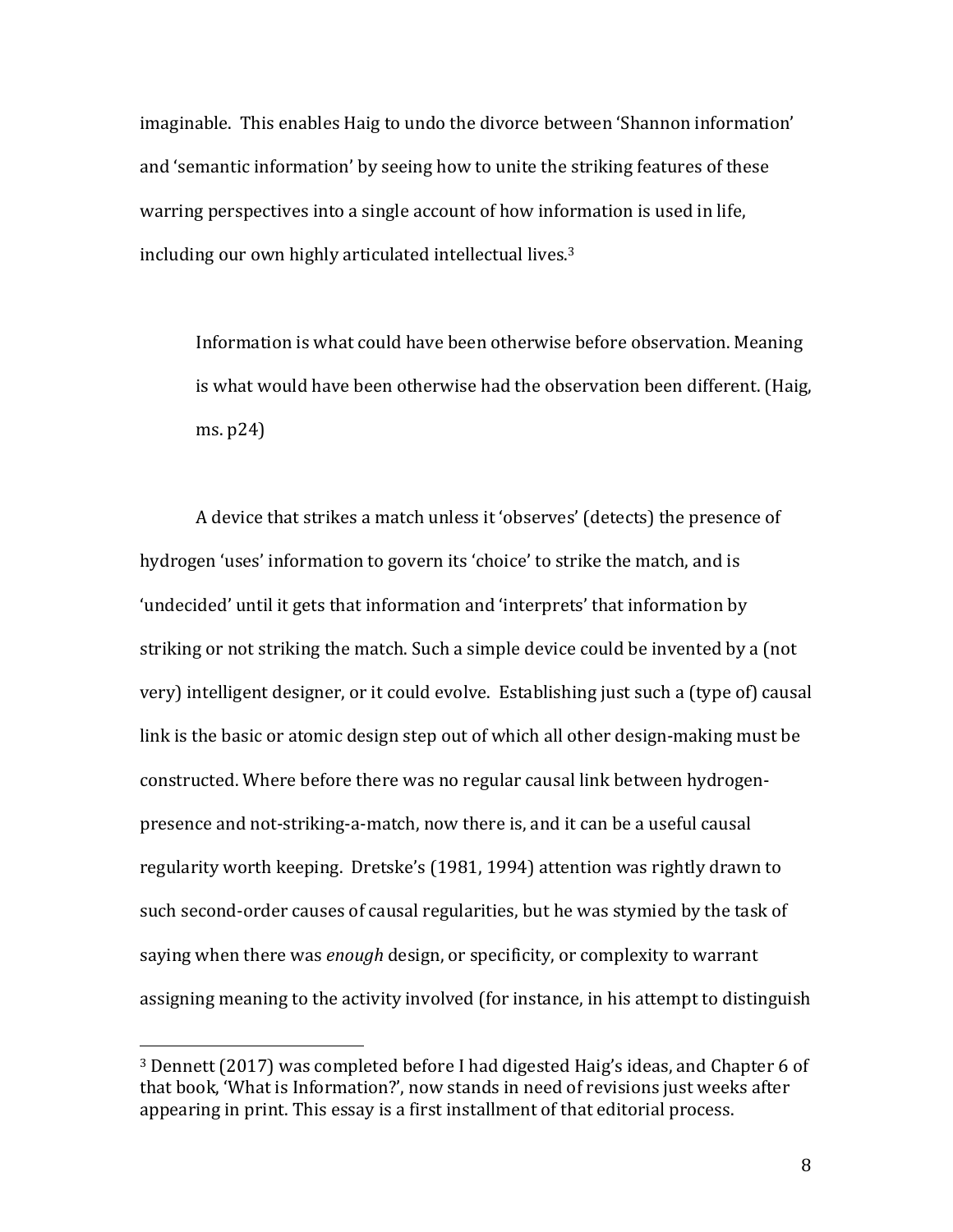'epistemic seeing' from 'non-epistemic seeing'). Haig doesn't bother: it may become more and more *convenient* to speak the shorthand of meaning-assignments as systems become more complicated in their causal intermeshing, but there is no point at which, as Fodor (1987, p104) once memorably put it, 'a whistle blows' heralding the fixation of Meaning.

Instead of treating the bacterium's response to the presence of a molecule as a fringe or degenerate or merely metaphorical case of meaning, lacking most of the 'essential' components of what we usually mean by meaning, consider treating it as the most fundamental example of meaning: the simplest case. Then, treating *intention* to cover the rationales of evolved designs as literally as the rationales of human designers, we can say, literally, that 'interpreters are intentional mechanisms that have evolved or been designed to use information in choice,' (ms  $p3$ ) and define 'a *text* as an interpretation intended to inform subsequent choice.' (ms p8) and go on to say that the mutation that causes hemophilia in males does so via a process in which histidine and hemophilia

'are the intended meanings of interpreters [ribosomes] that have evolved to represent whatever text they are presented. But, histidine and hemophilia are unintended from the perspective of the organism: none of the fetus's male ancestors possessed the mutant protein or suffered from hemophilia.' (ms p13)

The same strategy of analysis yields rich and unified accounts of the tangled history of the Zimmerman telegram, the sincere advice of fortune-tellers, and the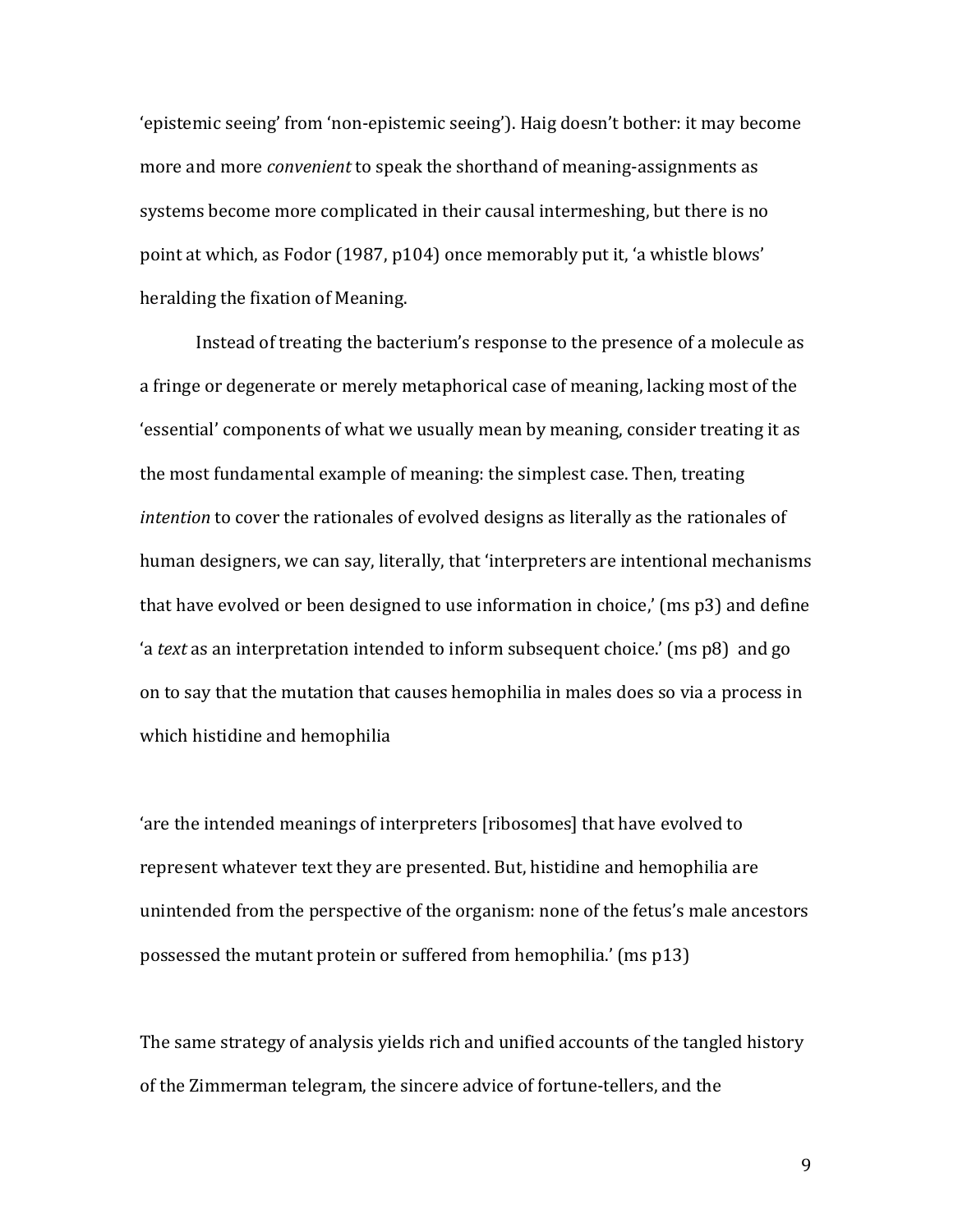underlying rationale of the injury-feigning bird, among many other phenomena. (Examples are the key; you don't really appreciate the power of definitions until you see the, work in multiple cases.) Then, with these new foundations in place Haig can go on to define a *percept* as a *private text,* 'an interpretation of sensory input intended to inform subsequent interpretation.' (ms  $p10$ ), and then reflexively characterize his project in its own terms:

My written text attempts to rearrange the associations of 'meaning' and 'information' in your private texts to change how you interpret and use these words. It is an invitation to join a language-game in which these new definitions are the rules of play.  $(ms p22)$ 

Instead of attempting to summarize Haig's elegant and succinct proposals, I will simply note a few of the philosophical topics on which they shed surprising light: 

1. the debate over causation as mechanism versus causation as differencemaking, 

2. the reason why an epistemic—not metaphysical—concept of possibility does all the heavy lifting in the context of the puzzles about free will,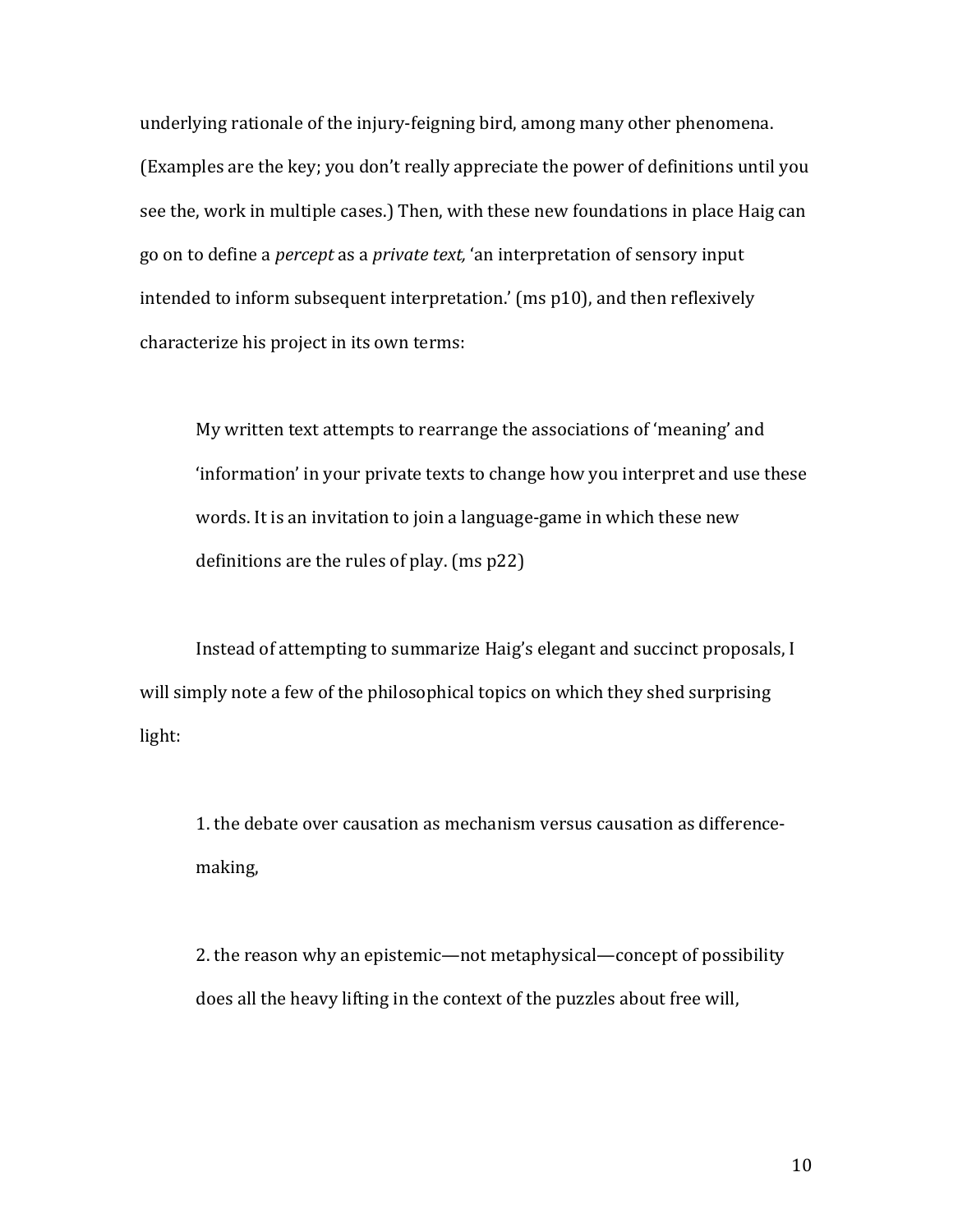3. the relation between the butterfly effect and attractor states, and the implications of this for cognition: 'Bodily attractors at all levels—from the molecular, to the cellular, to the individual—buffer organismal fates from the unforeseen. This cancellation of irrelevant differences allows "focus" on what is relevant.'

No doubt my high opinion of Haig's essay is due in part to the fact that it clarifies, extends and corrects points I have long attempted—unsuccessfully—to convey to my colleagues. I have often tried to show that, whether the topic is what the frog's eye tells the frog's brain, or what Hamlet told Ophelia, or what the best translation of a sentence from French to English must preserve, our inability to 'express' the 'content' in some canonic medium of communication or informationregistration is not a bug but a feature. Haig shows why and how we may contrive all manner of intermediate levels of expression or interpretation but need not hunt for a dividing line that distinguishes comprehension from mere reaction. Instead of saying, as some in the linguicentric tradition might want to put it, that it's coding and syntax 'all the way down,' we can now appreciate that it's interpretation all the way up. Many of the difficult problems with which theorists of mind and language wrestle remain unresolved, but there is reason to believe that Haig's strange inversion will open up unconsidered prospects that have great promise.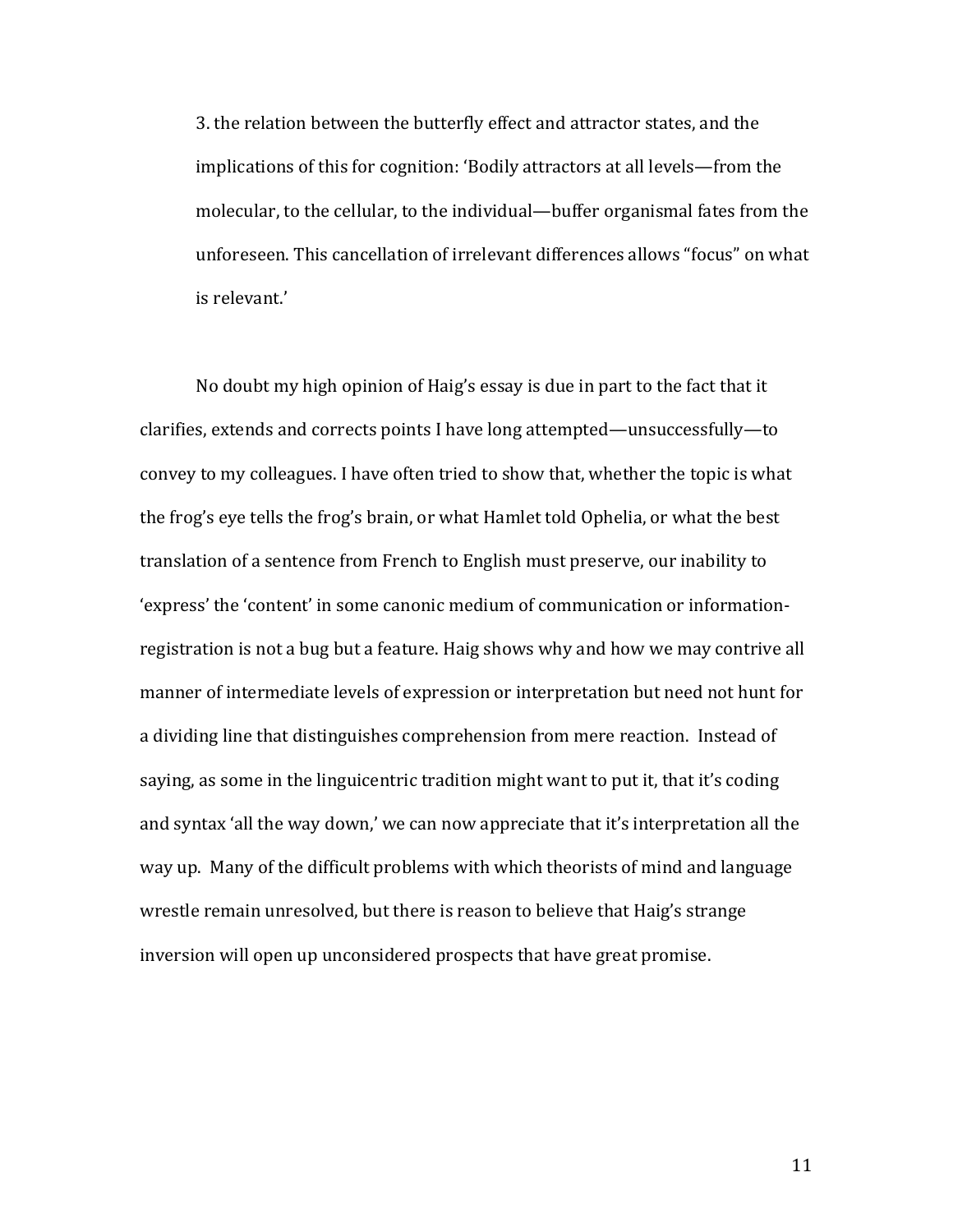## **References**

Beverley, W. M. 1868: *The Darwinian Theory of the Transmutation of Species Examined.* London: Nisbet. 

Chomsky, Noam. 1959: A Review of B. F. Skinner's Verbal Behavior. *Language,* 35, No. 1, 26-58.

Churchland, Paul. 1995: *The Engine of Reason, the Seat of the* Soul. Cambridge, MA: MIT Press.

---------2012: *Plato's Camera: How the Physical Brain Captures a Landscape of* Abstract Universals. Cambridge, MA: MIT Press.

Deacon, Terrence William. 1997: *The Symbolic Species: The Co-Evolution of Language and the Brain*. New York: W. W. Norton.

———. 2011: *Incomplete Nature: How Mind Emerged from Matter*. New York: W. W. Norton.

Dennett, Daniel C., 1994: Get Real. *Philosophical Topics,* 22, (1), 505–568.

---------------2001: Things about Things. In J. Branquinho, (ed.), *The Foundations of* 

*Cognitive Science*. Oxford: Clarendon Press.

------------ 2013a: Turing's 'Strange Inversion of Reasoning. In S. B. Cooper and J. van Leeuwen (eds.), *Alan Turing: His Work and Impact*. Elsevier.

----------- 2013b: *Intuition Pumps and Other Tools for Thinking*. New York: W. W. Norton.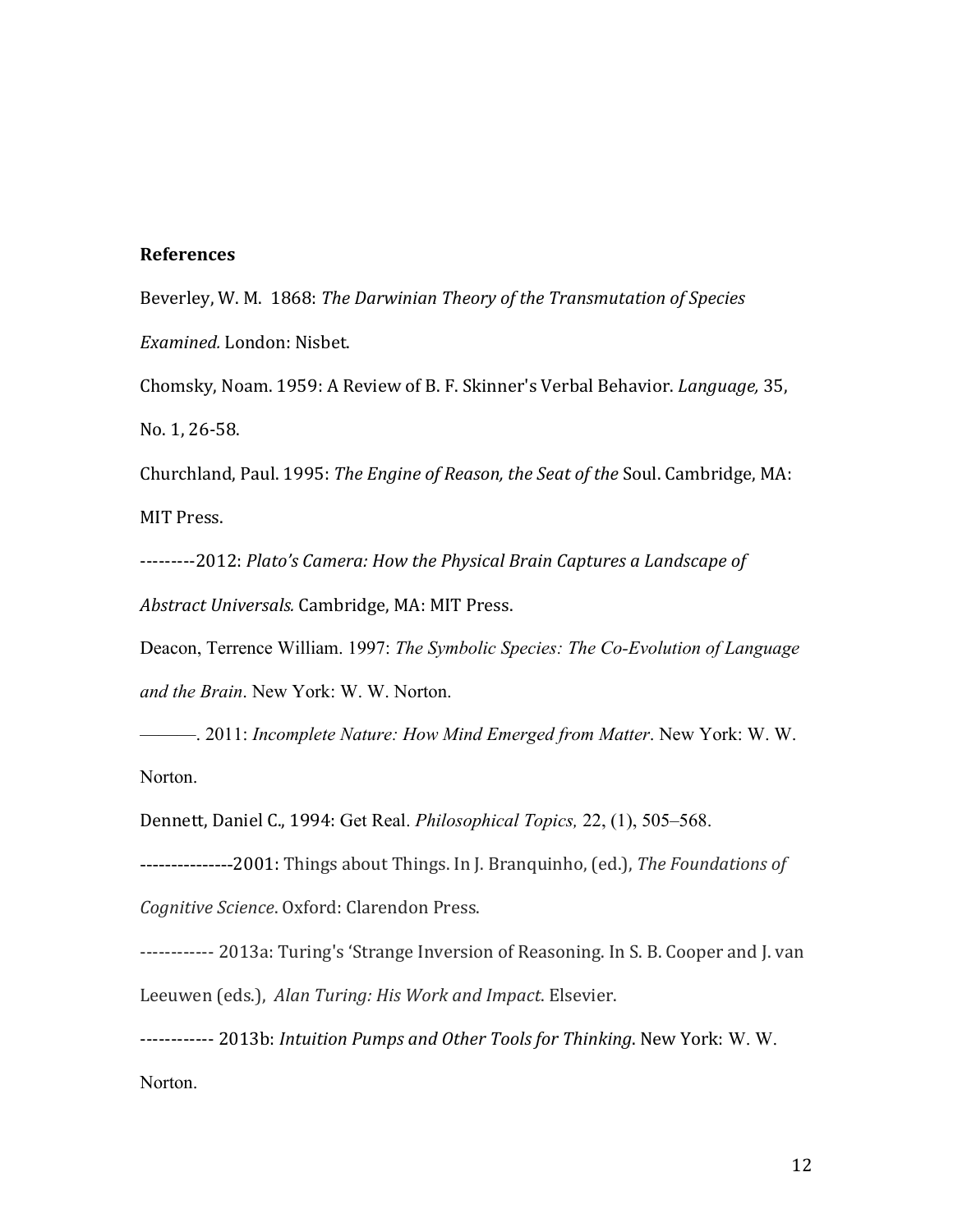-------------2017: *From Bacteria to Bach and Back: the Evolution of Minds*, New York: Norton. 

Dretske, Fred, 1981: *Knowledge and the Flow of Information*. Cambridge, MA: MIT Press.

---------------1994: Differences that make no difference. *Philosophical Topics* 22 (1), 41-57.

Fodor, Jerry, 1975: *The Language of Thought*, New York: Crowell.

--------------1987: *Pyschosemantics : The Problem of Meaning in the Philosophy of Mind.* Cambridge, MA: MIT Press.

David Haig, (this volume): Making Sense: information interpreted as meaning. (This volume).

Lean, Oliver M. 2014: Getting the Most out of Shannon Information. *Biology & Philosophy*, 29, 395-413.

Marr, David, 1982: *Vision*. Cambridge, MA: MIT Press.

Millikan, Ruth Garrett. 1984: *Language, Thought, and Other Biological Categories: New Foundations for Realism*. Cambridge, Mass.: MIT Press.

Newell, Allan. 1982: The Knowledge Level. Artificial Intelligence, 18, 81-132.

Papineau, David. 1998: Teleosemantics and indeterminacy. Australasian Journal of *Philosophy,* 76 (1), 1-14. 

Quine, W. V. O. 1960: *Word and Object.* Cambridge, MA: MIT Press.

Searle, John. R. 1980: Minds, Brains, and Programs. *Behavioral and Brain Sciences,* 3 (3), 417–457.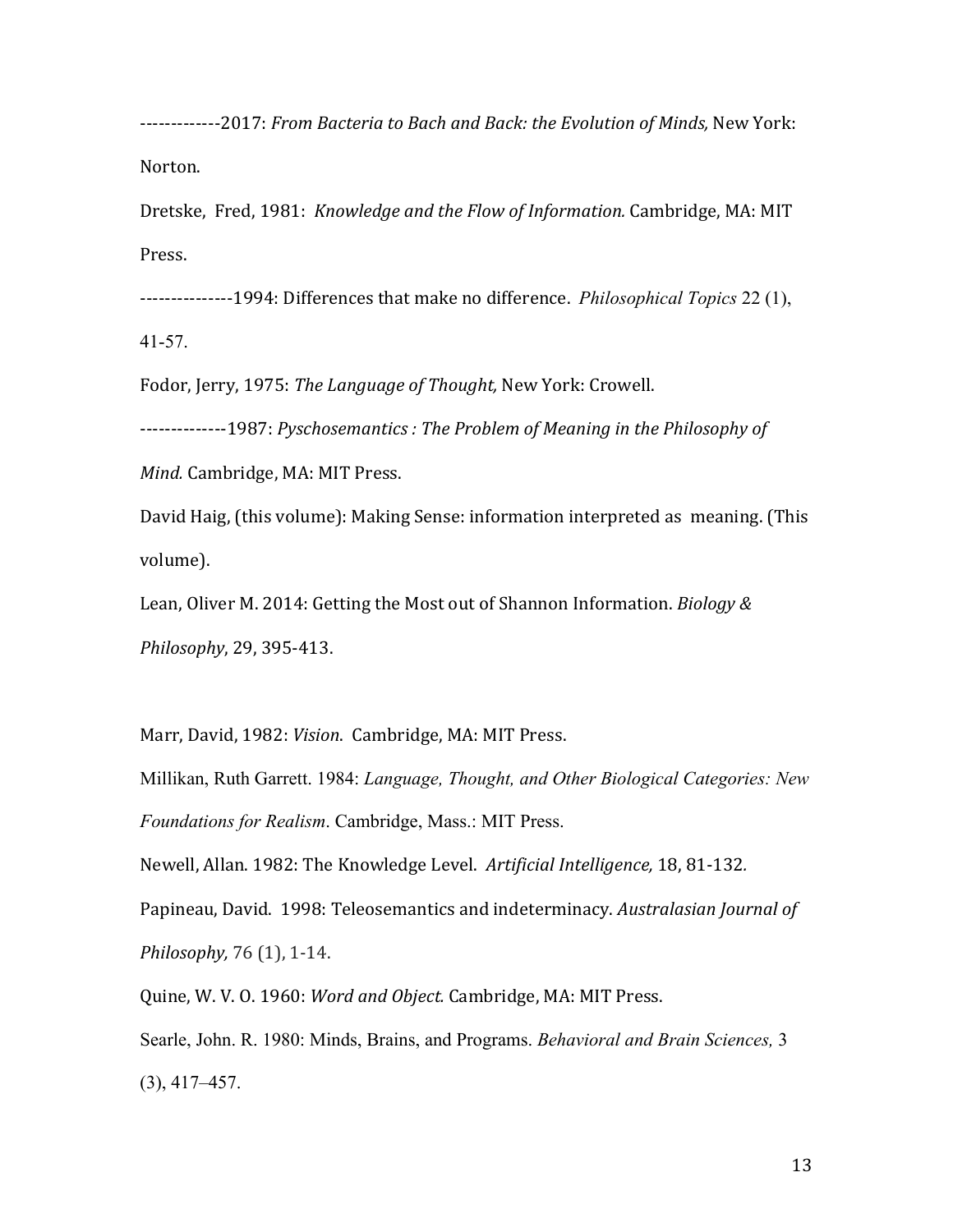Shea, Nicholas, 2007: Consumers Need Information: supplementing teleosemantics with an input condition. *Philosophy and Phenomenological Research* 75, (2), 404-435.

Skinner, B. F. 1957: *Verbal Behavior*. Acton, MA: Copley Publishing Group.

Skyrms, Brian. 2010: *Signals: Evolution, Learning, and Information, Oxford Univ.* 

Press. 

Center for Cognitive Studies, Tufts University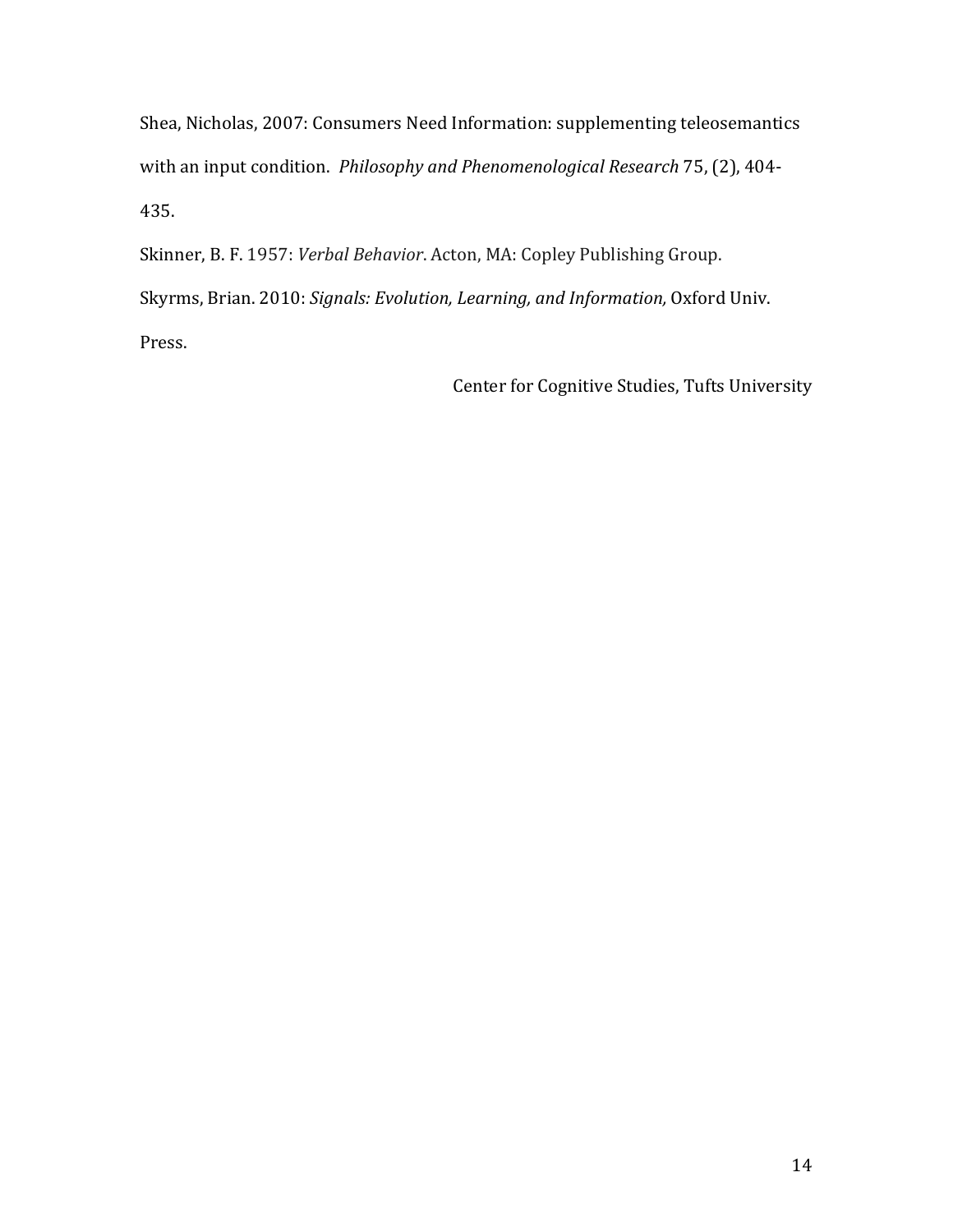**Making sense:**

# **information interpreted as meaning**

# **David Haig**

Department of Organismic and Evolutionary Biology,

Harvard University, 26 Oxford Street,

Cambridge MA 02138.

dhaig@oeb.harvard.edu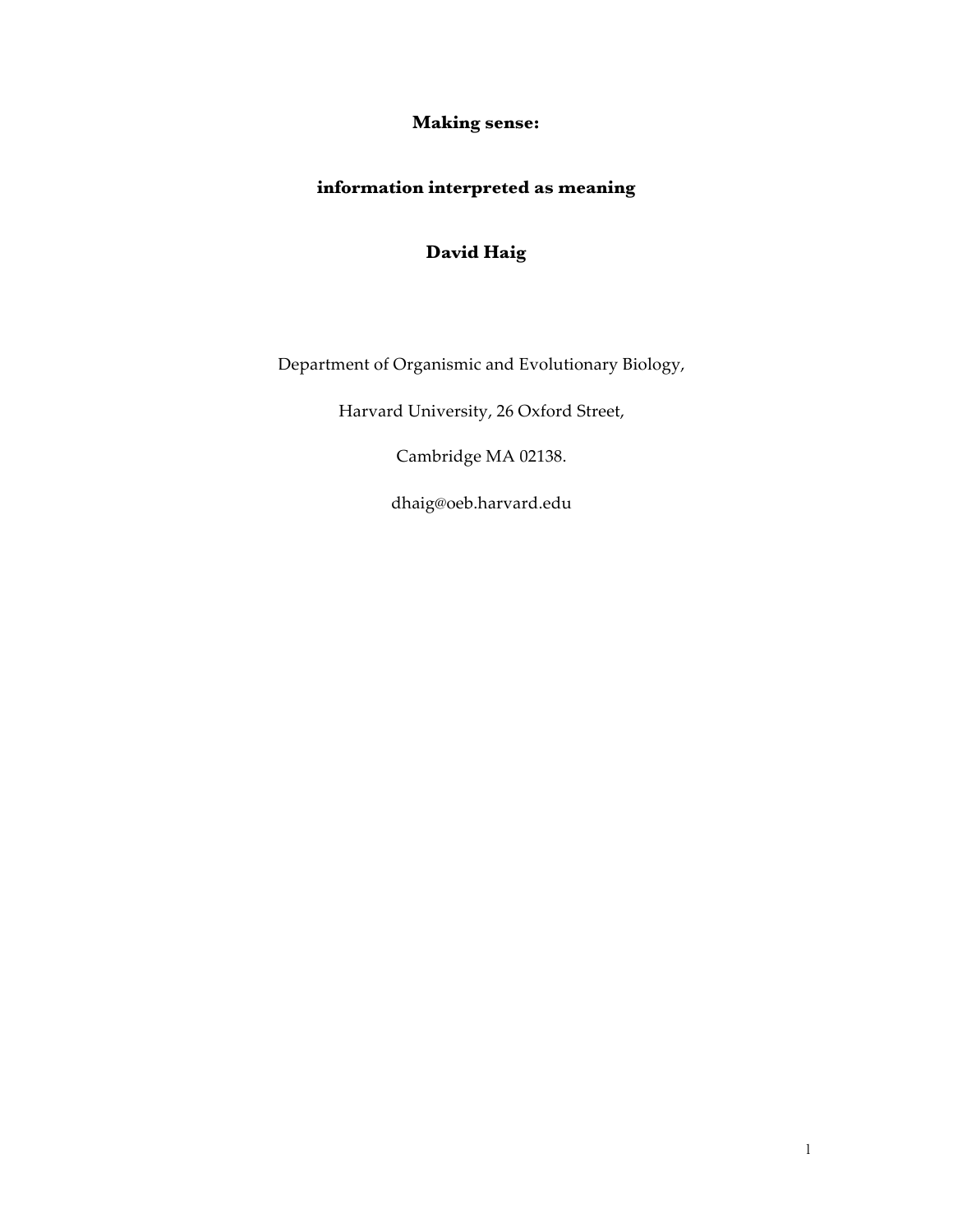**Abstract:** An interpreter is a mechanism that uses information in choice. The capabilities of the interpreter couple an entropy of inputs (uncertainty) to an entropy of outputs (indecision). The first entropy is dispelled by observation (input of information). The second entropy is dispelled by choice of action (output of decision). I propose that an interpreter's response to inputs (information) be considered the *meaning* of the information *for* the interpreter. In this conceptual framework, the designed or evolved mechanisms of interpreters provide the much-debated link between Shannon information and semantics.

#### *In principio erat finis*.

A mechanical device strikes a match and a candle is lit or there is an explosion. The striking of the match  $(+M)$  and the presence of oxygen  $(+O)$  are the same in both scenarios. The difference that makes the difference as to whether or not there is an explosion  $(E)$  is the presence versus absence of hydrogen  $(\pm H)$ . A more sophisticated device strikes a match contingent on input from a hydrogen sensor. If the sensor reports no hydrogen  $(-H)$ , the match is struck  $(+M)$ . If the sensor reports hydrogen  $(+H)$ , the match is not struck (–M). The first device is an effector of an explosion in the presence of hydrogen but does not 'choose' the explosion because it does not 'use' information. It couples a state of the world  $(\pm H)$  to an outcome  $(\pm E)$ . The second device 'prefers' darkness to an explosion in the presence of hydrogen. It couples one bit of information about the world  $(\pm H)$  to one degree of freedom in action  $(\pm M)$ . It 'responds' to  $+H$  with  $-M$ and –H with +M. It is 'undecided' until the observation of what was uncertain (information) is interpreted in definite action (meaning).

The first difference in the phrase 'a difference that makes a difference' is cause, the difference-maker or independent variable, and the second is effect, the difference-made or dependent variable. But whether the second difference is an interpretation of the first depends on the evolved or designed function of an interpreter. The first device does not interpret. Things just happen  $(\pm H, \pm E)$ . For the second device, the first difference is information  $(\pm H)$  and the second is meaning  $(\pm M)$ . For an outside interpreter of the second device, ±H and ±M contain mutual (or redundant) information: either can be inferred to 'mean the other'. The observer can predict whether or not the match will be struck (meaning) by observing whether or not hydrogen is present (information) or could infer whether or not hydrogen was present (meaning) by observing whether or not the match was struck (information).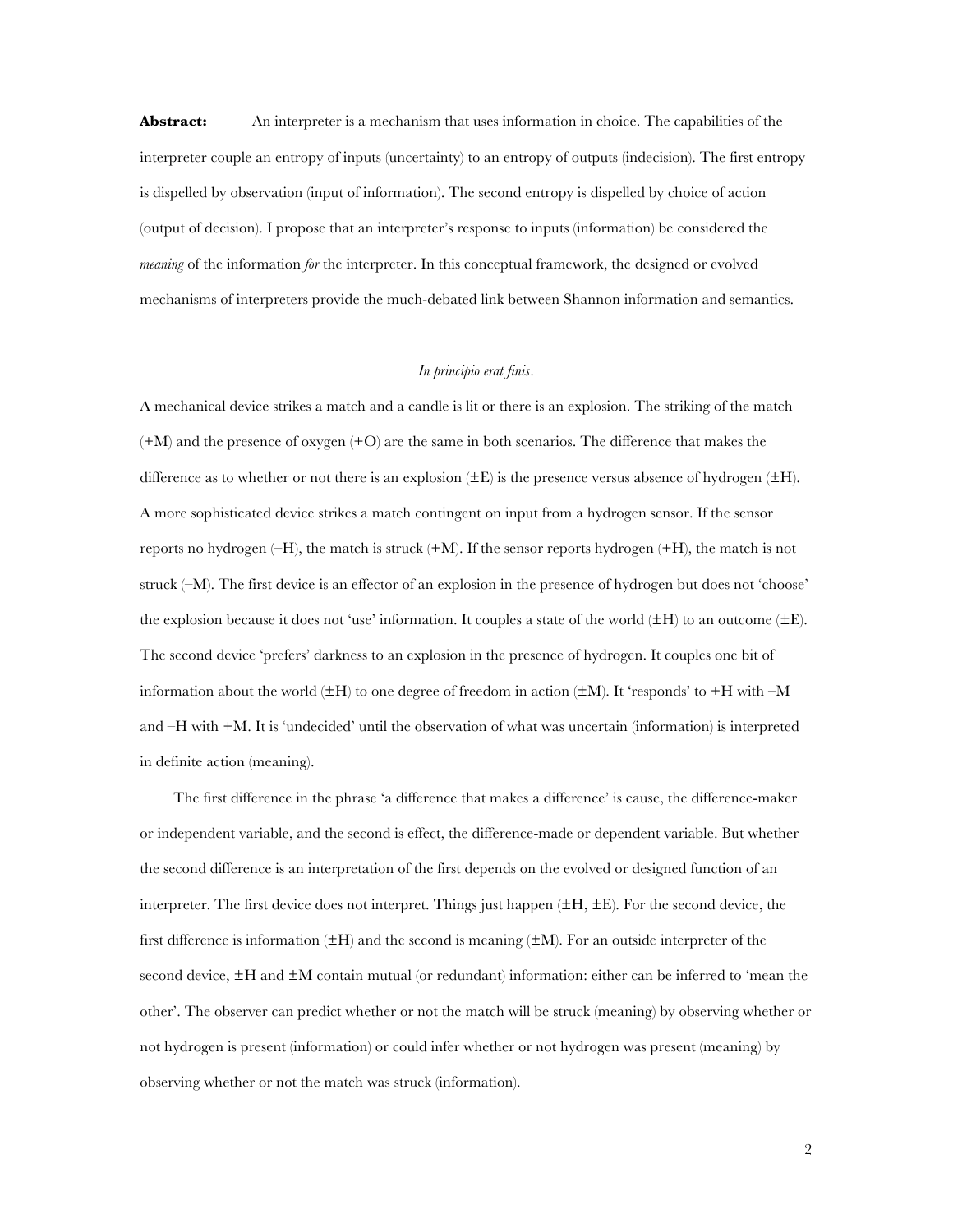On what reasoned grounds can I claim that the second device interprets the presence of hydrogen as a reason not to light a candle but reject the seemingly parallel claim that the first device interprets the presence of hydrogen as a reason to cause an explosion. My argument made an implicit appeal to proper functions (Millikan, 1989). The proper function of the first device is lighting candles. Explosions are unintended consequences. The proper function of the second device is the use of information to decide whether or not to strike a match.

The responses of an interpreter with one degree of freedom of interpretation may seem mechanical and uncomprehending, hardly deserving the 'meaningful' label, but any truly sophisticated interpreter will have many degrees of freedom with multiple levels of internal interpretation in which the interpretation of one part of the system is news (and hence information) to other parts of the system. Consider multiple rewirings of a complex device such that each new device responds to the same inputs with different outputs. There is only a shallow sense in which the inputs of these devices are *causes* of the devices' outputs. An understanding of *how* inputs are interpreted as outputs requires an understanding of a device's inner workings. An understanding of *why* a device interprets particular inputs as particular outputs requires an understanding of the device's function and history. We cannot invoke an omniscient homunculus within the system that has an overview of all that the system 'knows' (Dennett, 1991). An interpreter cannot 'know' what it will choose until it chooses—if it 'knows' it has chosen—but an observer can often predict a consistent interpreter's choices with confidence.

Dewey (1896) recognized that "stimulus and response are not distinctions of existence, but teleological distinctions, that is, distinctions of function, or part played, with reference to reaching or maintaining an end." One cannot simply draw an arbitrary boundary around part of a complex web of processes, describe all causes crossing the boundary from outside to inside as stimuli, all causes crossing from inside to outside as responses, and all processes within the boundary as interpretation. Interpreters are intentional mechanisms that have evolved or been designed to use information in choice.

## **Teleology of Interpretation**

Meaning and function are intentional terms. *Fighting the good cause* (Haig, 2014) grounded talk of biological function in the unintended teleology of adaptation by natural selection (following Papineau, 1984; Dennett,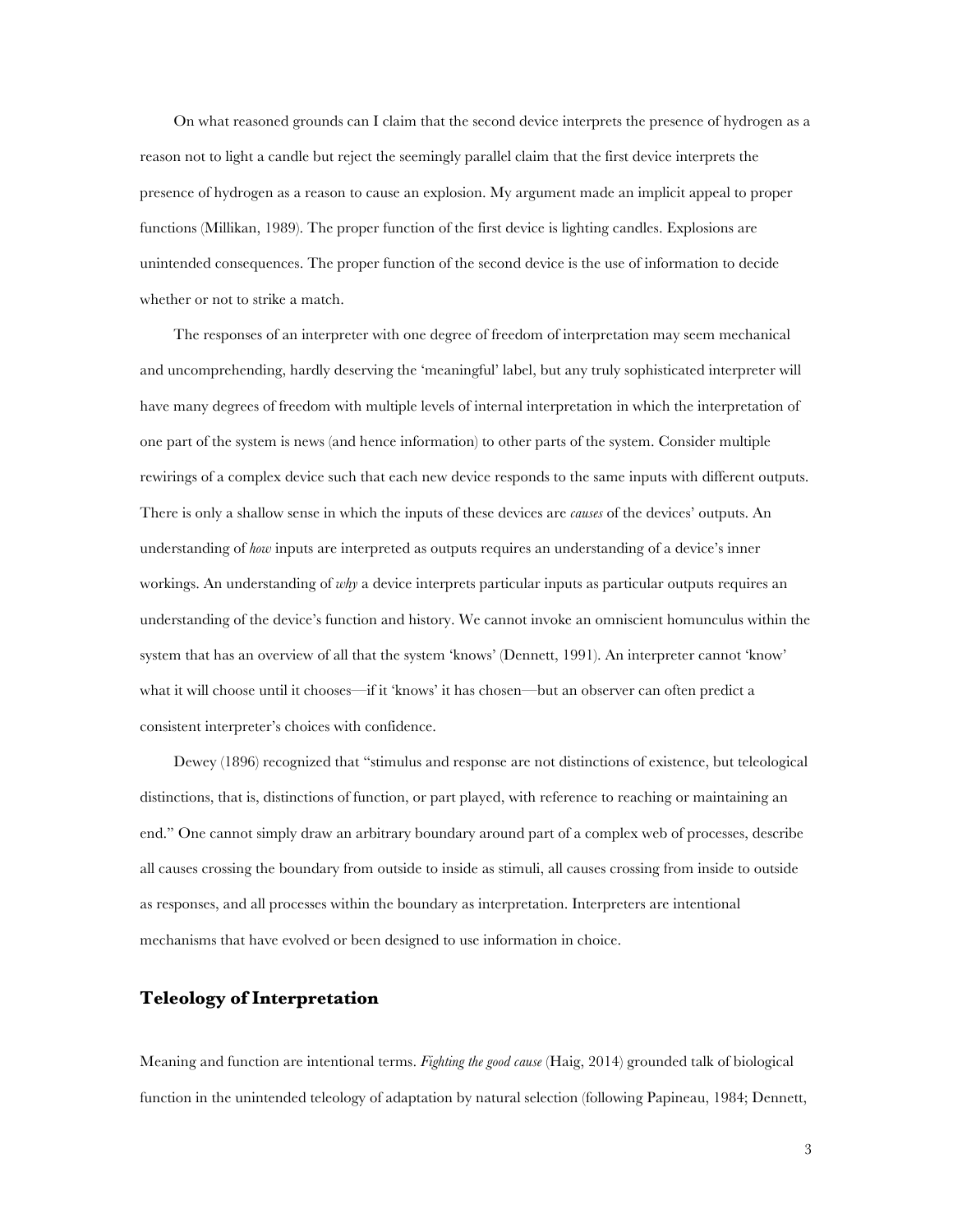1987, 1995; Millikan, 1989; Neander, 1991). Final causes were presented as efficient, even indispensable, summaries of complex concatenations of efficient causes. A token effect cannot precede its token cause. But when one generalizes from causes of tokens to causes of kinds, effect-tokens both precede and succeed cause-tokens in recursive processes. A full causal account of an egg or a chicken contains long series of past chickens and past eggs. An egg is both an effect of a chicken-that-was and a cause of a chicken-to-be.

'Natural selection' subsumes all processes by which the environment *selects* a subset *from a set of actual things*. Reproduction replenishes numbers of the diminished subset before the next round of selection. Although nature's 'choices' are unintended, some of her 'choices' leave genetic records that allow repetition of that which was 'chosen' as intended choices of living beings. Reproductive recursion is rescued from eternal recurrence of the same by the input of new variation via mutation and the shuffling of genetic texts in sexual reproduction. By these processes, recursively selected subsets accumulate information about what worked in the past (Haig, 2014). And what worked was the interpretation of information from the environment in 'real time' rather than evolutionary time. As a consequence, the world now abounds with biological interpreters that *select* which differences will make a difference from the myriad potential causes in their environment and *choose* actions *from sets of possible actions* on the basis of observations that could have been different. The mapping of possible inputs to outputs is embodied in the interpreter's fine structure, with the fit between information and meaning—the efficaciousness of interpretation—derived from past natural selection refined by developmental processes during the interpreter's life. Information is used, in the sense of Shannon (1948), to refer to the reduction of uncertainty of a receiver provided by a particular input.

To 'intend' is to choose for anticipated effects. Two kinds of intentionality can be distinguished. Primary intentionality is the repetition of causes that worked in the past. This is the intentionality of adaptation by natural selection and of conditioned reflexes. Past effects are anticipated to occur again. Secondary intentionality is choice of action after simulation of possible choices and their effects. Simulated effects are anticipated to occur when the action is performed. Secondary intentionality requires an ability to 'hold in mind' and evaluate virtual outcomes. Primary intentionality is 'primary' in the sense that it evolved before secondary intentionality.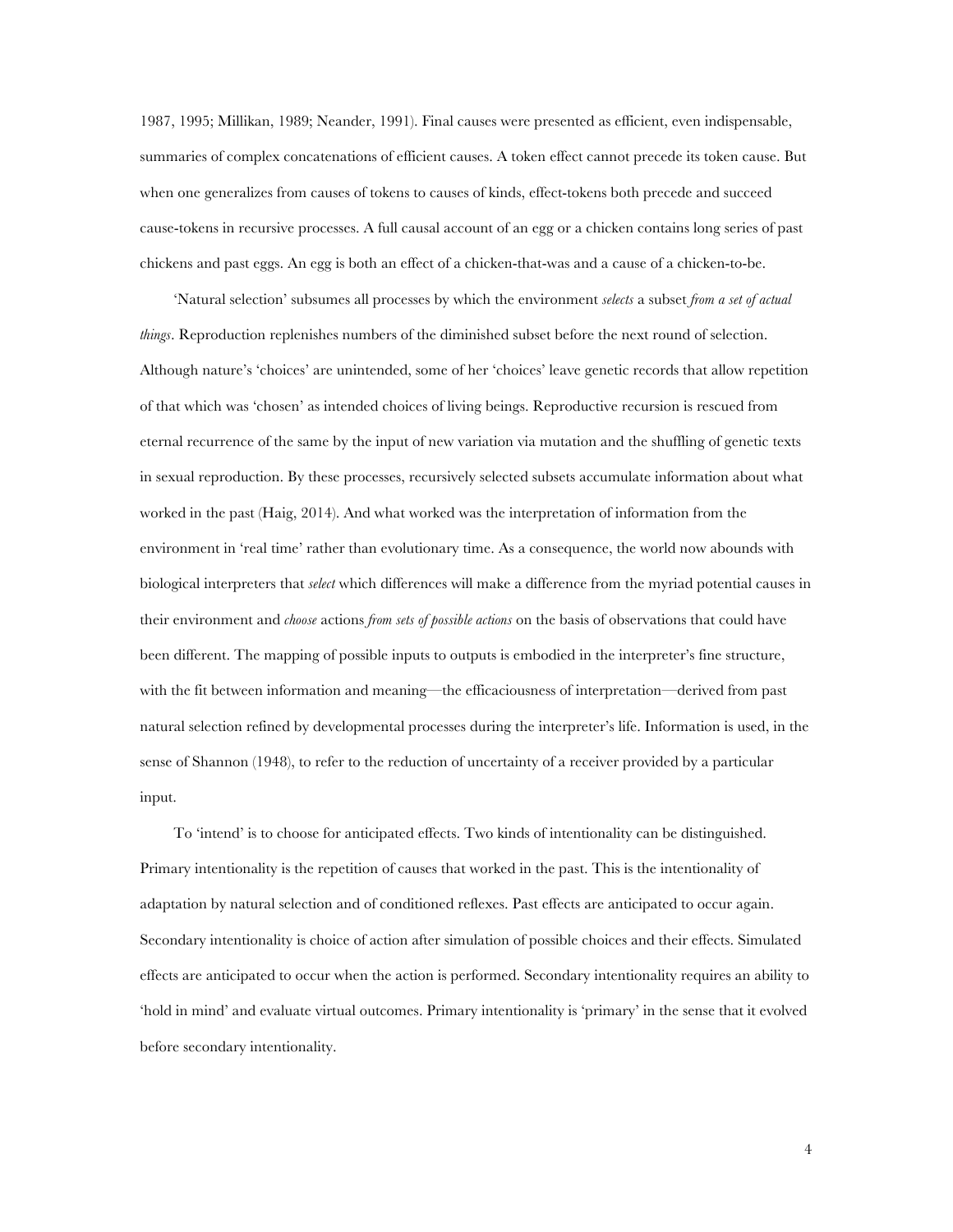In *Fighting the good cause* (Haig, 2014), information was said to have meaning *for an interpreter* when it was used *to achieve an end*. The present paper simplifies and clarifies by explicitly equating meaning with the interpretation. The action or thing chosen is the meaning *of* the information *for* the interpreter. Information resides in the differences among things that are 'possible' until observation of an actual thing. Meaning is the response of the interpreter to the observation and is itself an actual thing that can be observed and used as information by another interpreter. By these definitions, 'semantic information' is a contradiction in terms.

## **Information and Meaning**

An interpreter can be viewed as an input–output device that uses observations to choose actions (Figure 1). *Interpretation* subsumes all internal processes that couple observations (information) to choice of action (meaning). The number of independent things a device could observe can be considered a measure of its *uncertainty* (entropy of observation). The number of independent actions in its repertoire of response can be considered a measure of its *indecision* (entropy of action). Uncertainty is resolved by observation and indecision by choice. Pearl's (2000) causal models can be considered a class of interpreters in which the *do*operator, which fixes the value of an input variable, performs the role of observation. Tononi's (2004) integration of information refers to internal causal processes of interpreters.

An interpreter's possible inputs are *the things to which it could respond*. Its possible outputs are *the ways in which it could respond*. These capabilities are subjective competences of the interpreter not objective properties of its world. Observations inform, whether the thing observed is ontologically uncertain (undetermined until observation) or epistemically uncertain (determined but 'unknown' until observation). Observation of what is epistemically uncertain provides information about prior events. Meanings may be 'mistaken' because of malfunction, unanticipated inputs, or because what was once adaptive is now maladaptive. Unintended meanings may be used as information by other interpreters or by the same interpreter in self-reflection.

My purpose in this 'behaviorist' account is not to belittle the complexities of interpretation but to argue there is no ghost in the semantics. Information resides in distinguishable things in the interpreter's world and the meaning of a particular input for the interpreter is simply whatever physical thing (print on paper, sound vibrations, neural states, etc.) is the output of information processing by the interpreter. The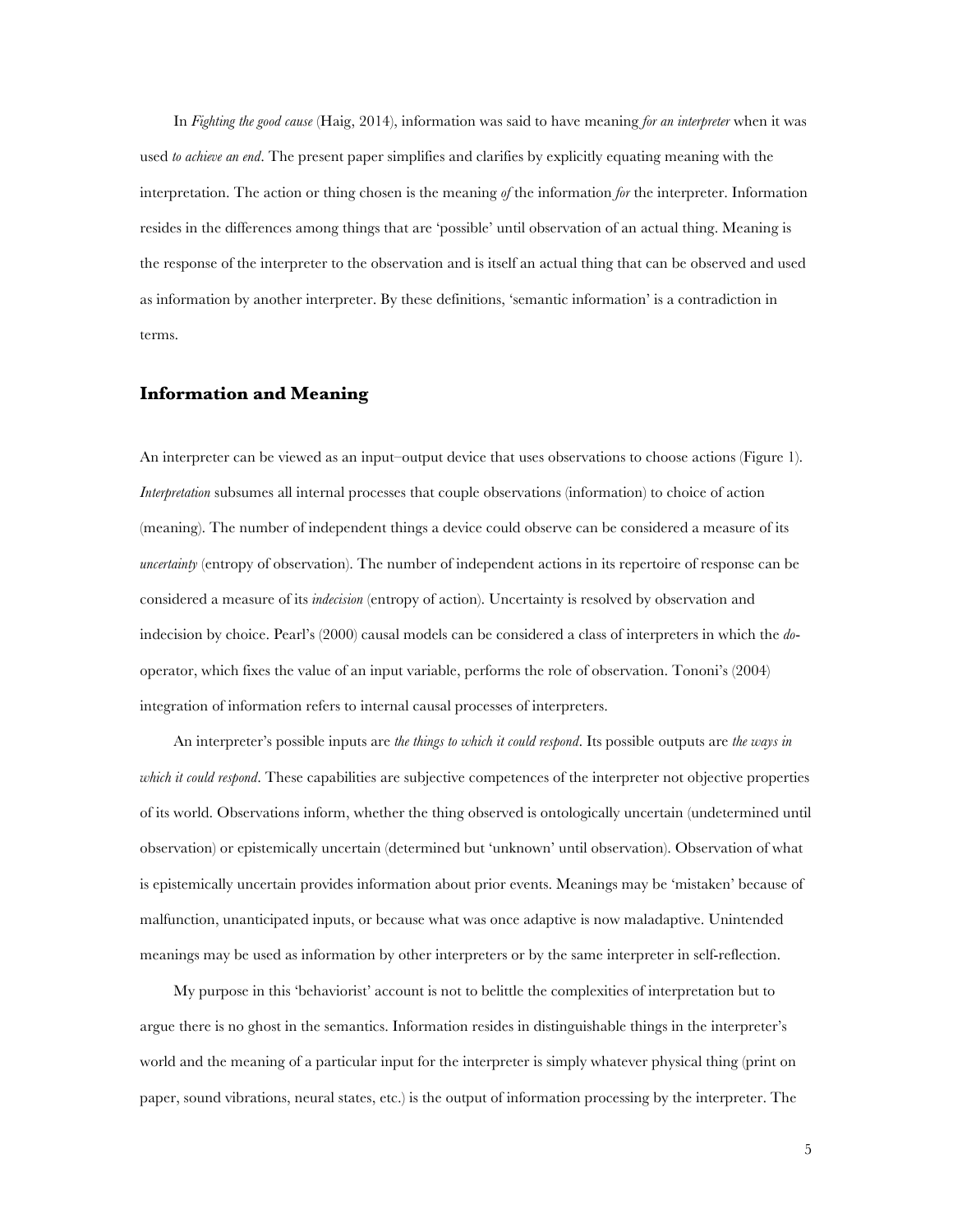complexities reside in how the inner workings of the interpreter map observations onto actions. There is no non-material domain in which meanings reside outside of physical interpretation. If you protest that this paragraph means more than ink marks on paper or pixels on a screen, then those marks or pixels have been input to a very sophisticated interpreter, your good self, and I thank you for reading.

Consider a paradigmatic small dark something moving across a frog's visual field that causes the frog to stick out its tongue to intercept the thing. If we treat the frog as a black box, photons falling on retinas are information (input); sticking out the tongue is meaning (output). If we were to peek inside the frog's brain, we would find multiple interpretations of interpretations between sensory excitation and motor action. My claim is that each physical state can be considered the meaning of prior information processing and that these states inform subsequent neural states that are themselves new meanings. The frog's visual system interprets incident photons as information about distance, direction of movement, and speed of the speck. These meanings inform subsequent interpretation as motor action. The frog minimizes immediate interpretation of a speck's nature so as not to give a fly time to interpret the frog's intentions (a small dark object in the mouth is worth ten flies that got away). Once the moving something is intercepted, the frog has ample time to interpret whether the thing is food and what kind of food (using oral rather than visual sensors) and to modify its sensory criteria for future protrusions of the tongue.

Any spoken or written claim by a philosopher about what internal states mean to the frog—whether 'fly,' 'food' or 'small moving thing'—is an interpretation of the philosopher and the philosopher's meaning not the frog's meaning. If we were to peek inside the black boxes of philosophers' minds there would undoubtedly be many interpretations of interpretations, meanings of meanings, before keys were struck on keyboards or words spoken or shouted. If a literate frog were to write a memoir of her experience, she might report that she saw the speck as a fly but was mistaken. Her interpretation would be of similar kind to the philosophers' interpretations. An interpreter, even an interpreter of itself, never has direct access to things in themselves but only to information about things.

The claim that meaning is whatever physical thing an interpreter interprets information to mean is a definition, not a claim that all interpretations are equally useful. Some interpretations are 'better' than others because they inform more subsequent interpretations or enable meaningful interpretation of what was previously uninterpretable. Our perceptions have evolved to present useful information about the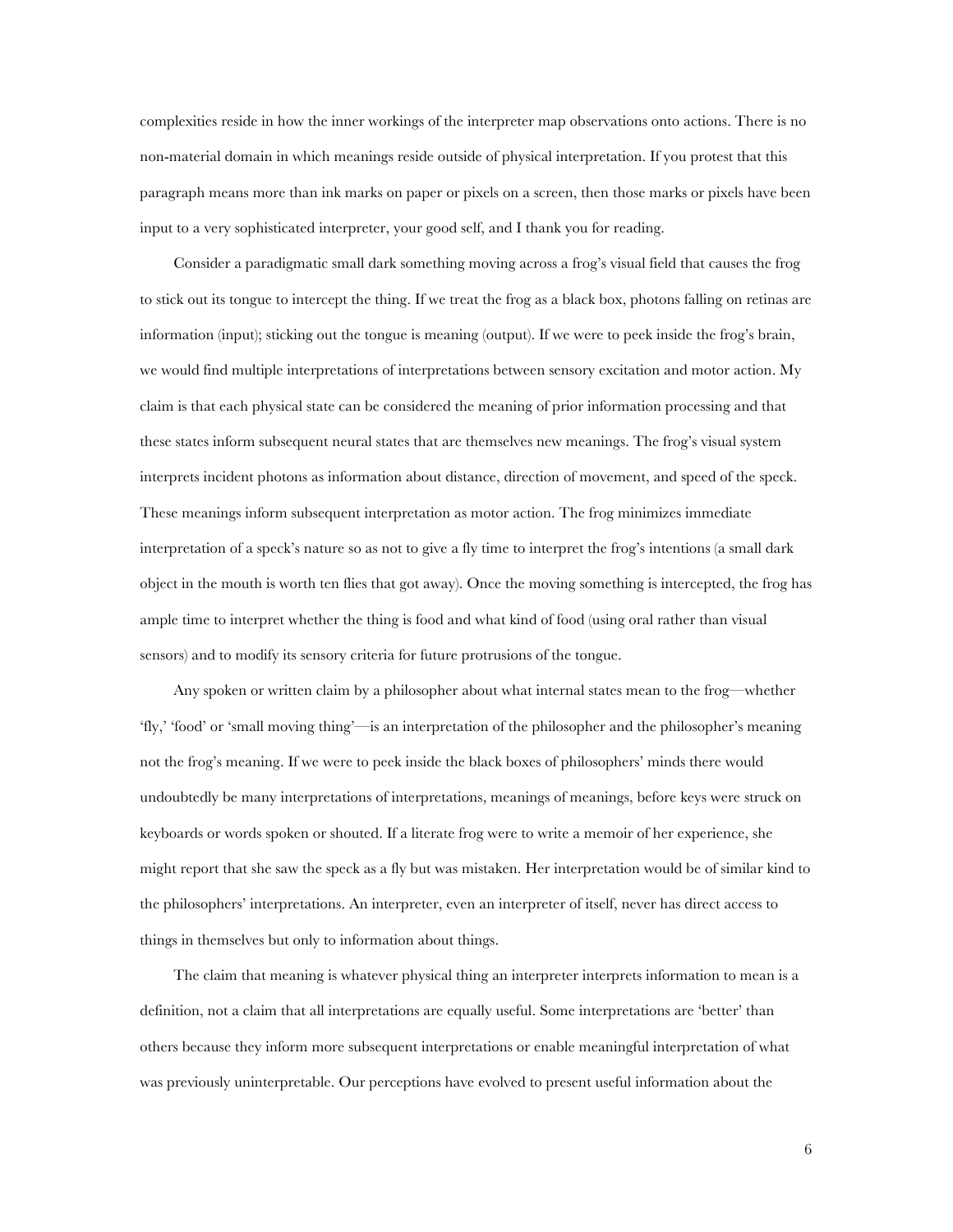world to guide our actions, and our interpretations of words have evolved, from childhood, to make sense of what others are saying. Although information and meaning are defined relative to an interpreter *as subject*, interpreters may aspire or have evolved to interpret information objectively (Lindley 2000).

## **Tools and Texts**

The non-living world is a repository of unintended information useful for living interpreters. Unintended information is also present in interpretations of other interpreters. When an interpretation is reinterpreted, one must distinguish the intentions of the first interpreter (the producer) from those of the second interpreter (the consumer). The evasive movements of a gazelle being pursued by a cheetah are intended to make the gazelle harder to catch. The cheetah observes and interprets these movements with the intention of catching the gazelle. The cheetah's interpretation is unintended by the gazelle.

When a healthy gazelle sees a hunting dog rather than a cheetah, it interprets the situation as an occasion to stot (jump up and down). Hunting dogs preferentially chase gazelles that do not stot or stot more feebly. A vigorous gazelle and a hunting dog both benefit from the hunting dog chasing a more feeble gazelle. The hunting dog's decision to chase a non-stotting gazelle is intended by the stotting gazelle. The evolutionary rationale of stotting is thought to be that stotting 'signals' to the hunting dog that the gazelle has a good chance of outlasting the hunting dog in an extended pursuit and is therefore not worth chasing (FitzGibbon and Fanshawe 1988). But this is an interpretation of behavioral ecologists not, as far as we know, of either gazelles or hunting dogs. Their interpretations are simply stotting and not chasing. (Gazelles do not stot to cheetahs because cheetahs lack endurance but are capable of short bursts of great speed. Gazelles interpret cheetahs as reasons to get far away as quickly and unpredictably as possible.)

Interpretations are *tools* to achieve ends. Some tools are intended to be used as information by subsequent interpreters or by the interpreter itself at some later time. I will use *text* to refer to an interpretation intended to inform subsequent choice. A text is an output of an *author* (producer) intended to be input to a *reader* (consumer). A text anticipates interpretive competence of intended readers. It may be a static object or dynamic performance. By this expanded definition, written documents, works of art, DNA and mRNA, neural activity, and the tape of a Turing machine are all texts. My spoken words are an ephemeral text 'written' in sound intended to be interpreted by listeners. A painting is a persistent text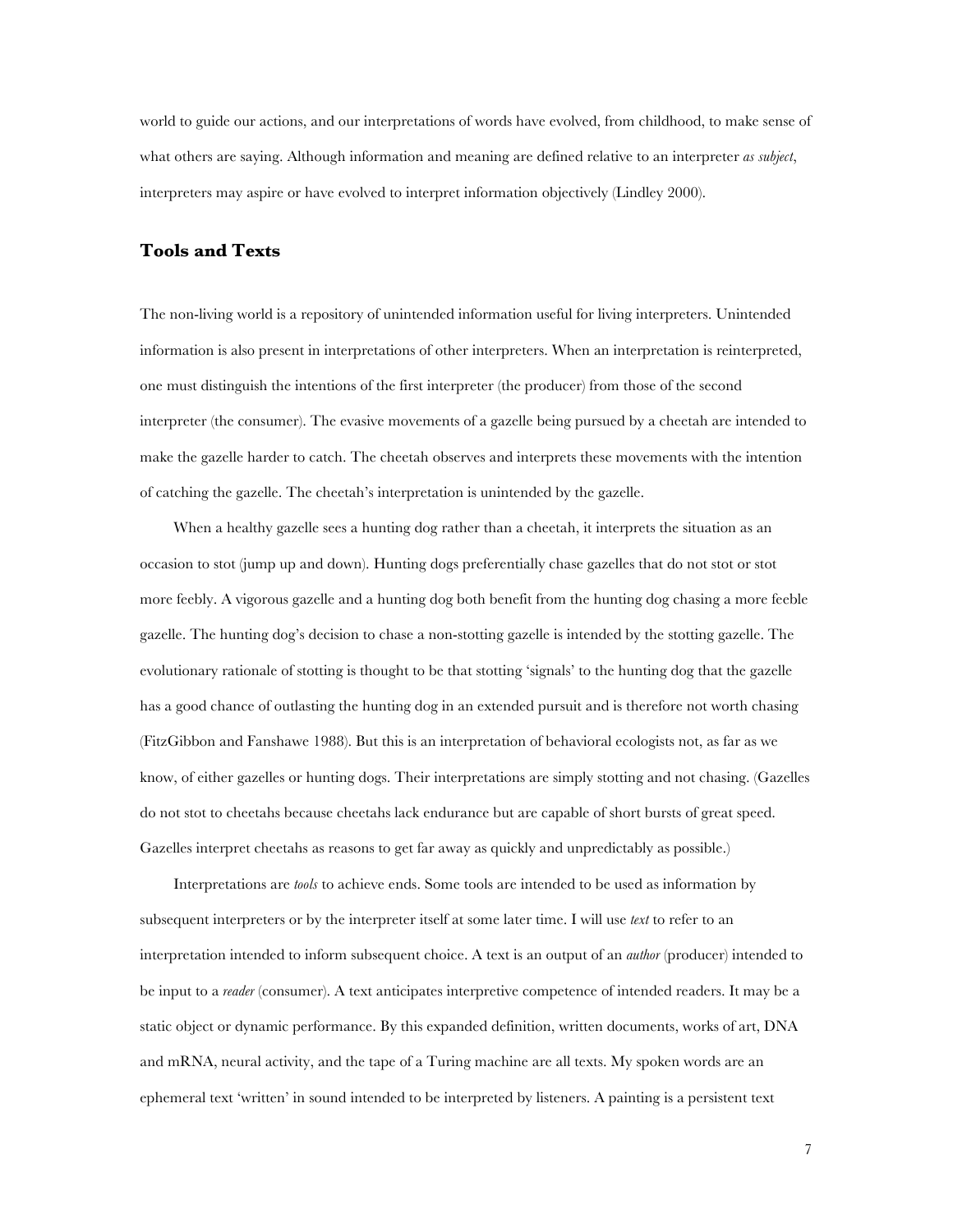'written' in pigment intended to be interpreted by viewers. Parallel white lines crossing a road are texts intended to be interpreted by pedestrians as places to cross and by motorists as places where pedestrians cross. A peacock's tail is a text intended to arouse the admiration of peahens. Stotting is a text intended to discourage hunting dogs.

An author's intended interpretation of a text should be distinguished from the actual interpretation of the reader. A hunting dog who detects unintended evidence of weakness in a gazelle's performance may chase a stotting gazelle. The author's intentions are also distinct from how the author intends a text to be interpreted by readers. Some texts are deceptive. The folded wings of a camouflaged moth are intended to be interpreted as 'not a moth' by moth-predators but the flash of 'eye spots' as the moth unfolds its wings for flight are intended to be interpreted, for a crucial split-second, as 'eyes of a moth-predator predator'. If these texts are interpreted by moth-predators as intended by the moth, then they have served their purpose and have been interpreted as intended by the author by being misinterpreted by the reader.

A completed nest contains clues about its construction. If birds model their own nest on the nest in which they hatched, then the parental nest informs the construction of the offspring nest. If parents constructed nests in ways that were easily interpreted by offspring and this method of construction was repeated because it enhanced the survival of the parents' grandoffspring in offsprings' nests, then the nest is a text of the parents with an intended interpretation by offspring. This example shows that a thing may function both as a simple tool (for holding eggs) and as a text (for instructing offspring). When the Mafia leave the body of an informer in a town square, the murder is both a direct means to an end (removal of an informer) and a text (a warning to potential informers).

The broken-wing display of a ground-nesting bird is a text intended to be interpreted as 'here is easy prey' by a predator. The function of the bird's 'helpless fluttering' is to lead the predator away from hidden eggs that are truly easy prey. If the predator recognizes the display as a text, concludes that 'a nest is near', and searches for the nest, then the text has failed to to be interpreted as intended but the predator has correctly interpreted the situation. If, on the other hand, the bird truly had a broken wing, then its seemingly helpless fluttering would indeed be helpless fluttering, and an attempt to escape, rather than a text with an intended interpretation. The predator would truly interpret the bird's actions if it concluded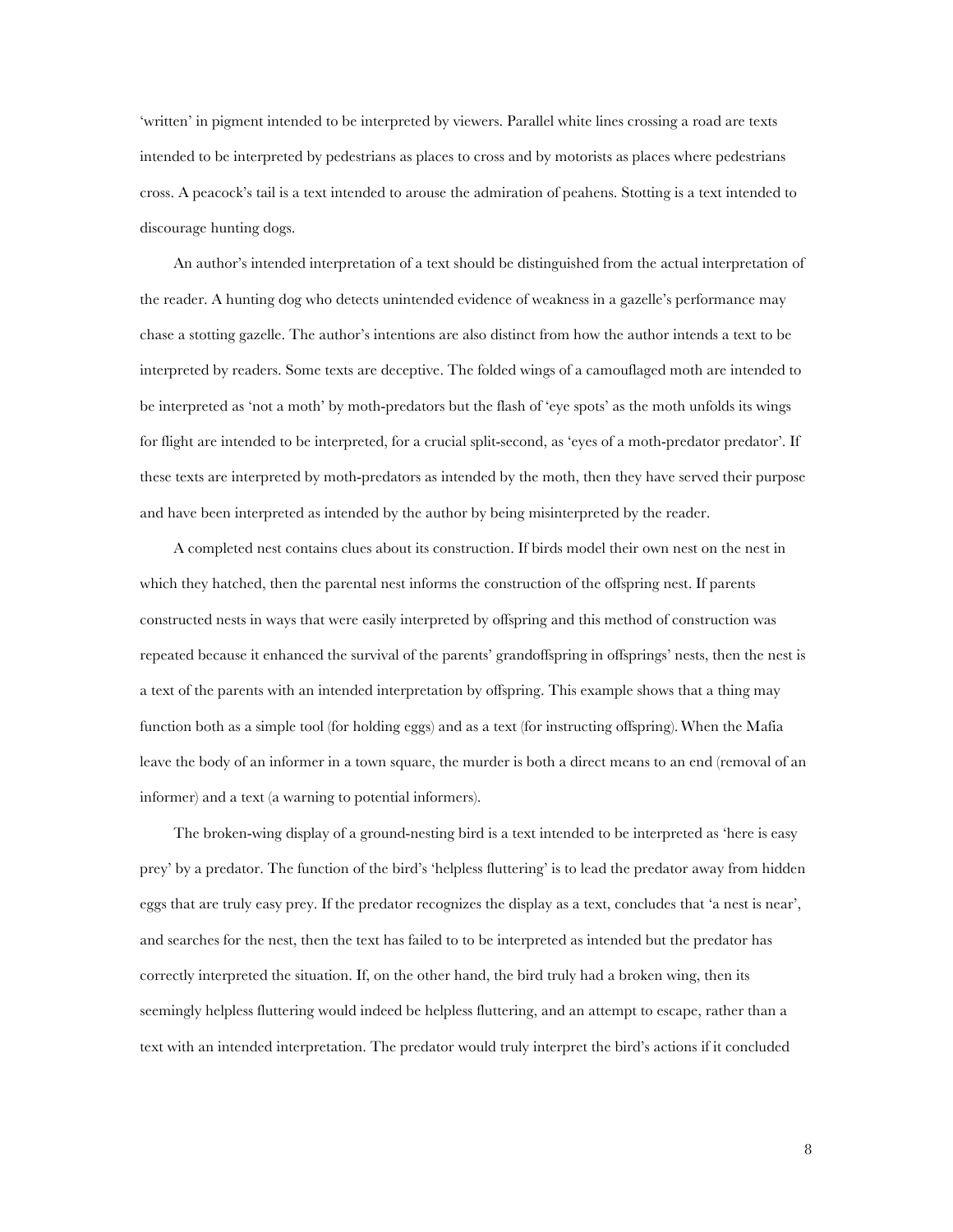'here is easy prey.' If the predator mistakenly interpreted helpless fluttering as 'a broken-wing display' and started looking for a nest then the predator would have misinterpreted the situation.

One could imagine a bird with an actual broken wing 'unconvincingly' attempting to escape with the intention that the predator interpret its actions as 'this is a broken wing display therefore the bird is not easy prey but a nest is near'. If the predator started to search for a nest, then the predator would have recognized that the bird's actions were a text, would have interpreted the text as intended by the bird, but would have misunderstood the bird's intentions. The text would have achieved the bird's intention but foiled the intention of the predator who had been 'deliberately' misled.

Ultraviolet photons cause damage to unpigmented skin. Some skins respond to ultraviolet exposure by deposition of melanin. For skins that do not respond in this way, ultraviolet photons are not used as information and simply cause unintended damage. For skins that are able to darken, ultraviolet photons are interpreted by the skin as melanin which is employed as a tool to prevent further damage. An observer of tanned skin can infer that the skin has been exposed to the sun and that, depending on context, the skin's owner works in the fields, rather than at a desk, or has sufficient leisure to spend time at the beach. Because possession of leisure has social value, some people choose to expose their skin to solar lamps so as to be interpreted as possessors of leisure. In this case, tanned skin is a text intended to inform interpretations of intended observers.

An interpretation (a meaning) can be considered to 'represent' the interpreted information and to be an ascription of content to the information *by the interpreter*. Representation raises intriguing questions about how internal processes of an interpreter derive meaning from information and why the interpreter has evolved or been designed to interpret information in the way that it does. A text not only 'represents' information used by its author in the text's composition but 'presents' information to intended readers. Presentation raises additional questions of how authors anticipate readers' responses.

Texts do not act directly but indirectly through the interpretations of readers. Texts do nothing, in and of themselves, but one need only consider the *Quran*, *Declaration of Independence*, and *Protocols of the Elders of Zion* to appreciate the differences texts can make in the world.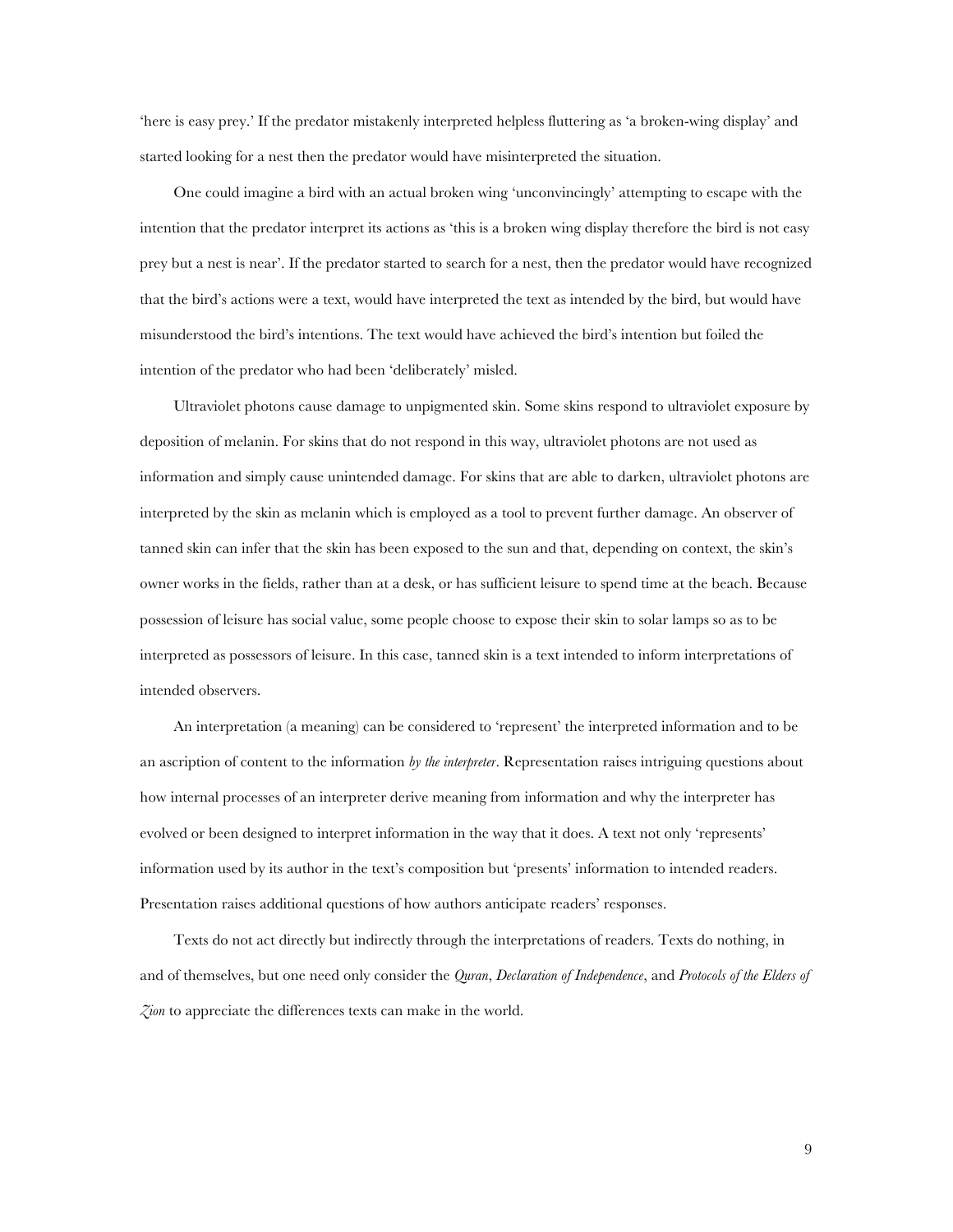## **Private and Public Texts**

The inner workings of complex interpreters involve delegation of tasks among sub-interpreters, each presenting texts for use by other sub-interpreters. These private texts, intended for internal use, all have a physical form. Some are ephemeral. A percept is an interpretation of sensory input intended to inform subsequent interpretation. Others are persistent. A memory is a textual record to be consulted when needed. Consciousness itself is a private text; our mental desktop, a very short-term memory written in we know not what medium, consulted by other sub-interpreters to know where to 'look' for relevant information. The scene that is seen functions as a simplified and constantly updated interpretation of the world that is compared against incoming percepts for detection of relevant differences.

I view a landscape by Claude Monet in which artfully arranged splodges of color on canvas present a scene on the Seine with sailboats and a group of five ducks to one side. Not only do I see the play of light on water but I hear the clink of rigging as the boats rock at anchor. These meanings are my interpretations. My companion sees gulls rather than ducks. As I move in toward the canvas, the things that I see dissolve into ill-formed blobs. The ducks are revealed as no more than five dabs of white paint. The scene that I saw was underdetermined by input from my eyes, but Monet's genius was to suggest, with minimal means, internal sources of information that filled in the picture. He created the illusion of detail that I expected to find when I looked closely. This paragraph does not contain all the information I want to inform your interpretation. By the artful placement of ink on paper I want to suggest paintings and scenes you have seen in order to evoke an "Aha! I see what he means." I particularly want you to see that an author always relies on rich sources and resources in the private texts of his readers for them to make sense of his public text. (This paragraph was informed by a parallel analysis of a painting by Bellotto in Dennett 2005, p. 65)

My text is the product of multiple drafts of an evolving text. In the process of reading and re-reading, writing and re-writing, I came to understand what I meant and I mean (Haig, 2011). My meaning is the public text that you see, not some nebulous sense in my mind to which the text points. As my aging mind becomes less nimble, I rely more and more on public texts of previous selves as *aides-memoire* of what I wish to mean. What persists in my brain are reworked memories of earlier drafts and regrets about what I wrote poorly. Once a text is published its meanings for readers are untethered from its author's intentions. My meaning becomes your meaning as you read my text.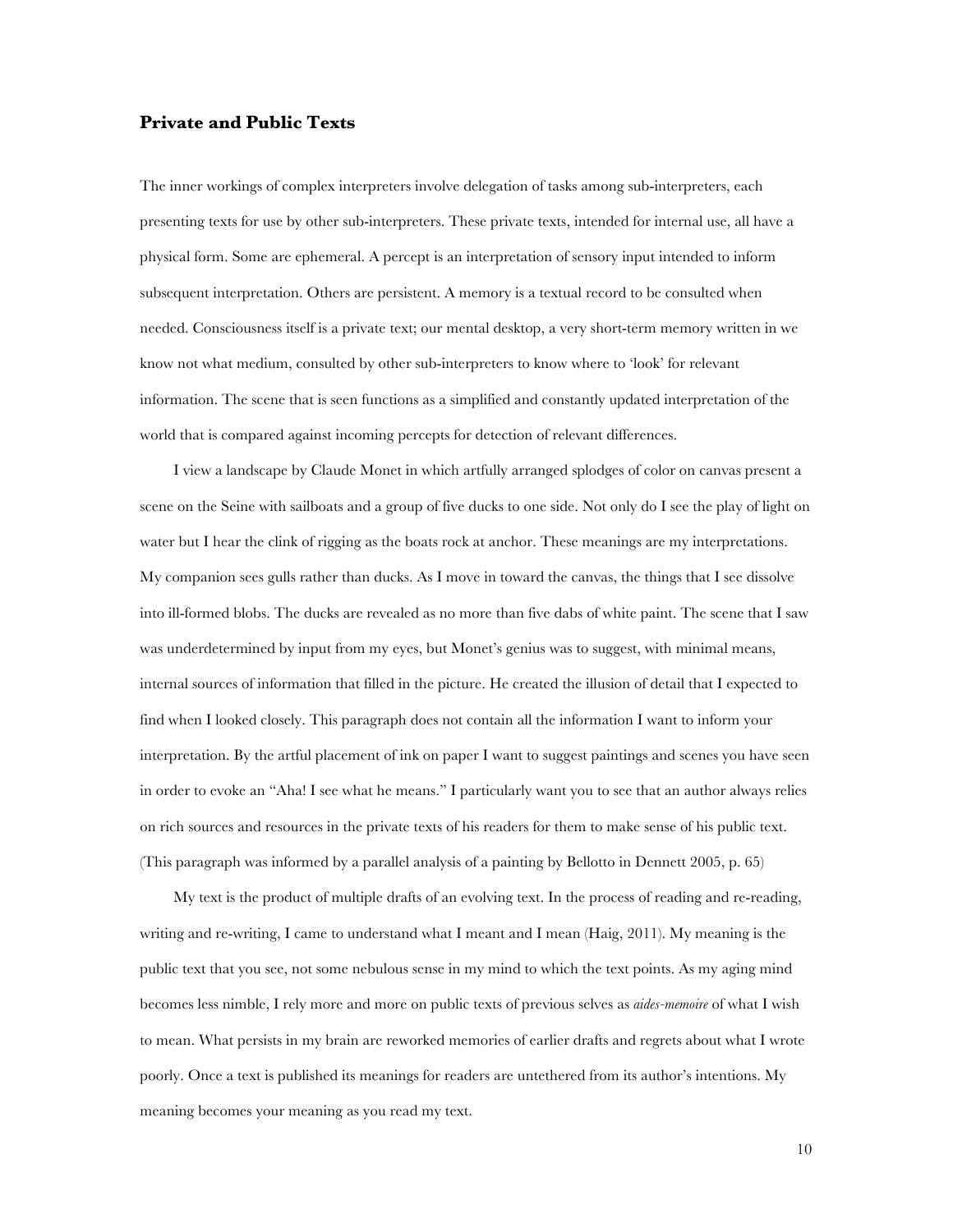### **Meanings of Genes**

Cells contain three very important interpreters that evolved long ago to interpret aperiodic polymers: DNA polymerases complement sense strands of DNA with their antisense strand; RNA polymerases transcribe sense strands of DNA as RNA; and ribosomes translate messenger RNAs (mRNAs) as proteins. For the DNA polymerase, the meaning of a DNA strand is its complement. For the RNA polymerase, the meaning of the DNA strand is an mRNA. For the ribosome, the meaning of the mRNA is a protein. Thus, the same DNA sequence means different things to a DNA polymerase and an RNA polymerase. The information (input) is the same but the meaning (output) is different. DNA and mRNA are texts intended to be interpreted. RNA polymerases also transcribe transfer RNAs (tRNAs) and ribosomal RNAs (rRNAs). These are tools to be used in translation of mRNAs, not texts to be further interpreted. Among the texts interpreted by RNA polymerases and ribosomes are instructions for the assembly of RNA polymerases and ribosomes. Interpreter know thyself.

These molecular machines are general-purpose, mindless interpreters of specialized texts. DNA polymerases, in particular, are like monkish scribes in the scriptorium of the Total Library of all possible texts (Borges, 1939) faithfully copying DNA sequences that are both unilluminated and unilluminating. One can posit a Library of Mendel that contains all possible DNA texts of some finite length (Dennett, 1995). Only an infinitesimal subset of texts the length of the human genome can ever have existed. Natural selection has acted in this much more restricted, yet unimaginably vast, library of Darwin that contains all past and present DNA texts. In this library, differences between texts that are still read and texts that are no longer read are a source of information about what has worked and hasn't worked in the past.

What do genes mean? The short answer is whatever physical thing an interpreter interprets them to mean. A DNA strand is an interpretation of its antisense (via one round of DNA replication) and of its sense (via two rounds of DNA replication). But a gene can also be interpreted as an mRNA (via transcription). Thus, a gene means itself for a DNA polymerase but means an mRNA for an RNA polymerase. Complex interpreters can be built up out of simpler interpreters. A DNA strand is interpreted as a protein by the combined interpretative system of an RNA polymerase plus ribosome via two steps of interpretation (transcribed as mRNA then translated as protein). Thus, a gene means a protein for this compound interpreter.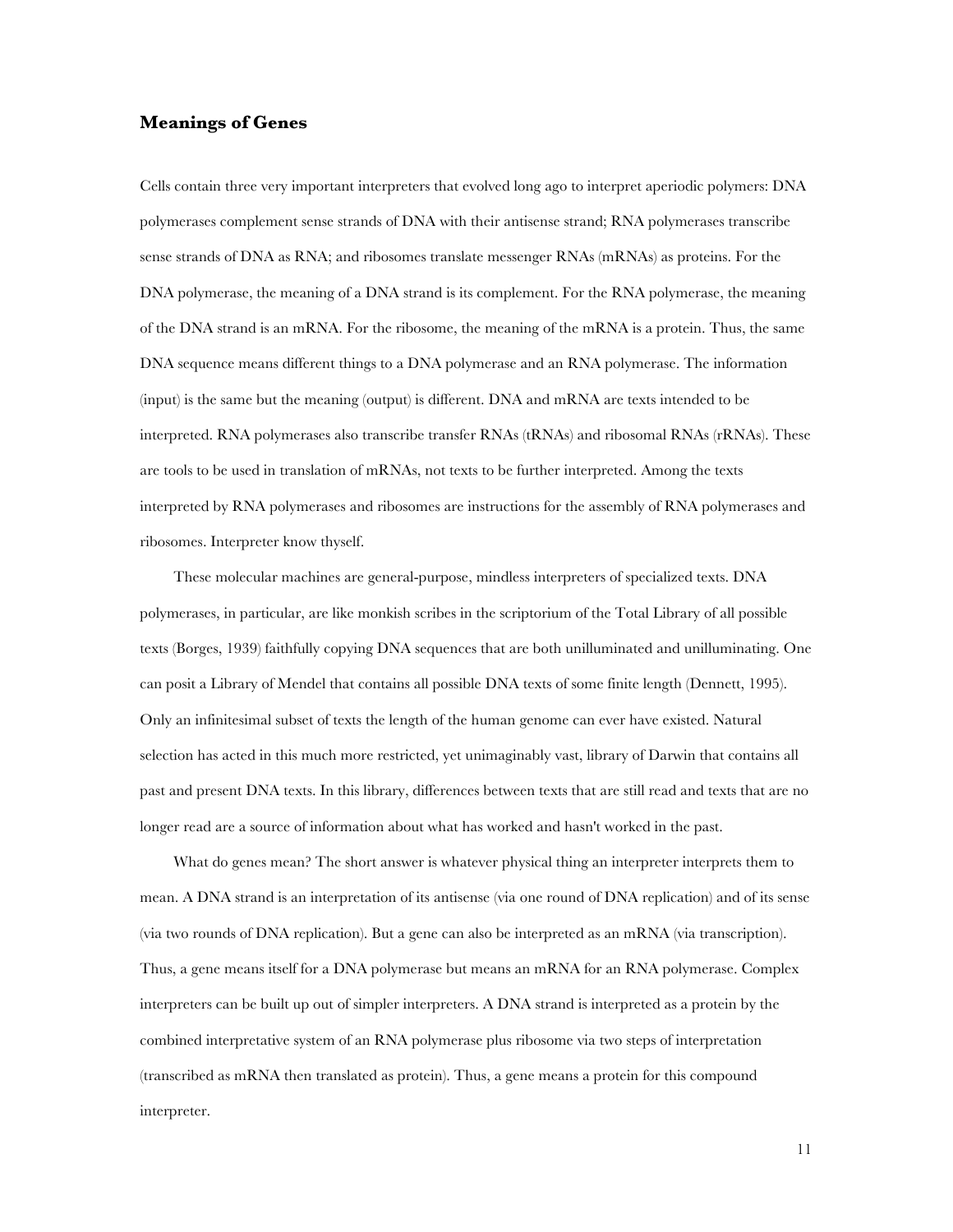A more contentious claim is that an organism's genes collectively mean the organism. Past organisms have been responsible for the replication and transmission of present genes which are interpreted via complex processes of development to produce present organisms that are responsible for the replication and transmission of future genes. Organisms and their genomes are thus recursively related via primary intentionality. As such, organisms can be considered to interpret their genomes as themselves. This bald statement should not be over-interpreted. Every interpretation of a genomic text as an organism is unique because texts are always interpreted in the *context* of other sources of information. Organisms interpret their genomes in environmental context and not every detail is intended.

The 282nd amino acid of factor VIII protein of most humans is arginine, specified by the codon CGC on the 'sense' strand of a *factor VIII* gene. The complementary codon on the 'antisense' strand GCG is the template for transcription of CGC in the mRNA and this triplet is translated as arginine by the ribosome. Cytosine (C) preceding guanine (G) can be chemically modified by attachment of a methyl group to produce 5-methylcytosine (5-meC). Spontaneous deamination of 5-meC converts 5-meC into thymine (T) creating a heritable mutation that changes 'antisense' GCG to GTG which is interpreted as 'sense' CAC by DNA polymerase. RNA polymerase transcribes GTG (DNA) as CAC (mRNA) which is translated as histidine by the ribosome. Factor VIII protein with histidine rather than arginine as the 282<sup>nd</sup> amino acid fails to clot blood causing life-threatening hemophilia in males.

Mutations in DNA that change an amino acid in protein are described as nonsynonymous. DNA polymerases, RNA polymerases, and ribosomes faithfully interpret nonsynonymous mutations without regard for the functionality of the resulting protein. For a DNA polymerase, CAC means GTG (antisense) and CAC (sense); for an RNA polymerase, GTG means CAC; for a ribosome CAC means histidine. These are the intended meanings of interpreters that have evolved to represent whatever text they are presented. But, histidine and hemophilia are unintended from the perspective of the organism: none of the fetus's male ancestors possessed the mutant protein or suffered from hemophilia. A genetic counsellor receives a printout of the DNA sequence of the *factor VIII* gene present in amniotic fluid of a male fetus whose mother is a carrier of a mutant gene copy on one of her X chromosomes. The difference that will make a difference is an A versus G in the middle position of the 282nd codon of the *factor VIII* gene. Before viewing the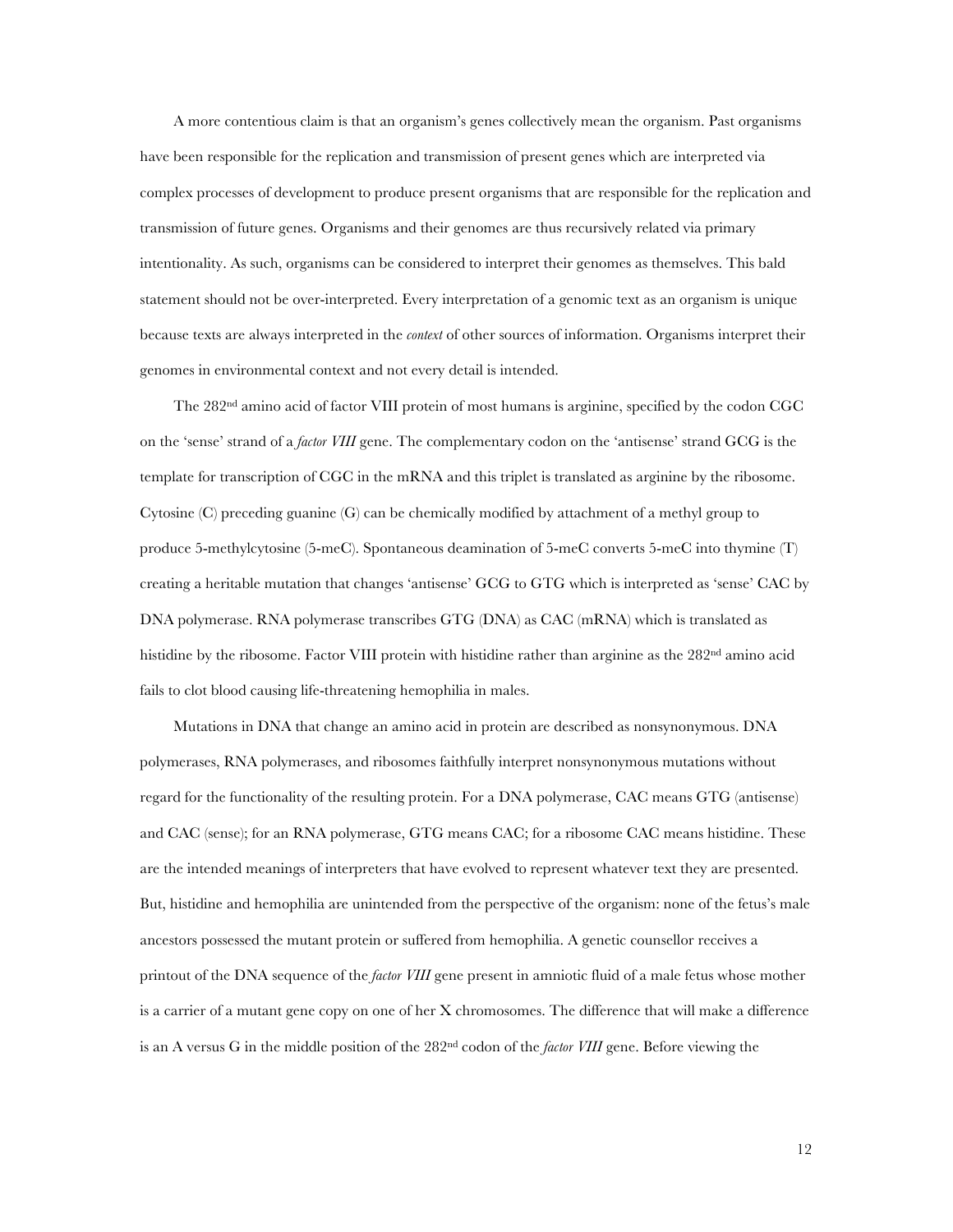printout, the counsellor is uncertain about what the data will show. If she reads A then the child will suffer from hemophilia but if she reads G the child will be unaffected.

Mutations in DNA that do not change the amino acid translated by ribosomes are described as synonymous. An evolutionary biologist might use the ratio of non-synonymous to synonymous differences between two sequences to infer whether the sequences have been subject to natural selection. In this case, meaningless differences for an intended interpreter (ribosome) are meaningful differences for an unintended interpreter (biologist).

### **Telegraphing One's Intentions**

"An engineering communication theory is just like a very proper and discreet girl at the telegraph office accepting your telegram. She pays no attention to the meaning, whether it be sad or joyous or embarrassing. But she must be prepared to deal intelligently with all messages that come to her desk." (Weaver 1949)

The Zimmermann telegram of 1917 conveyed an offer of a military alliance between the German Empire and the Republic of Mexico if the United States of America entered the Great War. In the event of such an alliance, Germany promised to provide financial support to Mexico and recognize Mexican reconquest of Texas, New Mexico, and Arizona.

Great Britain cut all German telegraphic cables to the New World on 5 August 1914. Therefore the German message to Mexico had to be conveyed by an indirect route. A plaintext of the message in German was composed in Berlin by the secretary of state for foreign affairs (Arthur Zimmermann) and then encrypted by his staff using code 7500. The encoded message was passed to the American Embassy in Berlin for transmission by U.S. diplomatic channels to the German Embassy in Washington. The message was sent by cable from Berlin to Copenhagen, from Copenhagen to London, and then by transatlantic cable from London to the State Department in Washington. The encrypted message in code 7500 was passed to the German Embassy in Washington where it was decrypted into German and then re-encrypted in code 13040. Re-encryption was necessary because the German Embassy in Mexico lacked a code book for the more secure code 7500. The message in code 13040 was sent by telegram from the Western Union office in Washington to the Western Union office in Mexico City where it was printed as a typescript and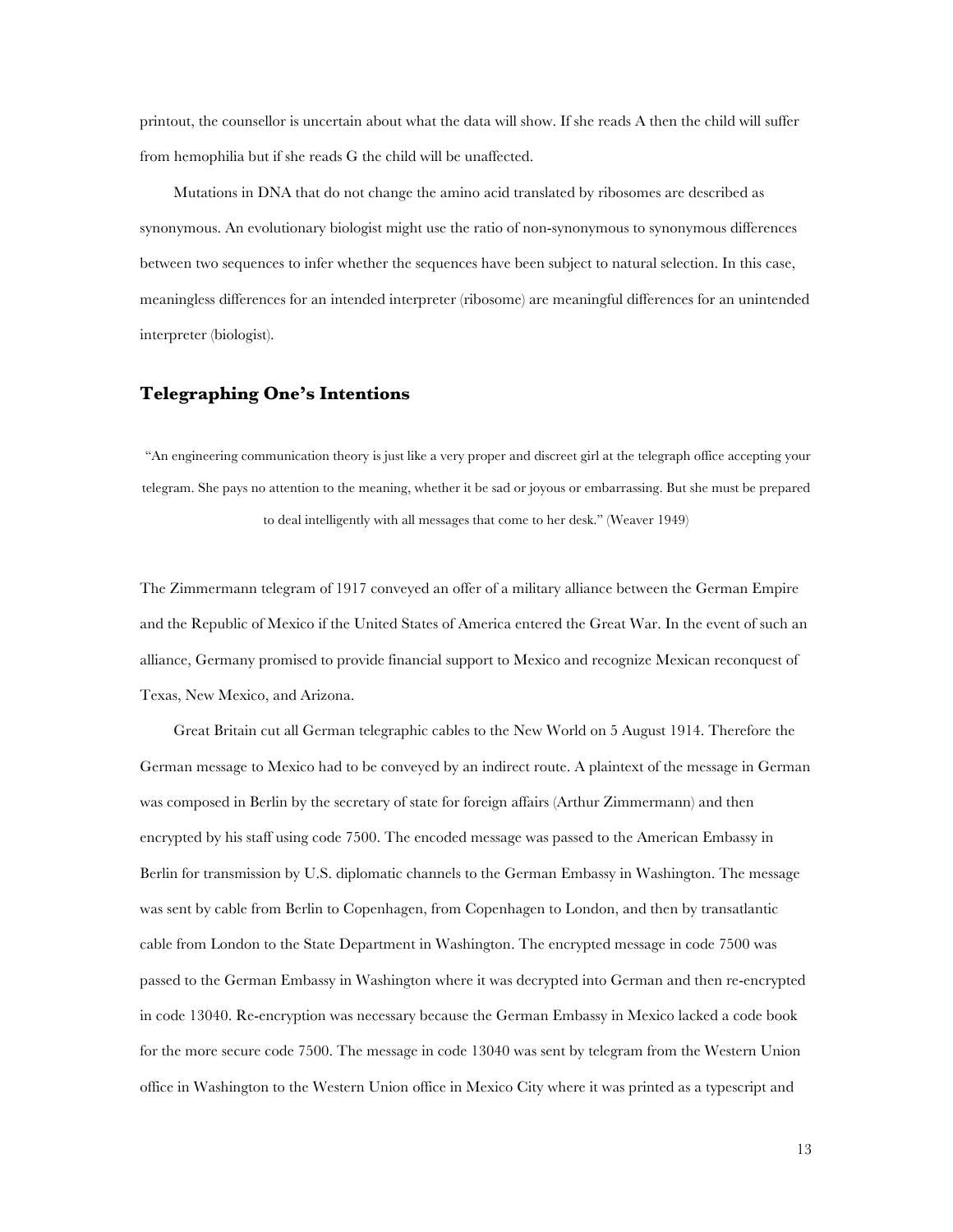delivered to the German Embassy in Mexico on January 1, 1917. The typescript was decrypted into German by the ambassador's secretary, before the offer was communicated by the ambassador to the Mexican President in Spanish.

Unbeknownst to the governments of the United States and Germany, the telegraphic signals that included the message in code 7500 had been intercepted by British intelligence in London and the message partially decrypted. The British then requested their agents in Mexico obtain a copy of the telegram in code 13040. The major reason for this step was to hide from the United States government that British intelligence was reading their diplomatic cables. British intelligence decrypted the telegram (it contained little unexpected for them) and then the British government provided the telegram to the American government in its coded form and as versions decrypted into German and translated into English. The message was then released by the pro-war party in the United States to the American press. The popular outcry hastened the entry of the United States into the war on the side of Great Britain and its allies. The British government had decided that the benefit of revealing the telegram to the United States would outweigh the unavoidable information provided to Germany that Britain could read code 13040.

The 'Zimmerman telegram' passed through many texts in many media, with interpretation occurring at each conversion from one medium to another. Sometimes 'the message' was in German, sometimes in code 7500, sometimes in code 13040, sometimes in Morse, sometimes in Spanish, and sometimes in English. For the various clerks in telegraph offices in Berlin, Copenhagen, London, Washington, and Mexico City, the meaning of the text was simply the 'mechanical' transcription of a stream of dots and dashes into an otherwise uninterpretable string of numbers and spaces or the equally mechanical conversion of a string of numbers and spaces into a sequence of dots and dashes. These clerks were employed to interpret all texts mechanically and lacked the context to interpret encrypted texts in any other way. The receipt of an encrypted text by a clerk conveyed a very large amount of information, because the clerk had few expectations about what the text might be, but the encrypted text had no intelligible meaning for the clerk who lacked the key to decrypt the message.

The staff of the German embassy in Washington obtained less information from receipt of a typescript in code 7500 than did the clerks through whose hands the message had passed, because the staff had much stronger expectations about the message. For example, the embassy staff expected the message to consist of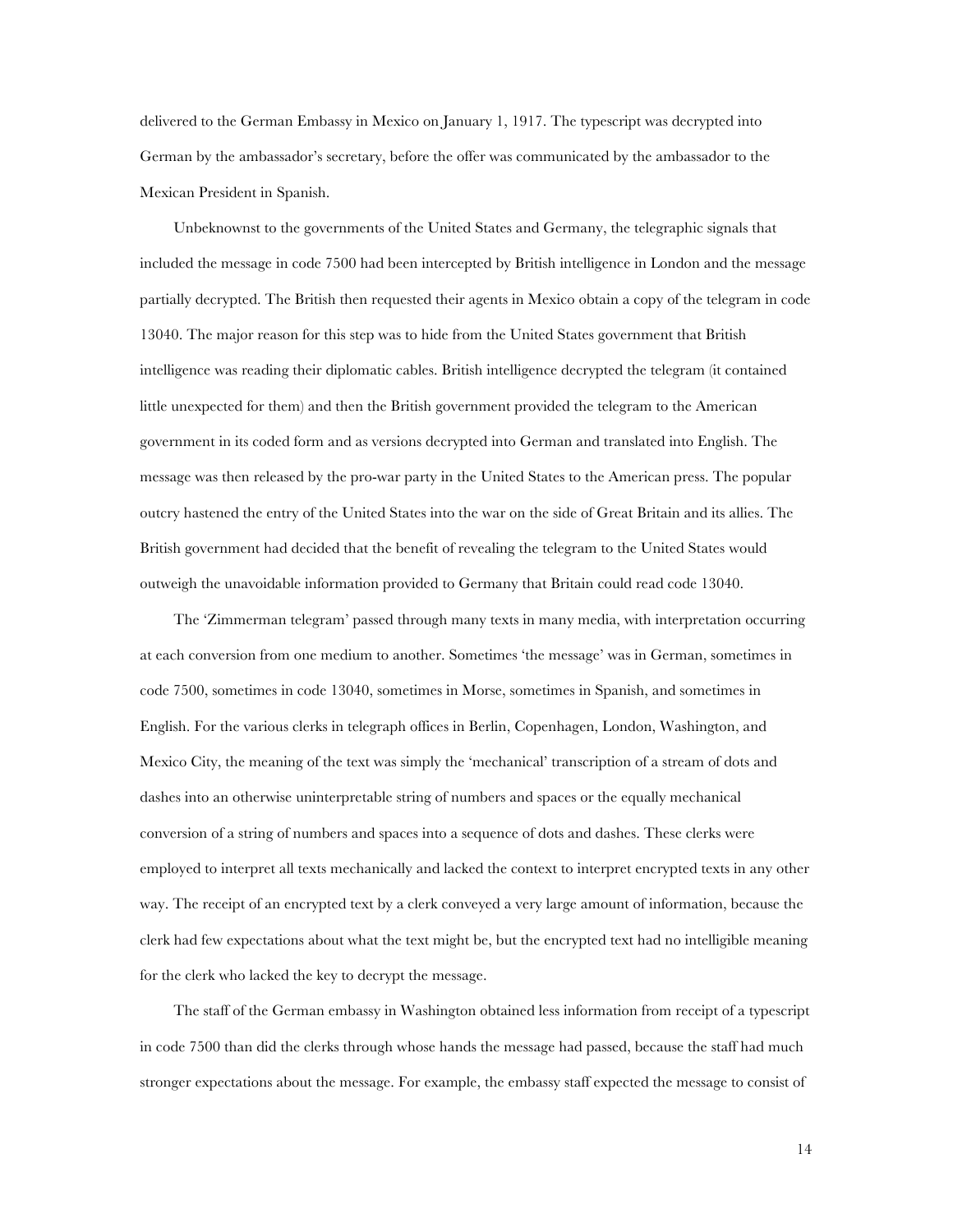numbers and spaces only whereas the absence of letters was not a prior expectation of the telegraph clerks. But the message had much richer meaning for the embassy staff because they possessed code book 7500 and were therefore able to interpret the message as words in German to be re-encrypted in code 13040 using a different key. Because the staff were fluent in German they undoubtedly formed a mental interpretation (a memory) of the telegram's content that could be called upon in the subsequent investigation by German intelligence of how the message had been intercepted.

Now consider the communication of the message to Mexican President Venustiano Carranza. The German Ambassador to Mexico, Heinrich von Eckhardt, possessed a typescript (perhaps a manuscript) in German from which he made a verbal offer to Carranza in Spanish. Eckhardt's interpretation of ink marks on paper as words in German involved complex interpretation into a neural text that underwent an equally complex process of translation into Spanish in the speech production centers of his brain. The neural text from the speech production centers was then conveyed to von Eckhardt's vocal apparatus where it was composed as a phonic text (sound vibrations) that was received and interpreted by Carranza's ears and reinterpreted at various levels in Carranza's brain. At every step in the process, the constantly changing meaning was nothing more than the physical text produced by an interpreter whether this consisted of ink marks on paper, neural representations in brains (whatever thoughts may be), or vibrations in the air.

Information does not reside in things but in the reduction of uncertainty (entropy) of an interpreter who observes a thing. That which is known does not inform. If we suppose that American intelligence kept copies of German diplomatic telegrams sent from the Western Union office in Washington, then the American government learnt nothing new from the Mexican telegram provided to them by the British government beyond that the British had a copy. What provided new information was the decryption of the telegram by British intelligence into written texts in German and English. American uncertainty about whether these texts contained British disinformation was dispelled when Zimmermann conceded that he had sent the telegram and that the decryption was accurate.

The coded texts of the Zimmerman telegram were intended to be uninterpretable (meaningless) for unintended readers. This was the only reason Germany would have sent such a message via the intermediary of the U.S. State Department. The various code books were the private keys intended to be used by intended readers to interpret the strings of numbers and spaces of a typescript as an intended text in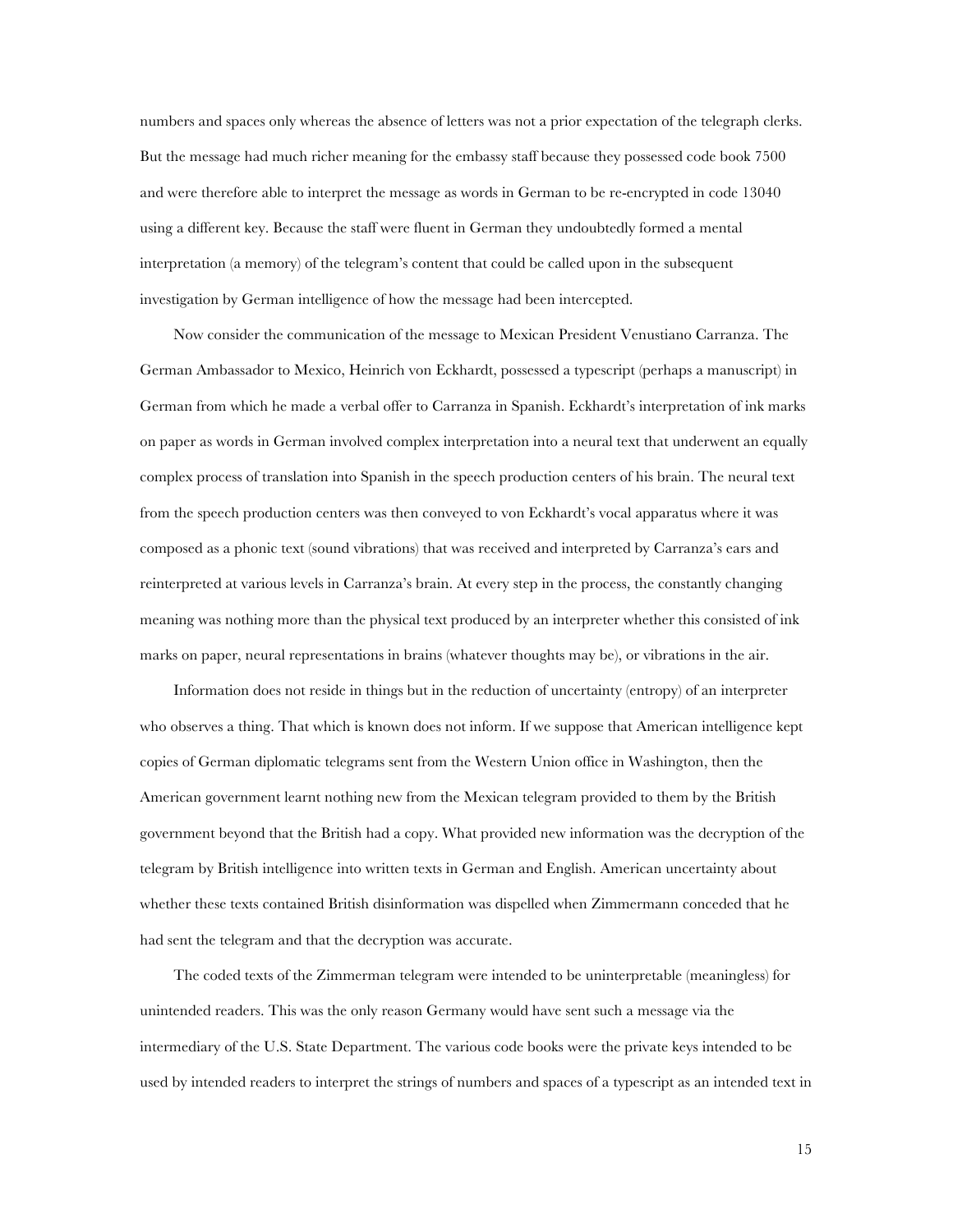German. British intelligence sought to reconstruct this intended interpretation without possession of the private key. Unintended information in the arrangement of code groups ('similar' words had 'similar' codes) provided clues that allowed British intelligence to construct their own key and interpret the message.

My account of the convoluted transmission of the Zimmermann telegram is reconstructed from Friedman and Mendelsohn (1994), von zur Gathen (2006), and Freeman (2006). Interpretation of what actually happened is made difficult by intentional disinformation and unintentional misinformation in the historical record. And I may have misinterpreted the texts I have read and so may be unintentionally misinforming you of the details. My words will nevertheless have served their purpose if your interpretation of what I have written approximates how I intend you to interpret my text.

#### **Mutual Information and Meaning**

'Semantic information' views meaning as present in information prior to its interpretation. On this view, interpreters repackage pre-existing meaning in new media. I propose instead that meaning *be considered* the output of the interpretive process of which information is the input. On this view, answers to questions of meaning should be sought in the study of mechanisms of interpretation and the origins of interpretive competence. Once these difficult questions are answered there will be no remaining ghost in the semantics. A preference between 'semantic information' and 'meaning as interpretation' is a choice of how meaning is defined not a judgment of fact. 'Meaning as interpretation' sits comfortably with belief that information is not an objective property of things in the world but represents the epistemic uncertainty of an observer.

Consider two sequential transformations of Arthur Zimmermann's message to Heinrich von Eckhardt (Figure 2). In the first, Zimmermann's plaintext was translated into cyphertext by one of his secretaries using the textual prosthesis of codebook 7500. In the second, the cyphertext was re-encoded as an electrical signal by a telegrath clerk using the mechanical prosthesis of a transmitter. If these transformations were performed as intended, then the cyphertext could be reconstructed from the signal by a telegraph receiver and the plaintext could be reconstructed from the cyphertext by a reader in possession of codebook 7500.

Faithful transmission of the 'Zimmerman telegram' depended on *mutual information* (correlation or statistical dependency) among multiple coding systems that allowed messages to be encoded and decoded by senders and receivers with the appropriate expertise. Proponents of 'semantic information' often equate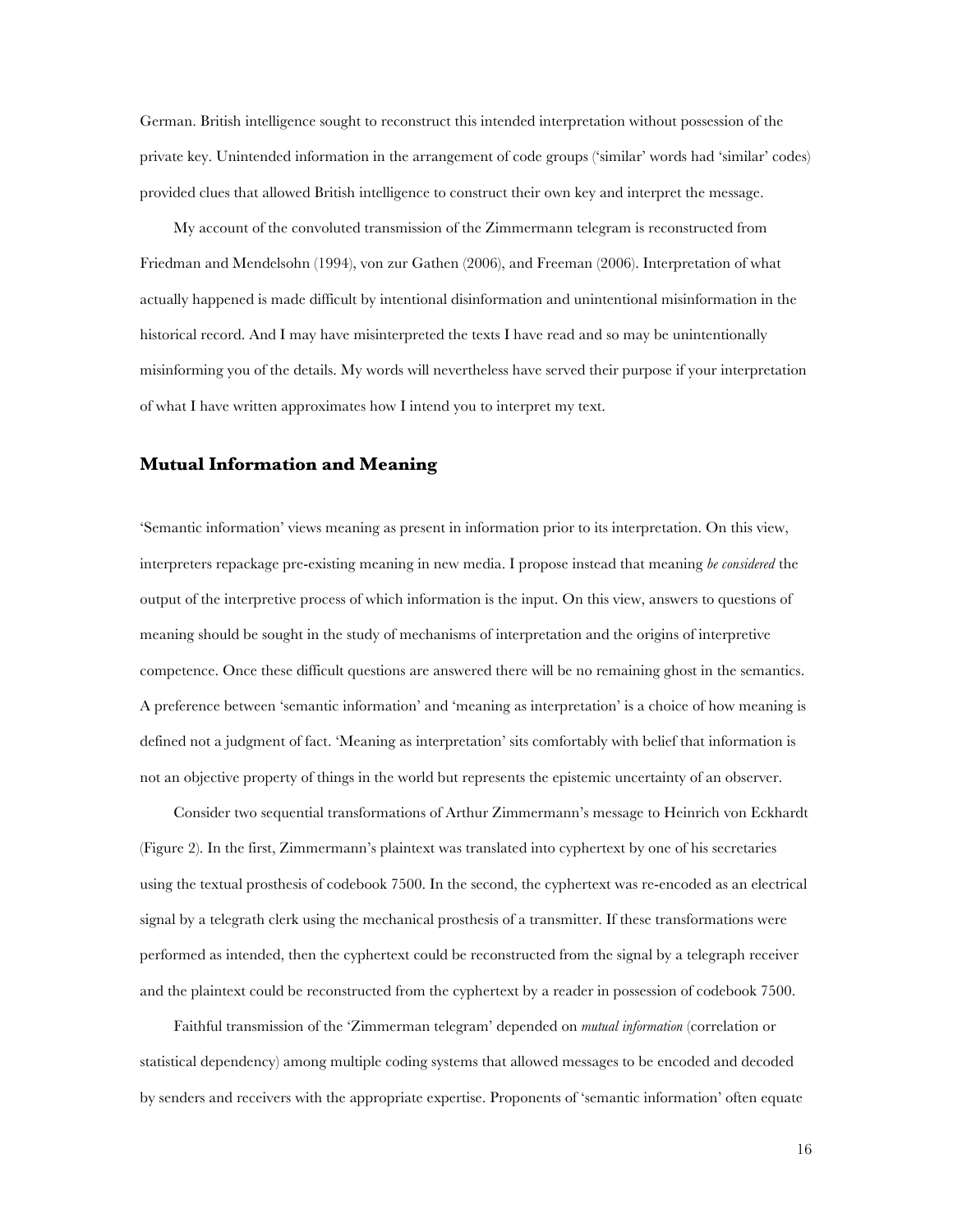meaning with mutual information or consider meaning to be derived from mutual information. In their view, the various texts of the 'Zimmerman telegram' are vehicles of a common meaning conserved through the many transformations of transmission. From the perspective of 'meaning as interpretation,' mutual information allows an observation of one thing to be *usefully* interpreted as *about* something else. Meaning does not reside in the immediate observation but in the synthesis of observation with background information or context in order to act effectively in the world.

There are many unrecognized statistical dependencies in the world, but these dependencies become useable only once an interpreter possesses a mechanism that 'meaningfully' couples observation to action. An interpreter can 'read' meaning from input in one of two ways. The simplest is to be given a codebook. By this means, shared possession of codebook 7500 facilitated secret communication between the Foreign Office in Berlin and the German Embassy in Washington. The second is to construct a codebook by statistical *inference* from observations in context. This was the more difficult task achieved by British intelligence and when a child learns a language.

A definition of meaning as interpretation simplifies many semantic problems. These problems include polysemy, how the same observation can have different meanings for different interpreters; synthesis, how information from multiple sources can be combined to generate new meanings; and the status of perverse but sincere interpretations. Consider divination by tea leaves. A fortune-teller observes the configuration of leaves in the bottom of a teacup and then uses the observed pattern to answer a question posed by a client. The pattern informs the fortune-teller's advice if a different pattern would have resulted in different advice. Do all possible interpretations exist as 'semantic information' in the configuration of the tea leaves or does the fortune-teller mistakenly believe she has identified 'semantic information' that is absent? The redefinition of meaning as output avoids the horns of this dilemma and the need to distinguish 'true' from 'false' meanings. If different fortune-tellers (or the same fortune-teller at different times) interpret similar patterns as similar fortunes then mutual information exists between tea leaves and fortunes but these are meanings of the fortune-tellers not of the tea leaves.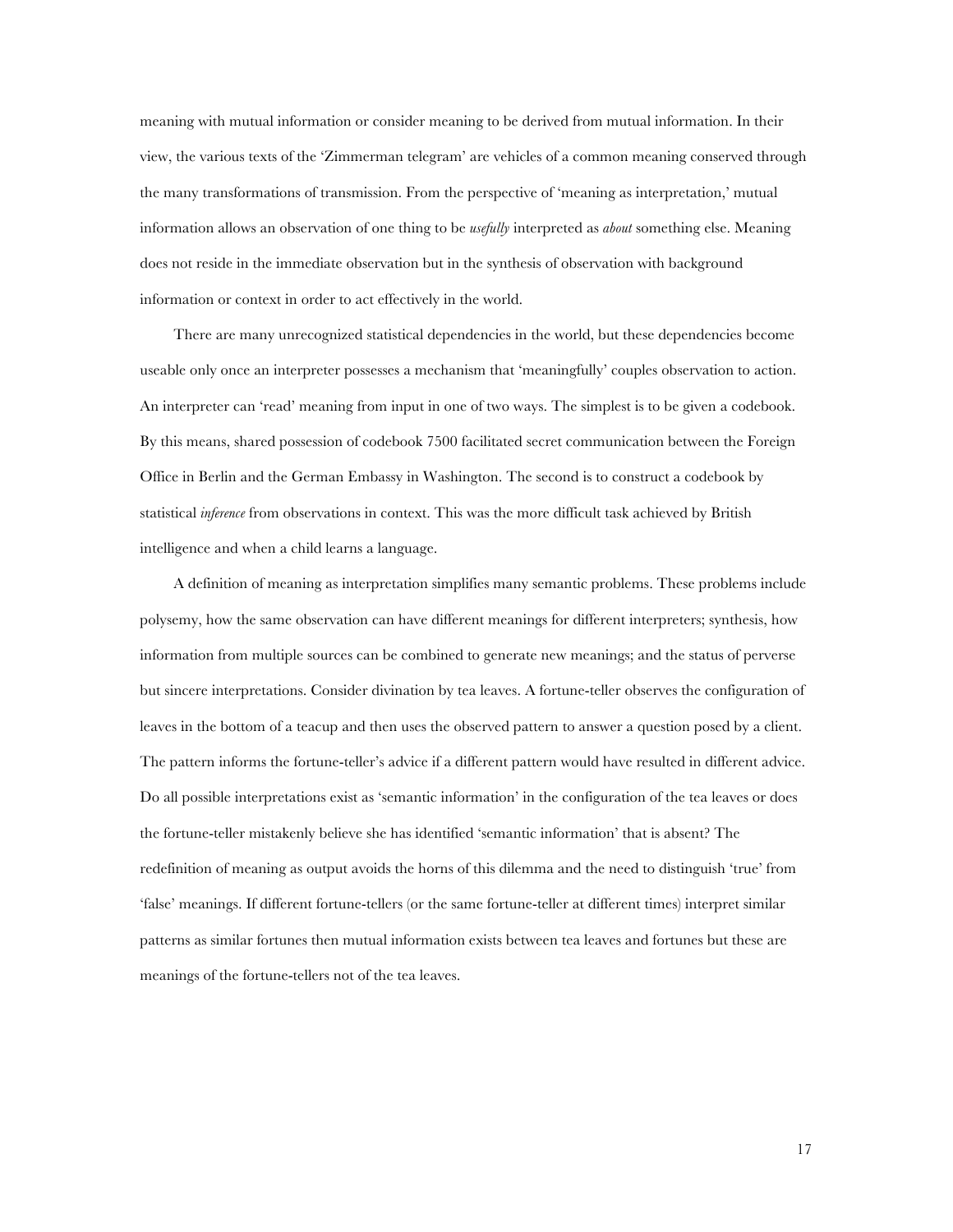#### **Information Theory and Meaning**

'The fundamental problem of communication is that of reproducing at one point either exactly or approximately a message selected at another point. Frequently the messages have *meaning*; that is they refer to or are correlated according to some system with certain physical or conceptual entities. These semantic aspects of communication are irrelevant to the engineering problem.' (Shannon 1948)

Shannon (1948) and Weaver (1949) developed information theory in the context of a theory of communication. Weaver (1949) conceptualized communication in 'a very broad sense to include all of the procedures by which one mind can affect another.' He recognized technical, semantic, and influential problems of communication: technical problems were 'concerned with the accuracy of transference of information from sender to receiver'; semantic problems were 'concerned with the interpretation of meaning by the receiver, as compared with the intended meaning of the sender'; influential problems were 'concerned with the success with which the meaning conveyed to the receiver leads to the desired conduct on his part.' Thus, Weaver used 'information' in the context of technical problems but 'meaning' in the context of semantic and influential problems. Shannon's 'fundamental problem of communication' was the technical problem of reproducing a message accurately at another place. He adopted the design stance to address this technical problem and the associated mathematical theory was able to ignore problems of intentionality. Weaver, by contrast, adopted the intentional stance ('intended meaning', 'desired conduct') in talking about the semantic and influential problems, and these problems eluded mathematical treatment (see Dennett 1987 for discussion of the design and intentional stances).

In Shannon's theory 'the actual message [was] one *selected from a set* of possible messages.' He used logarithmic entropy—the number of independent ways in which the message could have been different—as a measure of information content. 'If the number of messages in the set is finite then this number or any monotonic function of this number can be regarded as a measure of the information produced when one message is chosen from the set, all choices being equally likely.' For Weaver, this meant that 'The word information relates not so much to what you *do* say, as to what you *could* say. That is, information is a measure of your freedom of choice when you select a message.' Information measured in this way had 'nothing to do with meaning.' For Shannon, a message possessed *meaning* if it referred to, or was correlated,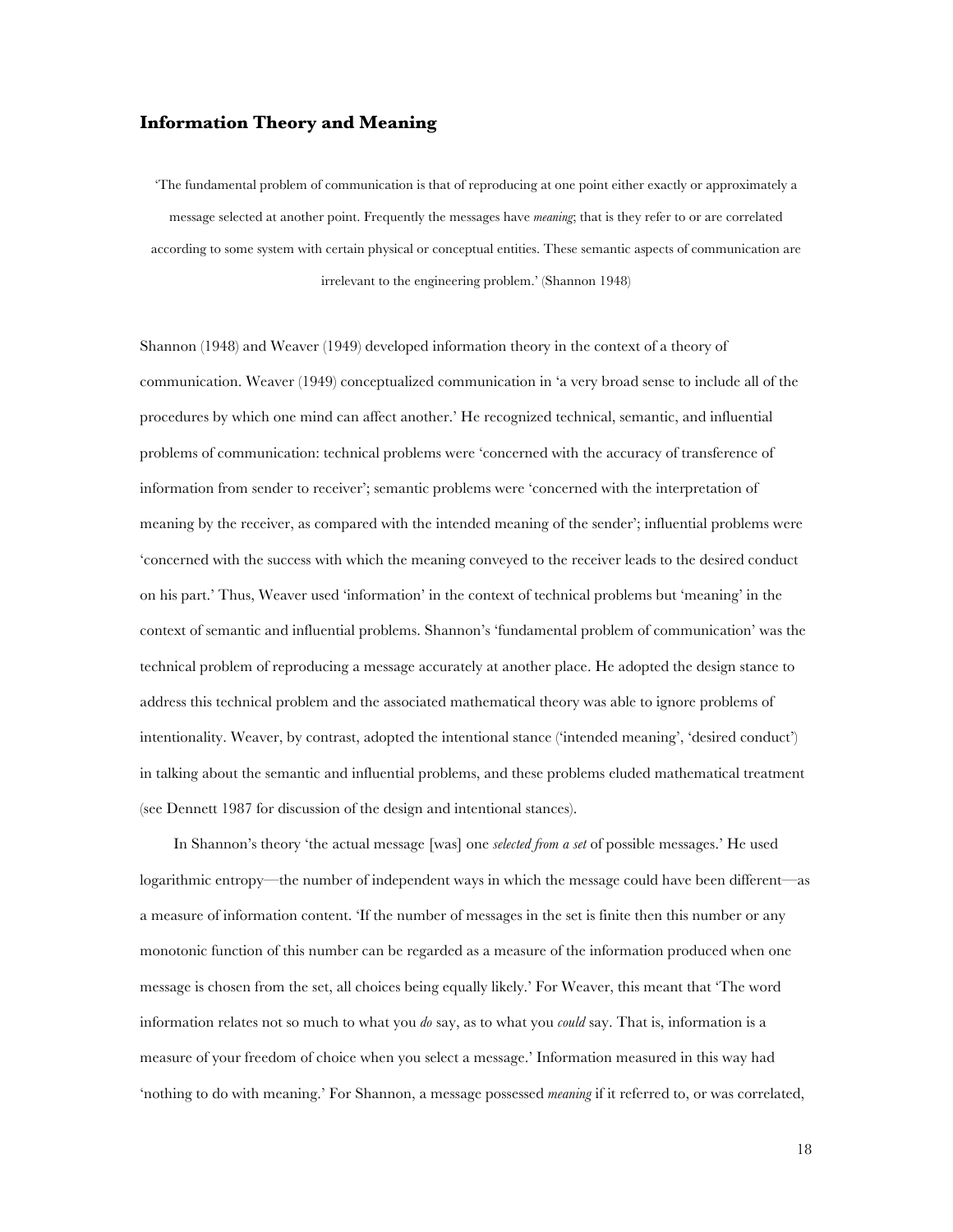with physical or conceptual entities 'according to some system'. This conceptualization of meaning had two components: the first was the correlation (mutual information) between messages and things in the world and the second was the 'system' responsible for the correlation.

Figure 3 is a variant of a famous figure of Shannon (1948) in which a message is selected by an information source and passed to a transmitter that translates the message into a signal that is transmitted to a receiver that back-translates the received signal as a message that is passed on to the destination. The signal sent and signal received differ because of inputs of unintended information (noise). The central focus of the figure is the channel between transmitter and receiver. The technical challenge was to ensure that the message passed to the destination by the receiver was as close as possible to the message passed to the transmitter by the information source. In Weaver's example, 'When I talk to you, my brain is the information source, yours the destination; my vocal system is the transmitter, and your ear with the eighth nerve is the receiver.' Weaver and Shannon had relatively little to say about how information sources selected a particular message nor about how destinations interpreted the message after its receipt (nor did they have much to say about the internal workings of transmitters and receivers). In terms of my paper, information source, transmitter, receiver, and destination are all interpreters.

Weaver and Shannon recognized the *interpretation of information* to be an important question but their focus was on the *transfer of information* between interpreters. My paper addresses how information is used rather than how it is transmitted and is concerned with the general problem of interpretation (use of information) of which communication—the production and interpretation of texts (things intended to be interpreted)—is a special case. The domain of interpretation includes the use of unintended information from the environment as well as the interpretation of texts.

#### **Large and Small**

'If you make yourself really small, you can externalize virtually everything.' (Dennett 1984, p. 143)

The study of mechanisms is frequently connected with reductionism, the ideology that larger things are properly explained by properties and interactions of their smaller parts. It is incontrovertible that events at a small scale can have large effects. A mutation in a *factor VIII* gene of a single cell resulted in at least ten of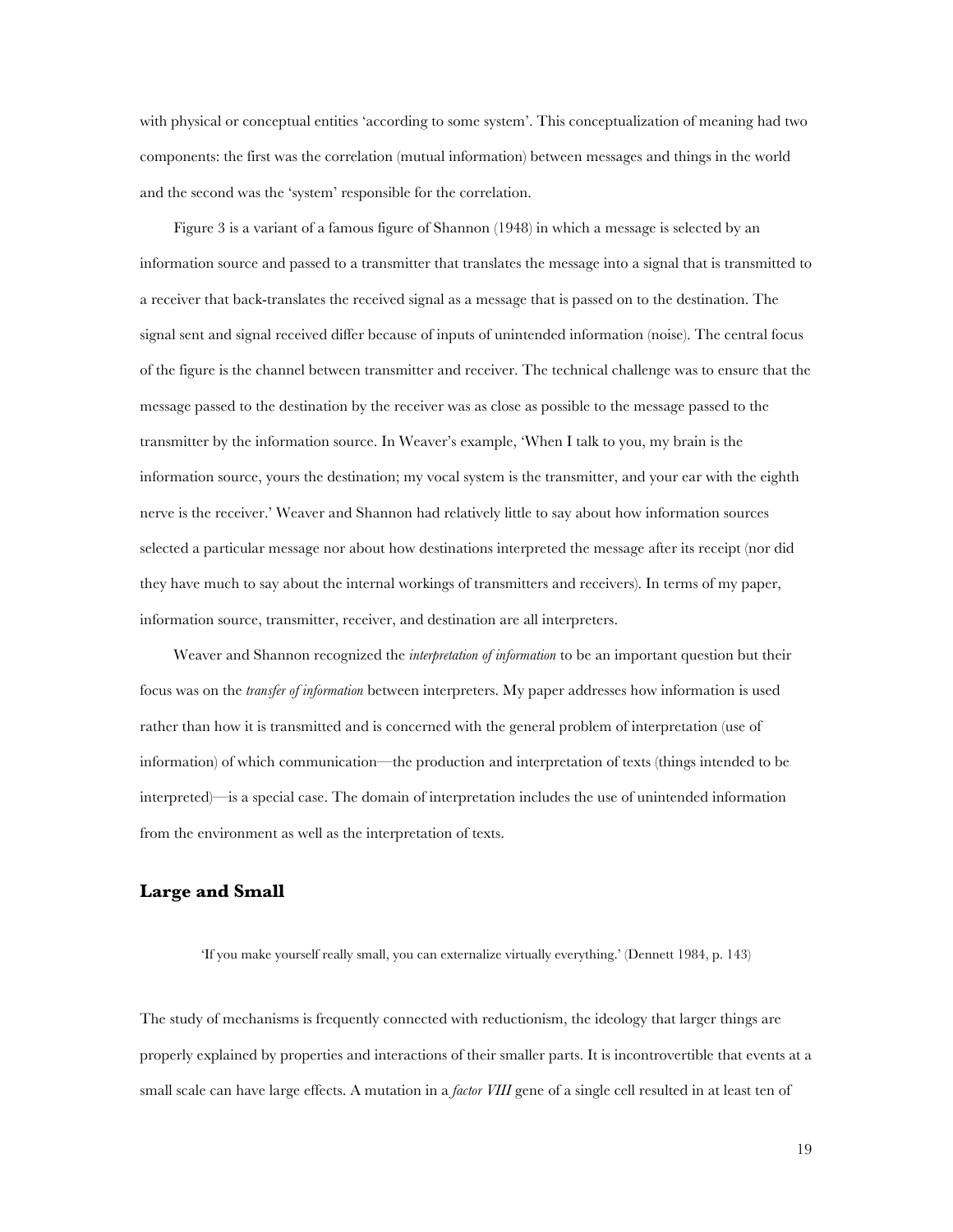Queen Victoria's male descendants suffering from hemophilia, including heirs to the thrones of Russia and Spain (Ingram, 1976). All genetic differences that distinguish armadillos from aardvarks and zebras from zebus originated in this way, as unintended mutations in single cells.

It should also be incontrovertible that large things affect small things. My paternal grandfather was gassed in the Great War and as he sat upright for inspection in his hospital bed, he probably raised his right hand to his head. (He performed this action when dying sixty years later in a different hospital bed). The origin of the hand salute goes back centuries, perhaps millenia, lost in the fog of time. Among many theories, the salute is the ritualized removal of a hat in the presence of a superior, the raising of the visor by a knight in armor, or a demonstration that the weapon hand is empty, but this is conjecture. John Stewart Haig's salute would have been an almost automatic gesture in the presence of an Australian or British officer but would not have been elicited by other outwardly similar persons; definitely not by a German officer. From a mechanistic perspective, his salute was caused by release of acetylcholine at neuromuscular junctions triggering actin filaments to slide past myosin filaments in muscle fibrils of his arm. But what molecular mechanism caused his hand to be raised in the presence of a person of an abstract kind? How does a military tradition move an ion across a membrane?

The detritus from collisions between protons moving in opposite directions at 0.99999999*c* with a combined energy of 13 TeV has been interpreted as evidence for existence of the Higgs boson. Such events are created and detected at the Large Hadron Collider, housed in a circular tunnel 27 kilometers in circumference, spanning the Swiss–French border. The even more powerful Superconducting Supercollider was cancelled by the United States Congress in 1983 because of its immense cost. The differences that made the difference between the Higgs boson being detected in Europe rather than North America are to be sought in alternative political arrangements. No interpretable subatomic mechanism explains why two protons collide at these enormous energies in France but not in Texas. Events at the level of interpersonal relations and trans-Atlantic rivalries impinge upon, and predict, the movements of fundamental particles. Choices are the means by which big complex things control small simple things to make big differences.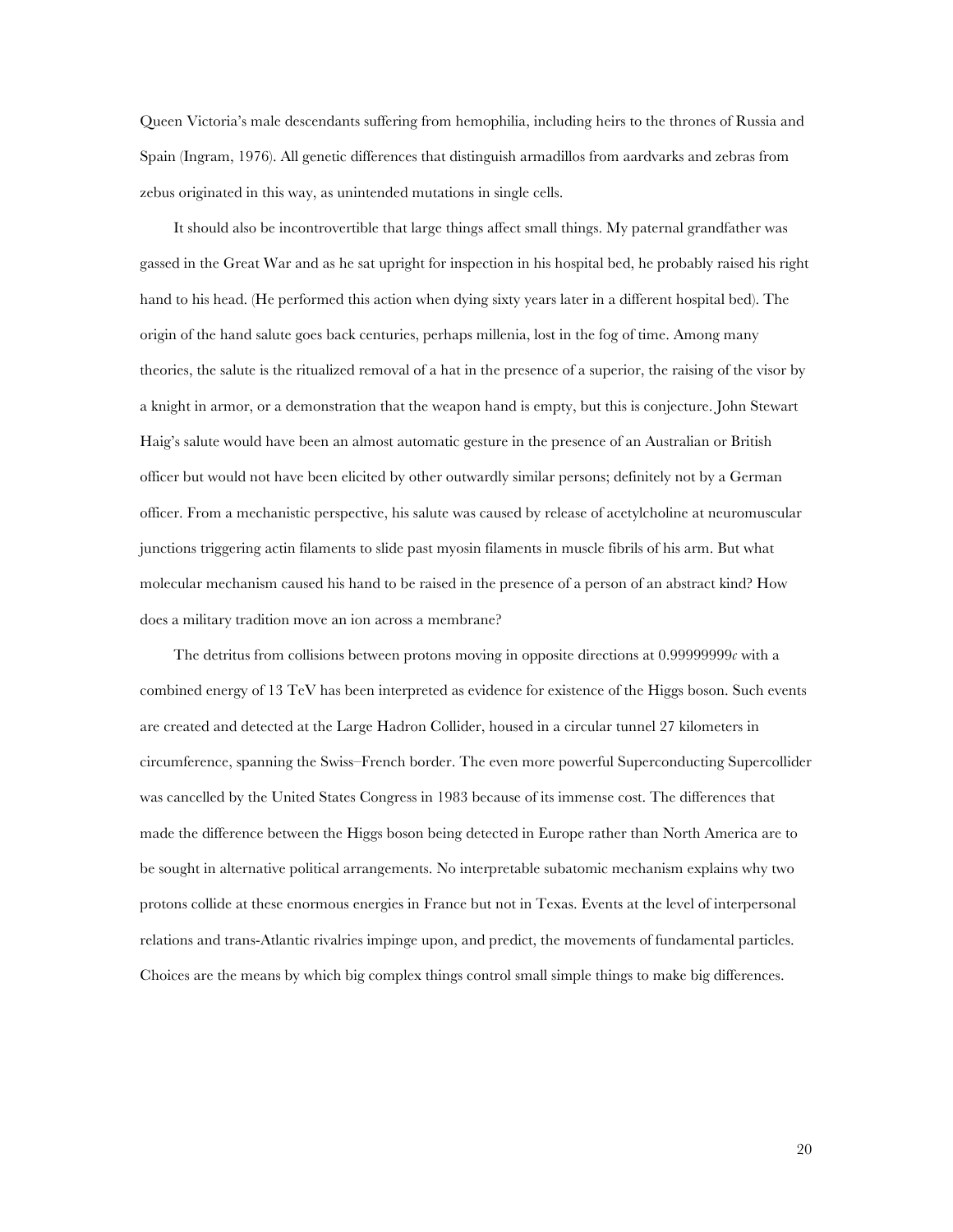#### **The Parable of the Bathtub and the Meanings of Life**

Preference is an attribute of relations (differences and samenesses) rather than things (objects and events). To be told that someone chose *x* tells us nothing about his preferences unless we are also told what was rejected. When we choose one thing rather than another, we do not unconditionally endorse the thing chosen but express a preference for that thing relative to the other. We might be 'making the best of a bad bargain' or 'choosing the lesser of two evils.'

A dichotomous choice between  $x_1$  and  $x_2$  can usefully be expressed as a choice between,  $\overline{X}$  +  $\Delta x$  and  $\overline{X}$  – ∆*x* where  $\overline{X}$  = (*x*<sub>1</sub> + *x*<sub>2</sub>)/2 is the sameness and ∆*x* = (*x*<sub>1</sub> – *x*<sub>2</sub>)/2 the difference. Being told the relations of things, *x* and ∆*x*, conveys the same information as being told their identities, *x*<sup>1</sup> and *x*2, but the relational form clarifies what is at stake. We choose between +∆*x* and –∆*x*, that which is different, in the context of  $\overline{X}$ , that which is the same. When complex identities are highly similar, relational forms allow efficiency of representation because the manifold samenesses need only be represented once (consider a variorum edition of a text with multiple versions).

Ponder again the flame that causes or does not cause an explosion. On one hand, the striking of the match and the presence of oxygen do not make a difference. It is the presence versus absence of hydrogen that makes the difference. On the other hand, the striking of the match and the presence of oxygen are essential parts of the mechanism that causes the explosion. When a scientist performs a controlled experiment, with and without hydrogen, she converts a possible difference into two actual series of events. (If she varied the presence of oxygen or striking of the match, then these become experimental variables and potential difference makers.) Observations are of actual things, not differences among possible things. Actual things, not differences, participate in mechanisms. But we study mechanisms to better make a difference.

Bateson (1972) defined the elementary unit of information as 'a difference that makes a difference.' The same words could be used to define a cause in difference-making accounts of causation (Lewis, 1973; Waters, 2007; Haig, 2014). Causation as difference-making is what could have been different. It is a history of paths not taken. Causation as mechanism is what could not have been otherwise. It is a history of a single path (one damn thing after another). The relation between these two concepts of causation is much debated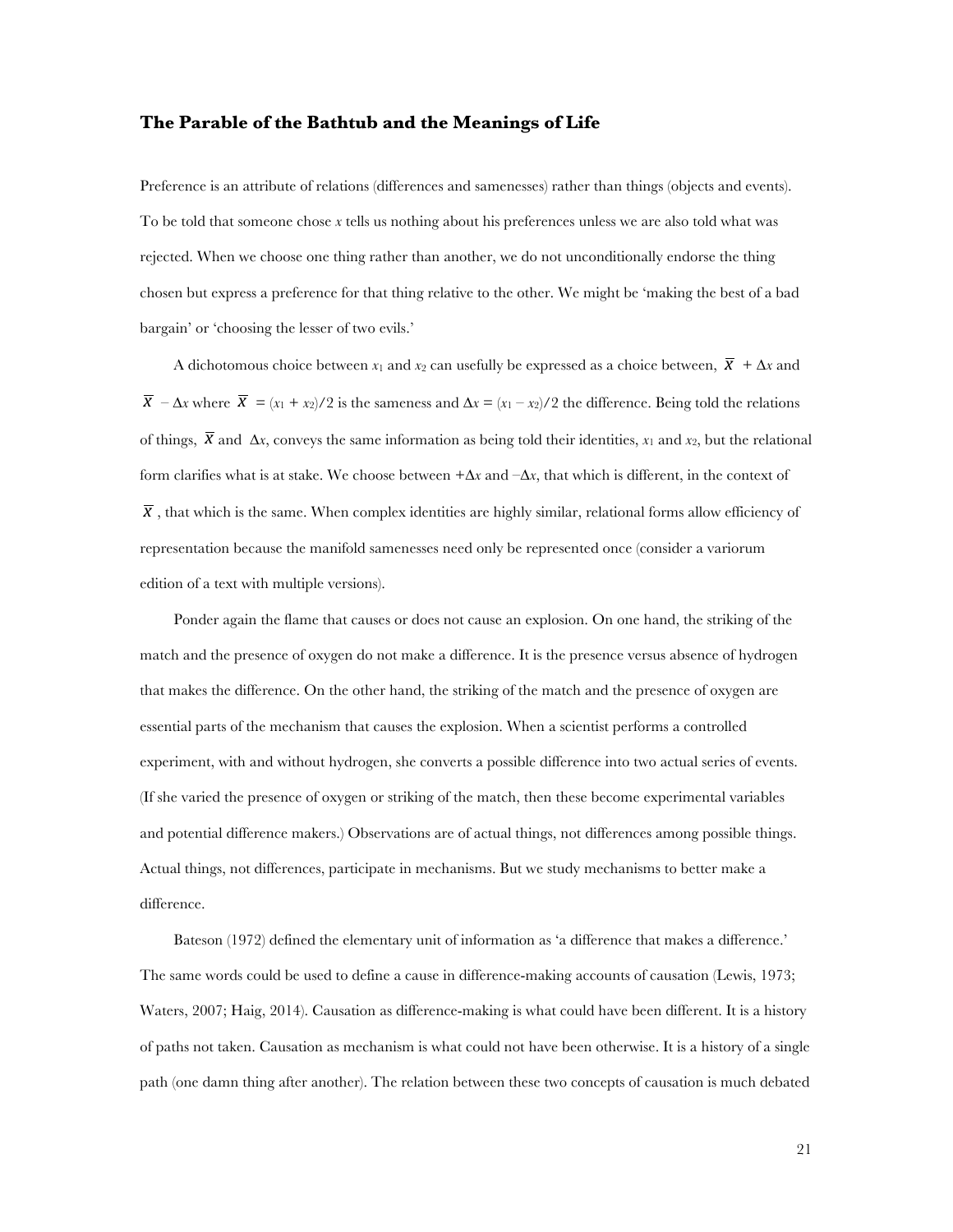(Hall, 2004; Waters, 2007; Strevens, 2013). Different actions could have different outcomes but particular actions cause particular outcomes. One can interpret the same events as relations among identities or among differences and slip facilely between these perspectives.

An interpreter is an evolved or designed mechanism that couples entropy of observation (*possible* inputs) to entropy of action (*possible* outputs). These degrees of freedom are capabilities of the mechanism (what it *could* observe and what it *could* do). The interpreter is uncertain and undecided until an *actual* input is interpreted as *actual* action. Information is what could have been otherwise before observation. Meaning is what would have been otherwise had the observation been different. Interpretation couples information (difference maker) to meaning (difference made). For an interpreter that has evolved to intervene in its own fate, the only useful information is about differences that could make a difference.

Causation as difference-making projects our epistemic uncertainty onto the world of mechanisms, including the mechanisms of our choices. In a singular universe in which token events happen once, why should 'could have been otherwise' be less respectable than 'could not have been otherwise'? What difference does it make? How can one decide? Fisher (1934) flipped a bit in my mind and I now choose 'could have been otherwise' but I understand neither the difference nor what is at stake. The bit *could* flip back. From the perspective of 'could have been otherwise', our choices *change* the world. We have evolved to choose because past choices have made a difference and future choices *will* make a difference.

An event's causal influence can wax or wane. The 'butterfly effect', whereby the flapping of wings in Marilia causes a downpour in Sydney, expresses the intuition that small differences can have large effects. The existence of dynamic attractors has the opposite implication. Attractors cancel differences. Consider a bathtub. Whether water enters the tub from a spilled cup, the shower-head, the cold faucet or the hot faucet, it goes down the drain. The tub is literally a basin of attraction. All the degrees of freedom of water molecules to move 'as they will' come to naught because the predispositions of the tub are imposed upon them willy-nilly 'against their will'. Each water molecule has a unique narrative of how it came to the drain but these disparate histories have no future consequences. These are differences that do not make a difference. And it is the *form* of the tub that cancels past differences, not the *matter* from which it is made. The bathtub enforces its will.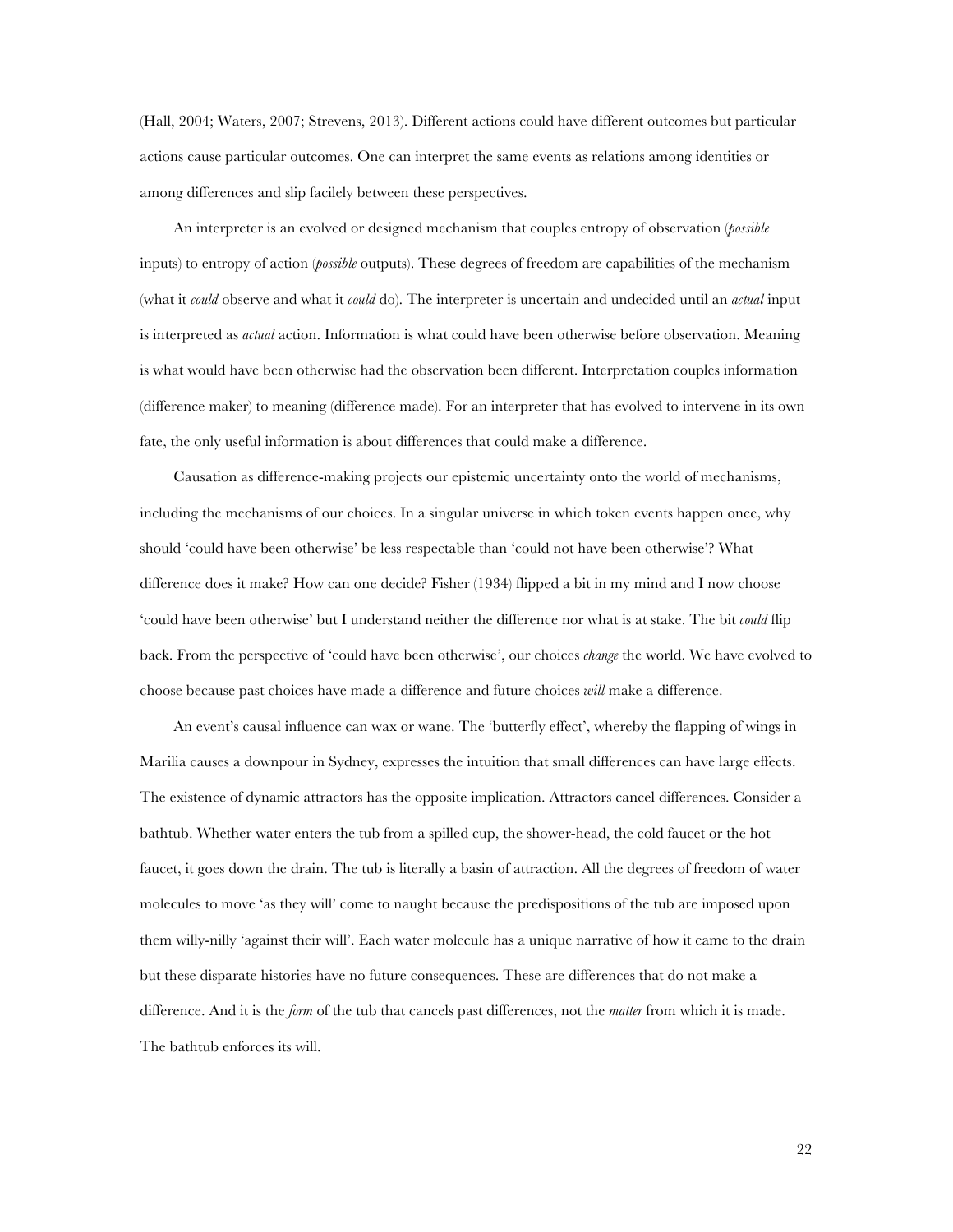The vortex that forms as water exits a tub is a recurrent attractor. The living world abounds in recurrent goal-directed attractors because 'endless forms most beautiful and most wonderful have been, and are being, evolved' (Darwin, 1859). Convergent structures are attractors in adaptive space over evolutionary time. Adult forms are attractors in morphological space over developmental time. Innate and learned actions are attractors in performance space over behavioral time. Cultural conventions are attractors in social space by which a group's members converge on common meanings. Minor variations of font or pronunciation make little difference in how words are understood. Word tokens are rocks of stability that facilitate freedom of expression. A salute is a strange attractor indeed.

Organisms embody elaborate hierarchies of homeostatic attractors that ensure basic functions are unperturbed by causal fluctuations at multiple spatial and temporal scales. Bodily attractors at all levels from the molecular, to the cellular, to the individual—buffer organismal fates from the unforeseen. This cancellation of irrelevant differences allows 'focus' on what is relevant. From the myriad potential causes in its world, an organism selects those that are applicable for its needs to intervene adaptively at decision points. The organism is an 'unmoved mover' moved by self-selected information in pursuit of intended ends. It determines which differences will make a difference. The regress of responsibility stops here. Organisms pull their own strings.

Life is eternal recurrence. The thing that hath been shall be and that which was done shall be done. But when a sperm fuses with an egg, the nascent interpreter is something new under the sun. Why a zygote receives one set of genes rather than another can be considered chance, a concatenation of random events that picks one from the numberless possibilities that could have been sampled from its mother's and father's genomes. The fall of the cards cannot be anticipated, but each organism attempts to play the best hand that it can with the cards it is dealt. Each hand is new but the cards are ancient. Many designs have been tried and found wanting. Our genetic cards convey selected information from the deep past to be used with information from current events to inform our choices in a rapidly changing world. We play our hands and the cards are reshuffled.

The meaning of a life is the life that is lived. Your body is an interpretation of your life. Dualism divides this indivisible body into parts that are tools to be used once a choice has been made and parts that are texts used in choosing. When an organism acts, it is the organism's evolutionary and developmental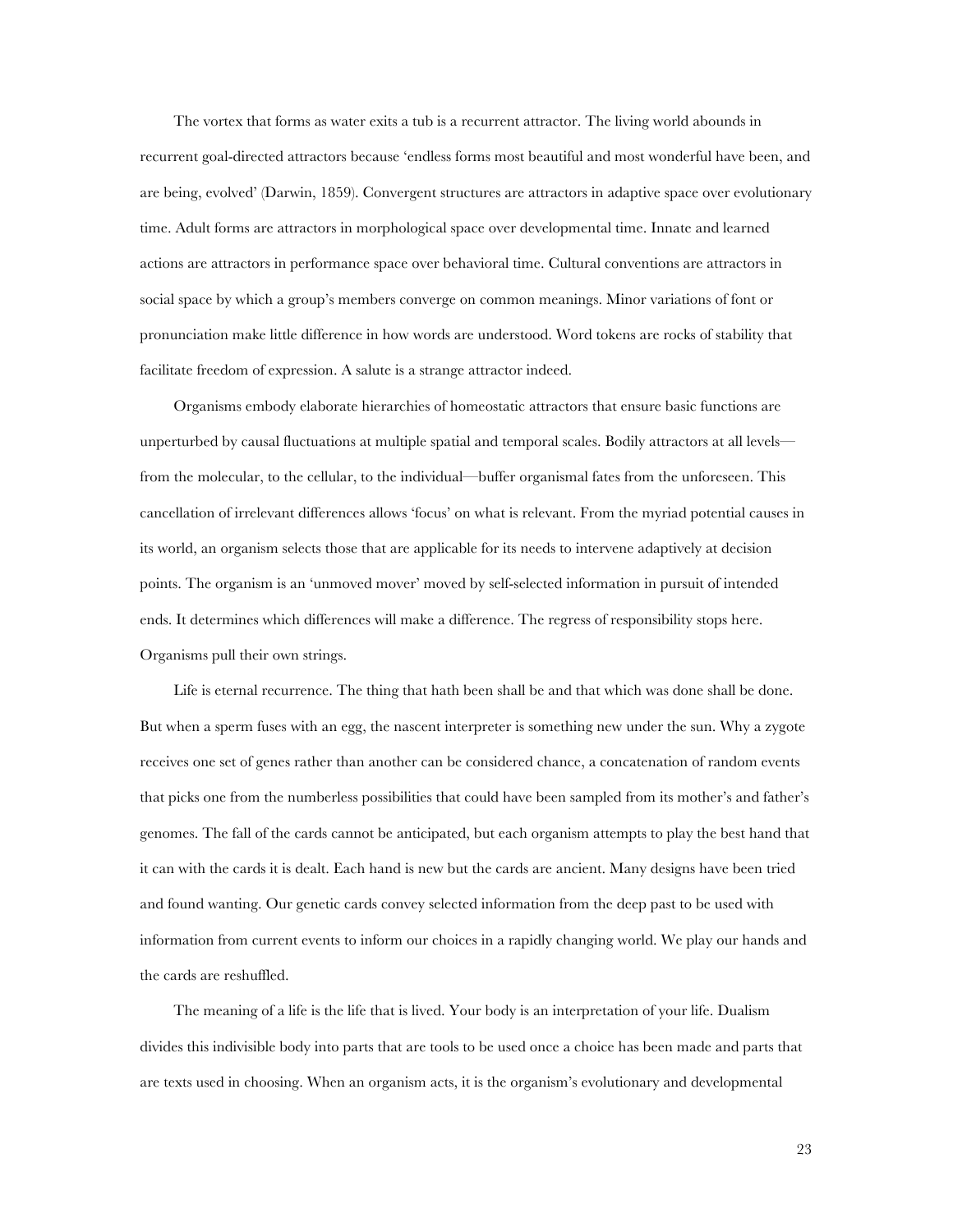history that determines to which information it responds and how it responds. The organism exerts its will as the lead actor in its own narrative, as a canceller of irrelevant causes and of competing narratives. Yet, despite this autonomy of action, many actors succumb to the slings and arrows of outrageous fortune, to factors beyond their control, foremost among which are narratives of other actors.

Self-reflective organisms (selves) respond to their world with internal changes that rewire connections between inputs and outputs to make more effective future choices; learn from experience which inputs to attend and which to ignore; perfect performance by practice with feedback from past action; and possess rich memories to inform future choice. Highly sophisticated selves augment their behaviors by observation of what works for other actors; learn from the instruction of parents and other tutors; and choose principles by which to live in pursuit of self-chosen goals. These internal changes comprise an embodied memory of the self's life-experience (the meaning of its life). This intricate and intimate private text, an interpretation intended to be self-interpreted, seamlessly melds ancient wisdom of genetic and cultural texts with news from the senses. It is responsive and responsible. It is the material and mortal soul that dies with the body.

In the beginning was mechanism. Things happened. The origin of interpretation was the origin of intentional difference-making. Choice became free as degrees of freedom of observation and intended action broadened and deepened. To understand a free choice, one must understand an interpreter's soul.

*In fine est principium.*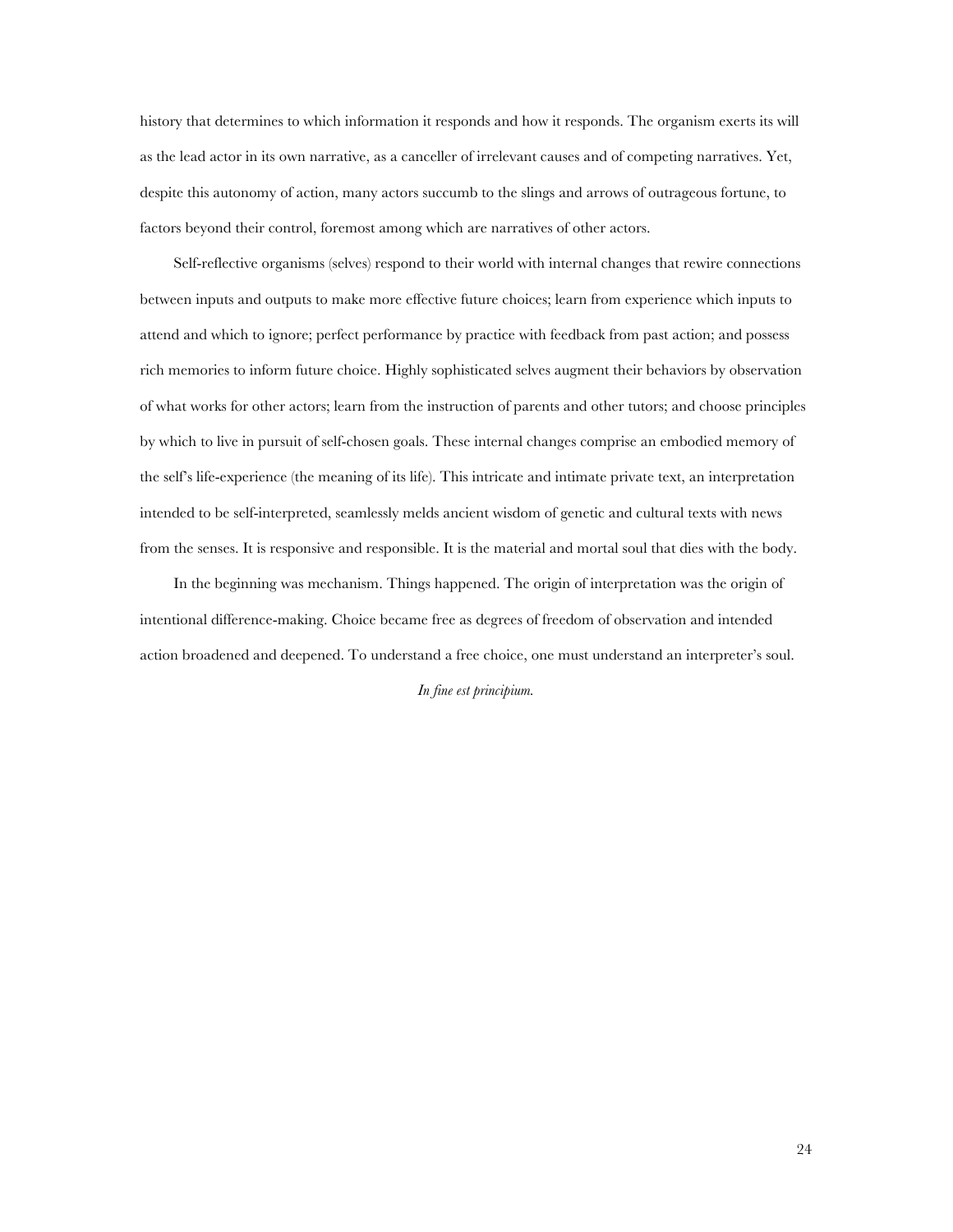Acknowledgements: My text derives its meanings from many sources, poorly acknowledged. It interprets inputs from Peter Apari, Maarten Boudry, Alex Byrne, Justin Jungé, Lucas Mix, Jura Pintar, Richard Thomas, and Wenfei Tong. My debt to Daniel Dennett is obvious. Special thanks are due to a long-dead butterfly in Marilia who knew not what it did.

- Borges, J. L. 1939: *The Total Library*.
- Darwin, C. 1859: *On the Origin of Species*.
- Dennett, D. C. 1984: *Elbow Room*. Cambridge, Massachusetts: MIT Press.
- Dennett, D. C. 1987: *The Intentional Stance*. Cambridge, Massachusetts: MIT Press.
- Dennett, D. C. 1991: *Consciousness Explained*. Boston: Little Brown.
- Dennett, D. C. 1995: *Darwin's Dangerous Idea*. New York: Simon & Schuster.

Dennett, D. C. 2005: *Sweet Dreams*. Cambridge, Massachusetts: MIT Press.

Dewey, J. 1896: The reflex arc concept in psychology. *Psychological Review*, 3, 357–70.

- Fisher, R. A. 1934: Indeterminism and natural selection. *Philosophy of Science*, 1, 99–117.
- FitzGibbon, C. D. and Fanshawe, J. H. 1988: Stotting in Thomson's gazelles: an honest signal of condition. *Behavioral Ecology and Sociobiology*, 23, 69–74.
- Friedman, W. F. and Mendelsohn, C. J. 1994: *The Zimmermann Telegram of January 16, 1917 and its Cryptographic Background*, revised ed. Laguna Hills, California: Aegean Park Press.
- Freeman, P. 2006: The Zimmermann telegram revisited: a reconciliation of the primary sources. *Cryptologia*, 30, 98–150.
- Haig, D. 2011: Sympathy with Adam Smith and reflexions on self. *Journal of Economic Behavior and Organization*, 77, 4–13.
- Haig, D. 2014: Fighting the good cause: meaning, purpose, difference, and choice. *Biology and Philosophy*, 29, 675–97.
- Hall, N. 2004: Two concepts of causation. In J. Collins, N. Hall and L. Paul (eds.), *Causation and Counterfactuals*. Cambridge, Massachusetts: MIT Press, 225–76.

Ingram, G. I. C. 1976: The history of haemophilia. *Journal of Clinical Pathology*, 29, 469–79.

Lewis, D. 1973: Causation. *Journal of Philosophy*, 70, 556–67.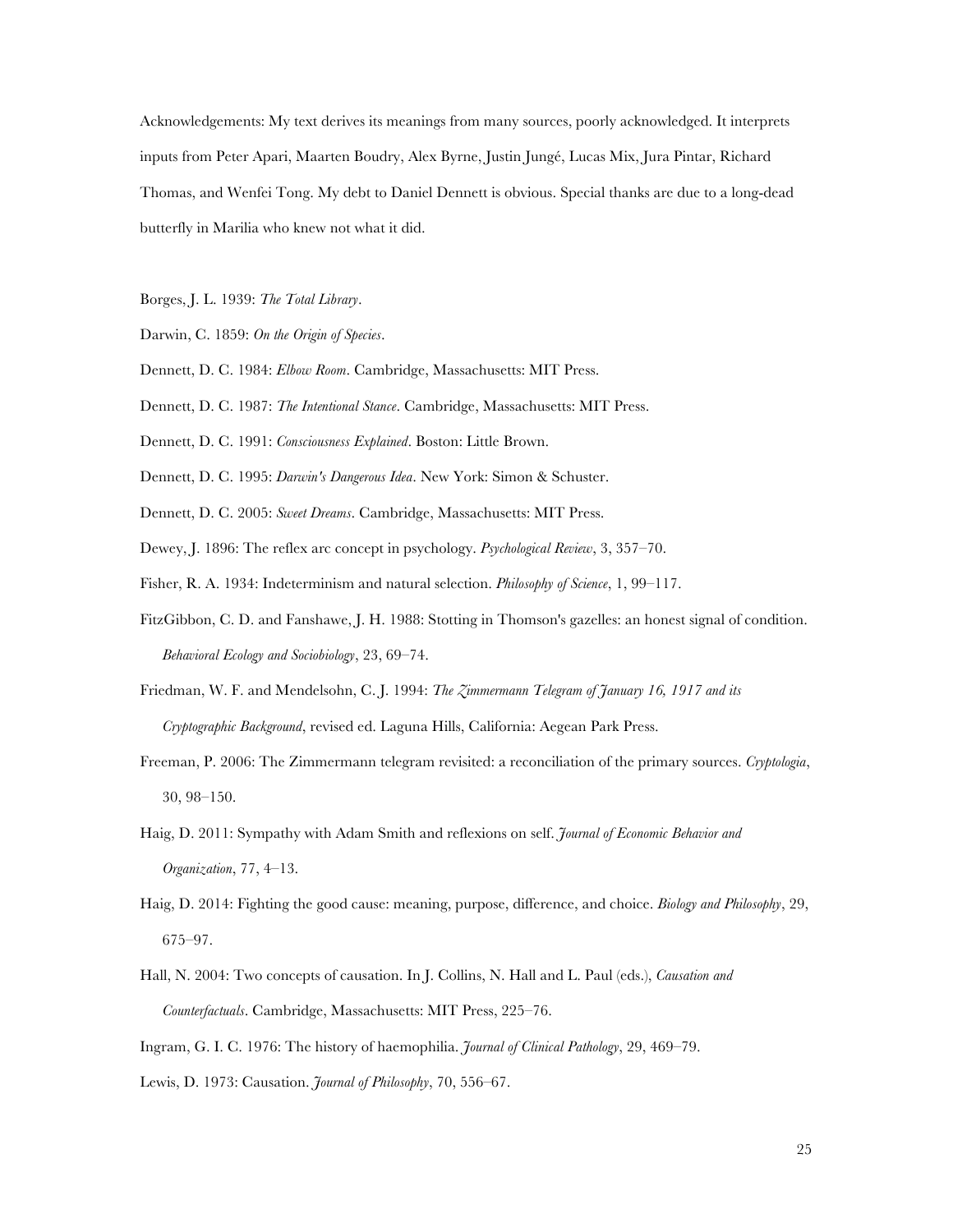- Lindley, D. V. 2000: The philosophy of statistics. *Statistician*, 49, 293–337.
- Millikan, R. G. 1989: In defense of proper functions. *Philosophy of Science*, 56, 288–302.
- Neander, K. 1991: Functions as selected effects: the conceptual analyst's defense. *Philosophy of Science*, 58, 168–84.
- Papineau, D. 1984: Representation and explanation. *Philosophy of Science*, 51, 550–72.
- Pearl, J. 2000: *Causality.* Cambridge University Press, Cambridge.
- Shannon, C. 1948: A mathematical theory of communication. *Bell System Technical Journal*, 27, 379–423, 623–56.
- Strevens, M. 2013: Causality reunified. *Erkenntnis*, 78, 299–320.
- Tononi, G. 2004: An information integration theory of consciousness. *BMC Neuroscience* 5, 42.
- von zur Gathen, J. 2006: Zimmermann telegram: the original draft. *Cryptologia*, 31, 2–37.
- Waters, C. K. 2007: Causes that make a difference. *Journal of Philosophy*, 104, 551–79.
- Weaver, W. 1949: The mathematics of communication. *Scientific American* 181(1), 11–15.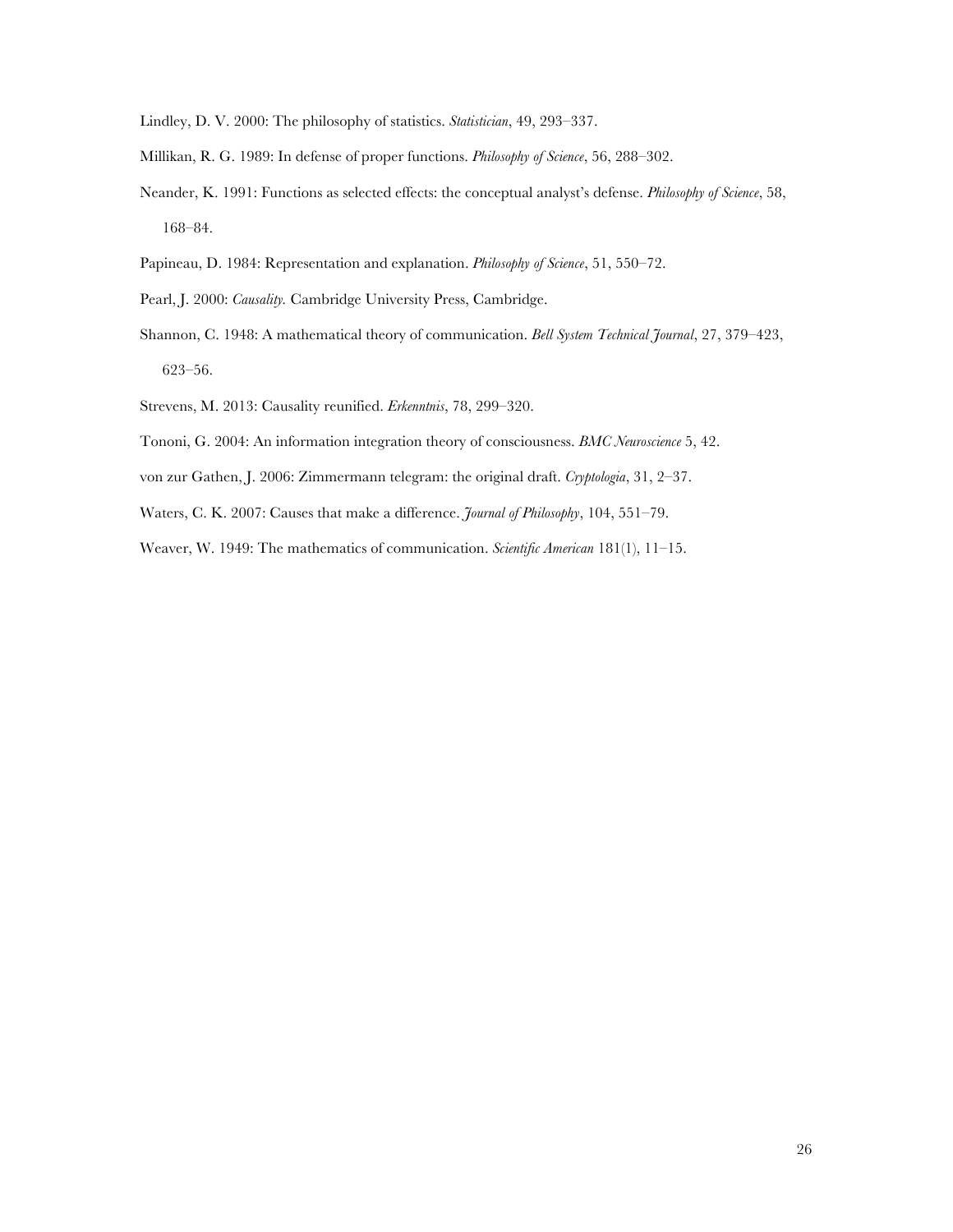

Figure 1: An interpreter is a computational mechanism for which information is input and meaning is output.

Figure 2: The interpretation of the plaintext of the Zimmermann telegram as a telegraphic signal.

Figure 3: Shannon's (1948) diagram in which a message selected by an information source is transmitted to a destination.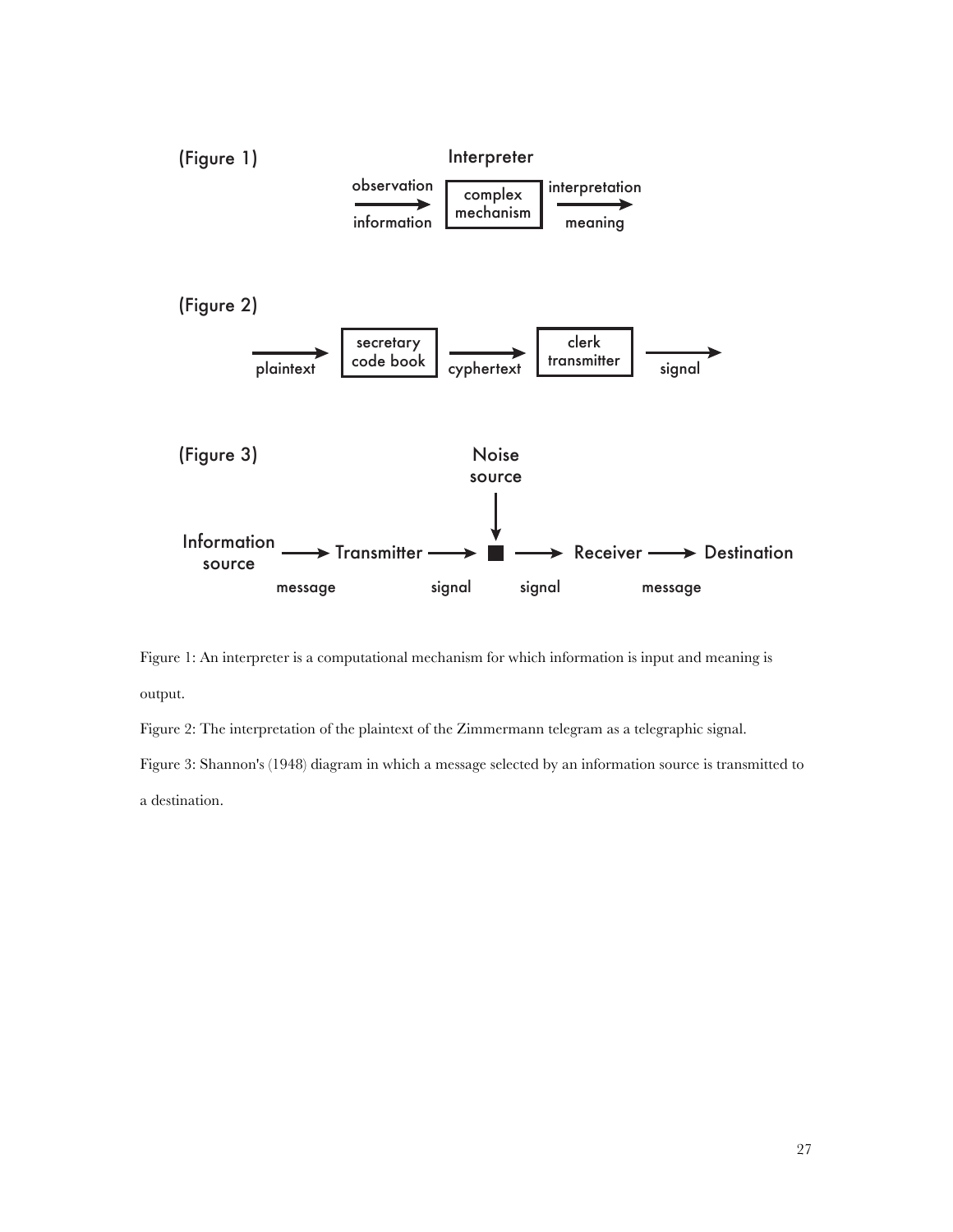## **Appendix: Words about words.1**

'Alle Begriffe, in denen sich ein ganzer Prozeß semiotisch zusammenfaßt, entziehen sich der Definition; definierbar ist nur das, was keine Geschichte hat.' (Nietzsche 1887)

When I query an informant about what a thing means I frame the question as a linguistic text (spoken or written) and am answered with a linguistic text. We communicate meanings with words. For many philosophers, questions of meaning are primarily questions about language but this paper generalizes the concept of meaning to interpretations of all kinds. Linguistics and philosophy of language are vast territories of erudition into which an ill-informed novice should venture with trepidation. Nevertheless, I have been persuaded that I need to at least sketch how I would relate my account of meaning to language.

An important reason to read a text is to understand the author's intentions. And an important reason why an author might compose a text is to have her intentions understood. Languages are elaborate conventions, shared by communities of speakers, used for the composition and interpretation of linguistic texts. Conventional meanings evolve because authors and readers often both benefit from mutual understanding of authorial intentions, but the difference between an author's intentions and the author's intended interpretation means that language can be used to misinform as well as inform.

This paper has defined *meaning* as the physical output of a process of interpretation and a *text* as an interpretation intended to be interpreted. By these definitions, two kinds of text are central to language that I will call public and private texts. Public texts are the strings of spoken or written words that are the outputs of language users and that are perceived and interpreted by other language users. Each language

 <sup>1</sup> This section was included in the *Biology & Philosophy* version of the manuscript between the sections entitled *Information Theory and Meaning* and *Large and Small*. It was removed from the version submitted to *Mind & Language* to meet word limits.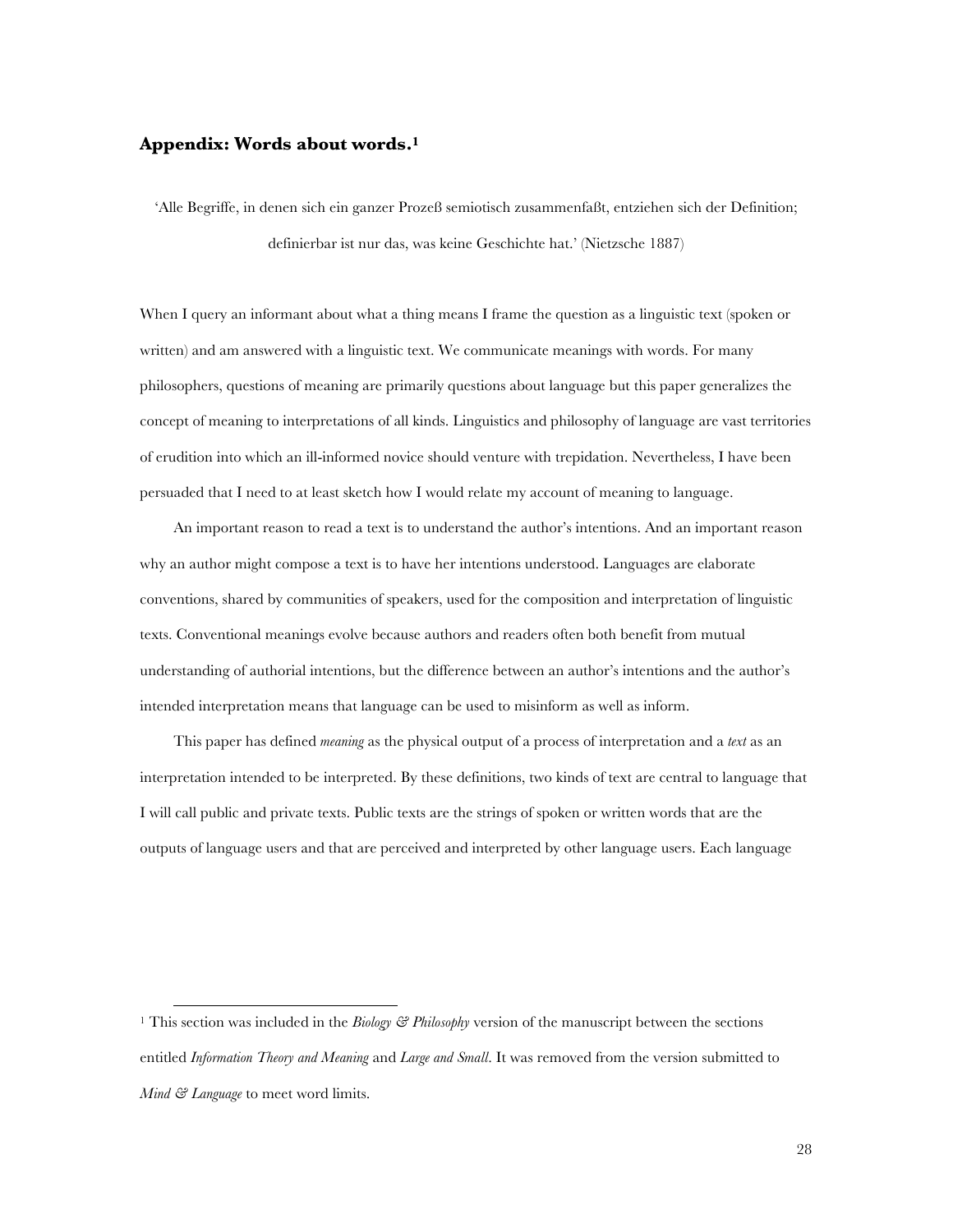user possesses a private text used in the composition and comprehension of public texts.2 The private text has an intricate material form. It is a text because (1) it is a physical interpretation of the language user's life-experience in the context of innate *a priori* knowledge about language and (2) it informs the composition and comprehension of public texts. The private text is informed by the evolutionary and developmental history of the language user, especially her lived experience of public texts. Mastery of a language is the context that allows decryption of texts written or spoken in words of that language. A child learns a language in much the same way as British intelligence broke code 7500; by observation of many exemplars together with inspired guesses, tested for intelligible meaning in encounters with multiple texts, all in the context of innate and learned knowledge of how humans think.

Private texts develop over the course of a life from the cumulative perception and interpretation of public texts in the context of non-linguistic information. The forms of public texts are arbitrary conventions unique to each language but the initial bootstrapping—that allows a private text to be informed by public texts—requires key inputs from genetic texts. Public texts are designed to evoke rich associations in the private texts of intended auditors with the intention of modifying the auditors' responses. The richness of information for auditors resides in the private text not the public text. Public texts function as conventional pointers to content of private texts. This function depends on communicants sharing similar-enough private texts because of common humanity, similar life experiences, and shared membership in a linguistic community (they need to speak the same language). A speaker anticipates that a listener will interpret the public text in much the same way as the speaker would interpret the public text.

Words are defined using other words. For the writing of this paragraph, I opened a Magyar dictionary more-or-less at random and found the word *csendülni* followed by other words that I assumed to be a definition of *csendülni* in Magyar. The public text *csendülni* pointed to nothing in my private text. It evoked no associations in my mind. If you are not a Magyar speaker, there is probably little you can say about *csendülni* except that you believe it to be a word in Magyar on my dubious authority. Most Magyar speakers could probably use *csendülni* in conversation but it would have different associations for each speaker. Some might

 <sup>2</sup> Public texts and private texts are roughly synonymous with *parole* and *langue* of Saussure (1916). Private texts are unique to each user but the needs of mutual understanding result in mutual information, and convergence, among the private texts of a linguistic community.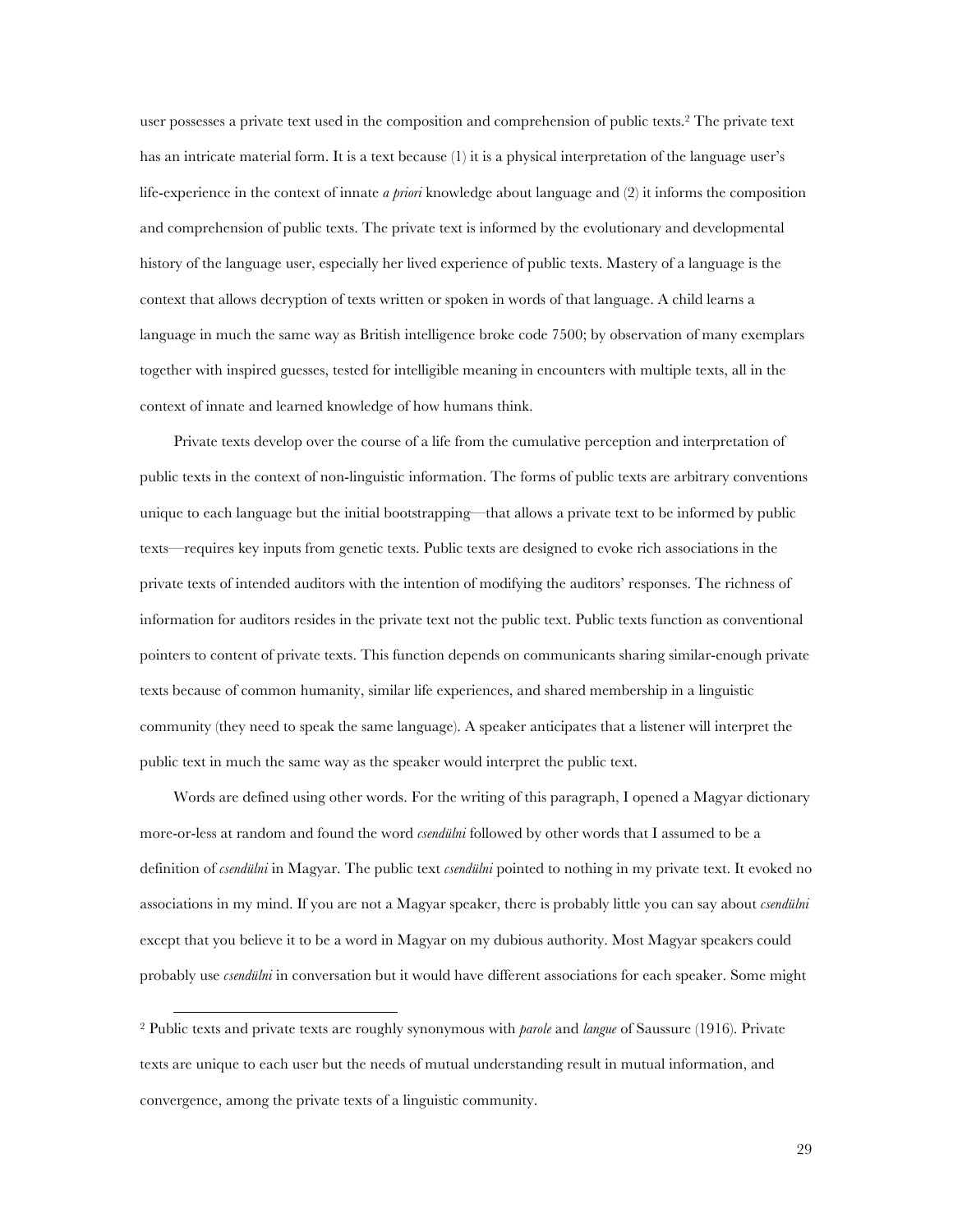have no more than a vague idea what the word 'really' means and might consult a Magyar dictionary for the 'correct' definition.3 (When I consult an English dictionary, I am not infrequently surprised to find that the definition differs markedly from what I thought the word meant.)

In the first chapter of *David Copperfield*, Dickens (1849) wrote: 'In consideration of the day and hour of my birth, it was declared by the nurse … first, that I was destined to be unlucky in life; and secondly, that I was privileged to see ghosts and spirits; both these gifts inevitably attaching, as they believed, to all unlucky infants of either gender, born towards the small hours on a Friday night.' Gender has long been used as a synonym for sex although this sense was described as 'now only jocular' in the first edition of the *Oxford English Dictionary* (1899). At that time, sex was the usual term for the distinction between males and females but, within a century, sex was replaced by gender as the preferred term of many English speakers.

I have studied recent semantic shifts in the use of sex and gender as a test-case for thinking about memetic evolution (Haig, 2004). In brief, social psychologists and psychoanalysts introduced a distinction between 'socially-constructed' gender and 'biologically-determined' sex in the 1960s. Gender became a term of art in these fields, both as a way of marking a theoretical distinction and of signaling to informed listeners that the speaker believed the social to be more important than the biological. Animals had sex, only humans had gender. From this base, gender entered general discourse via its adoption by feminists of the 1980s to signal their belief in the predominant influence of social factors on sex differences, but a sex/gender distinction is now rarely maintained. Gender commonly now refers to all differences between males and females whether these are social or biological. Even hamsters have genders (Robins *et al*., 1995). Haig (2004) suggested two factors played a role in the reconvergence of meanings of gender and sex. First, biological and social factors often interact to determine male/female differences and, in such situations, there was no neutral term. Gender became the safer default in cases of overlap, thus undermining the distinction between biological sex and cultural gender. Second, many listeners heard gender being used to refer to male/female differences but were uninformed of the theoretical distinction and thus adopted gender as the fashionable general term.

I now suspect another factor contributed to the rise of gender and concomitant decline of sex. As a student explained her preference for gender to me: 'Gender is a category but sex is an action.' Some

 <sup>3</sup> My friend Apari Péter offered 'voice of the bell' as his spontaneous translation of *csendülni*.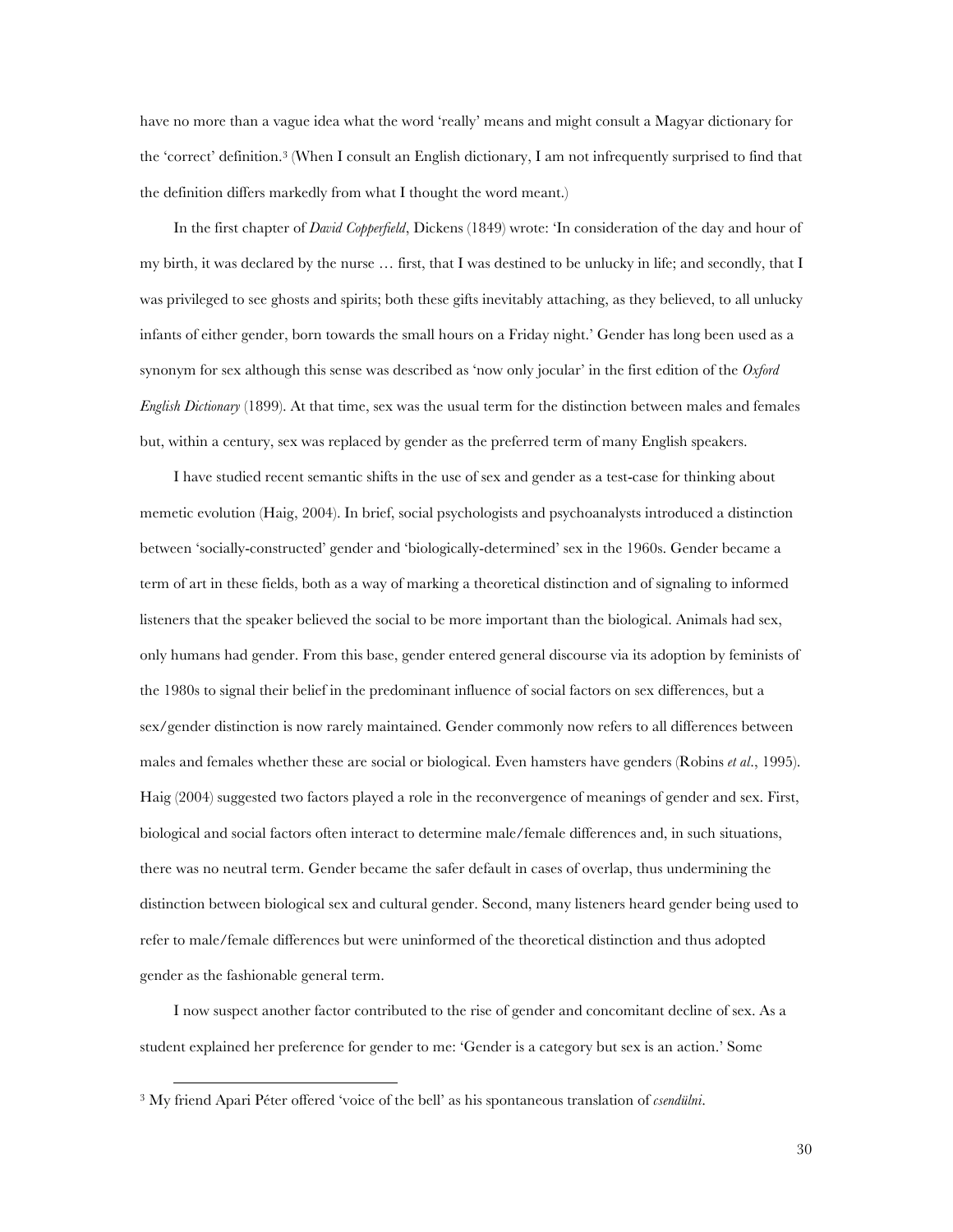speakers avoid sex because sex has copulatory connotations. Sex became a widely used euphemism for *fucking* only during the twentieth century. Did you wince when you read the 'F-word'? I hesitated as I wrote it and still hesitate as I read it. Euphemisms are polite ways of referring to things we feel uncomfortable talking about. But, as a euphemism becomes widely adopted, our embarrassment with the subject inevitably rubs off on the euphemism which becomes less polite (consider the linguistic fate of toilet, now associated strongly with the 'S-word'). Our hesitance in talking openly about 'sexual activity' has tainted sex with 'sexual connotations' and created a preference for a word in which these associations are less direct.

The public forms of sex and gender, as spoken and written texts, have remained unchanged through substantial changes of meaning. The important changes have been in the private associations of the public forms. Meanings of words have histories not essential attributes. At any one time, different speakers would have given different interpretations of what the public forms meant and used the public forms in different contexts. If enough speakers use a word 'wrongly' then their private definition becomes the accepted norm of the linguistic community. The heterodox becomes orthodox. Meaning is use. My paper attempts to persuade; to rearrange the associations of 'meaning' and 'information' in your private texts; to change how you interpret and use these words not reveal what they 'properly' mean.

Dickens, C. 1849: *David Copperfield*.

- Haig, D. 2004: The inexorable rise of gender and the decline of sex: social change in academic titles, 1945– 2001. *Archives of Sexual Behavior*, 33, 87–96.
- Nietzsche, F. 1887: *Zur Genealogie der Moral*.
- Robins, S. J., Fasulo, J. M., Patton, G. M., Schaefer, E. J., Smith, D. E. and Ordovas, J. M. 1995: Gender differences in the development of hyperlipemia and atherosclerosis in hybrid hamsters. *Metabolism*, 44, 1326–31.
- Saussure, F. de. 1916: *Cours de Linguistique Générale*. Paris: Payot. (translated by R. Harris 1986: *Course in General Linguistics*. La Salle, Illinois: Open Court.)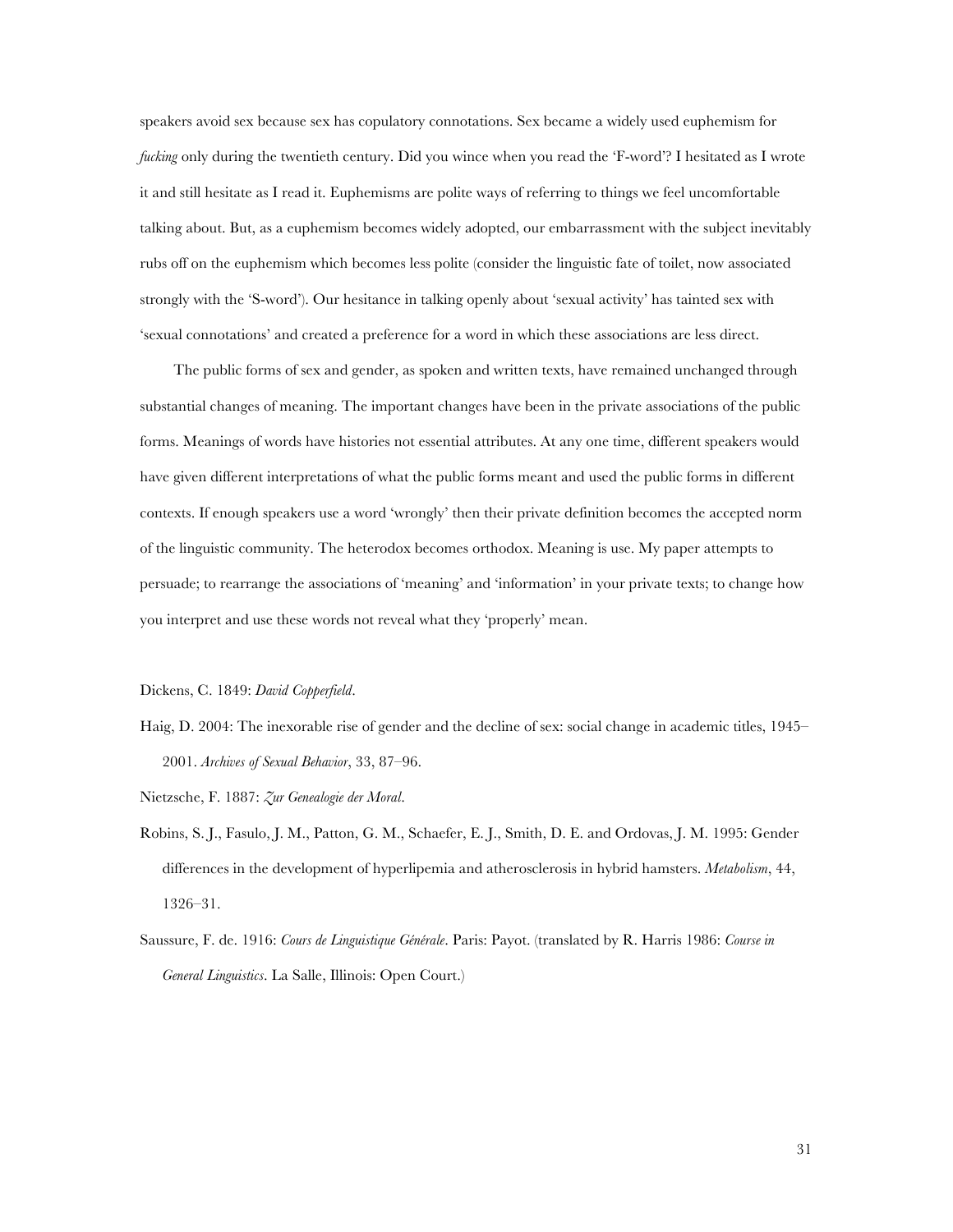Dear Professor Haig,

We have received the reports from our advisors on your manuscript BIPH-D-16-00105 "Defending the good cause: interpretation, meaning, and choice".

I am sorry to say that based on the advice received, we have decided that your manuscript cannot be accepted for publication in Biology & Philosophy.

Below, please find the comments for your perusal.

I would like to thank you very much for forwarding your manuscript to us for consideration and wish you every success in finding an alternative place of publication.

Sincerely,

Angela Potochnik Associate Editor Biology & Philosophy

Comments for the Author:

Reviewer #1: The author defends an understanding of 'meaning' as an 'interpretation' of information, which is supposed to be just the physical output of the one doing the interpreting. On this account meaning is a physical thing - an act or a page with marks, etc.

While the suggestion is an interesting one, it seems to lead to some strange conclusions. For example, if someone gets information, it's meaning changes once they actually act on it. (i.e., if I get a message stating 'it is raining', the meaning is only a brain state, until I pull out my raincoat, and then the meaning is me pulling out the raincoat?) The author might think about narrowing the scope of this paper to address, say, just this understanding of information/meaning in genes, or texts, or lives and seeing if the view can be made less unintuitive in one of these arenas. If they choose to do so, it might be useful to look at and respond to other current positions and arguments in philosophy of science about information in these domains.

Also, throughout the paper, there seems to be some inconsistency in the use of the terms 'interpretation' and 'meaning'. As described above, interpretation is supposed to be a physical output, but, for example, on page 7 the author writes '...is a text intended to be interpreted as 'here is easy prey' by a predator'. How could this be an intended interpretation if an interpretation is a physical output? On page 8, 'Not only do I see the play of light on water...These meanings are my interpretations.' What is the physical output here? If is supposed to be the brain states of the observer? These seem to be different from 'hearing the clink of rigging'.

Reviewer #2: This lively paper concerns the way that meaning arises out of causation and selection in the natural world. It elaborates a view put forward by the same author in, 'Fighting the good cause: meaning, purpose, difference, and choice,' (Haig 2014, Biol Philos). Haig (2014) advanced a teleosemantic view according to which information turns into meaning when it is used by an interpreter to achieve an end, ends arising in the first instance as a result of evolution by natural selection. This new paper elaborates on what meaning is: it is the physical output of the interpreter. The author calls this 'the thing chosen' by the interpreter, while making clear that choice in this sense does not require reasoning or any intelligence on the part of the interpreter.

The paper does not make clear how the view differs from, or why it should be preferred to, existing teleosemantic accounts of meaning (e.g. Millikan 1984, Papineau 1987, Dretske 1988). The paper does go further than Haig (2014), but no clear argument is offered for the claim that meaning consists just in the physical output produced by an interpreter. Nor is it clear how misrepresentation is possible, of the kind the author subsequently discusses, on this view. The folded wings of a moth are intended to be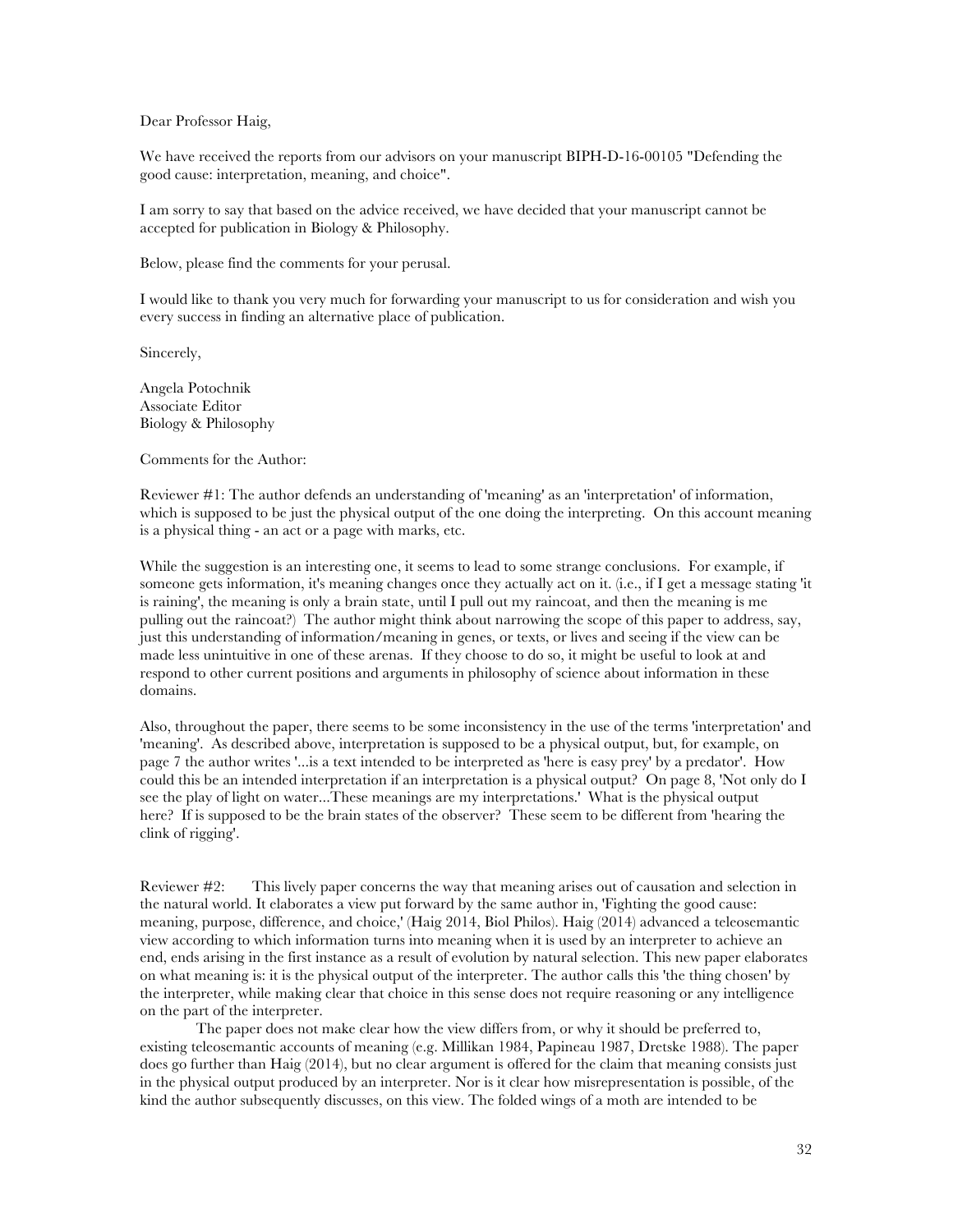interpreted as \*not a moth\* by moth-predators. When a predator makes this interpretation - takes this information and uses it to inform the choice to pass on - it misrepresents (and loses out on a tasty snack). If meaning it just physical output, how can the meaning be \*not a moth\*? That is not a physical output produced by the moth predator. It is a condition that must be in place if the physical output produced by the moth predator (flying on) is to perform its evolutionary function in a normal way.

For the same reason, it wasn't clear how the frog's visual system could interpret 'incident photons on the retina as information about distance, direction of movement, and speed of the speck', if meaning consists just in the physical output produced by an interpreter; similarly for the claim that perceptions present useful information about the world (p. 6 of m/s).

An immediate problem faced by teleosemantic theories of meaning is to say why not all causal exchanges that have evolutionary functions give rise to meaning. The paper says nothing about this problem: whether the author embraces the liberal conclusion or has some way of avoiding it.

It wasn't clear what the claim that 'information is a property of relations not things' amounts to: whether it is different from the standard Shannon view, and if so, why that difference is important. Similarly, meaning is claimed to be a relation 'of things to an interpreter', not a thing in itself (p.  $5 \text{ of } m/s$ ). How is an output produced by an interpreter a relation of a thing to an interpreter? Maybe the claim is: the meaning of an item of information (physical state) is a relational property of that state: it is fixed by the outputs purposefully produced by an interpreter in response to that state. However, that is not a novel claim. It is just the standard view (put forward by teleosemantic theories, amongst others).

Relations amongst things are treated exclusively as a matter of sameness and difference. No argument is given that a metaphysics of sameness and difference is adequate to capture relations of every kind, or that other kinds of relation should be excluded.

The Zimmerman telegram example suggests the opposite conclusion from the one the author draws. It strongly suggests that something is preserved across all the translations and changes of form of the telegram. They all transmit the German Empire's offer. Indeed, that is how the author presents the case (it 'conveyed an offer from the German Empire to the Republic of Mexico', p. 11 of m/s). Having presented the case, the author asserts that in the chain of transmission there was constantly changing meaning, meaning being nothing more than the physical text produced by an interpreter (p. 12 of m/s).. That conclusion does indeed follow from the author's view. But what is the argument for it? That question is especially pressing when the author's own presentation of the case suggests the opposite conclusion.

The point of the section 'Large and Small' was not clear; nor the aside on causation  $(p. 17 \text{ of m/s})$ .

The author makes a nice point, 'A speaker anticipates that a listener will interpret the public text in much the same way as the speaker would interpret the public text.' This insight has the potential to avoid many of the problems generated by Gricean pragmatics and relevance semantics (Sperber & Wilson 1986). This idea has recently been developed at length by Ruth Millikan (Beyond Concepts, forthcoming).

The account of memory is suggestive and intriguing (p. 19). The internal changes which change behavioural dispositions are a kind of meaning, according to the author's account, because they are a purposeful output. Furthermore they are also intended to be interpreted, by the self, so they act as information which becomes meaningful for that interpreter (which happens to be the same self). This is an interesting kind of private meaning. Peter Godfrey-Smith has suggested that memory should be construed as the sending of messages over time (Godfrey-Smith 2014 Philos Sci). The author's view develops and complements that idea. If the author's approach to meaning were clarified and made precise, and this claim about memory formulated rigorously in terms of the author's approach to meaning, that would be a significant contribution.

The paper is replete with interesting examples from biology and other sciences, and from literature. The examples are suggestive and could be illuminating, if properly developed. Indeed, an example from this manuscript has already been quoted at length by Daniel Dennett in his latest book, From Bacteria to Bach and Back (2016). But without being tied to clear claims and arguments, it is hard to assess the probative value of the author's examples.

There is certainly an important role in science, and no doubt especially in philosophy, for papers that paint a vivid picture: that put forward a position clearly, without engaging in detailed arguments for it. However, the position put forward in this paper is unfortunately not explained coherently enough for it to be interpreted that way.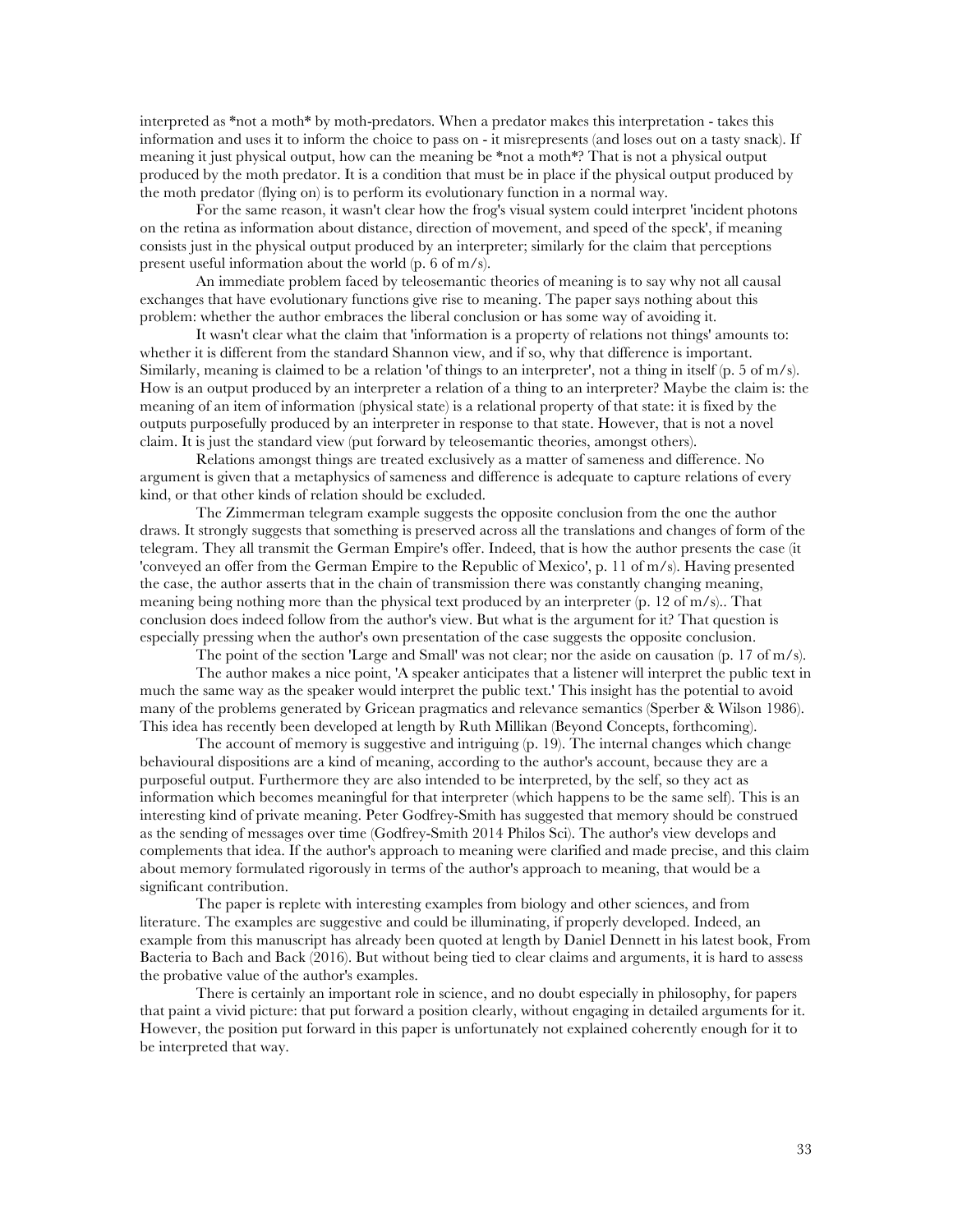Dear Prof. Haig:

I write to you regarding manuscript # M&L-03-17-0180 entitled "Making sense: information interpreted as meaning" which you submitted to Mind & Language.

I am sorry to say that we are not able to accept your paper for publication in Mind & Language. At the bottom of this letter you will find some reviewer's comments. I hope that they are helpful. Please be aware that the number of submissions we receive means that we are able to publish only a small fraction of what we receive.

Thank you for considering Mind & Language for the publication of your research.I hope the outcome of this specific submission will not discourage you from the submission of future manuscripts.

Sincerely, David Austin Editorial Office

On behalf of The Editors of Mind & Language

Reviewer(s)' Comments to Author:

Reviewer: 1

Comments to the Author Unfortunately, the paper is effectively a summary with no real attempt to advance our philosophical

understanding of info-theoretic conceptions of meaning/communication, or to defend such the conception against criticisms. A paper in this area revisting the seminal work of Dretske and its influence on Fodor and many others might be worthwhile. But as the paper stands, I can see nothing to recommend its publication in a journal that has as its remit to publish novel research.

Reviewer 2

I am not sure what the point is. It is beautifully written and quite amusing, but I can't say I know what the point is supposed to be, what problem it is aiming to solve by having this conception of meaning as information. It has little to do with what I might call linguistic meaning (the pedestrian attempt to figure out how lexical terminals plus composition yield propositional meaning). It seems to be trying to argue that semantic meaning need not be "ghostly" (I didn't know that anyone thought it was just that we have no good idea of how to make it respectable). The project looks like a version of Dretske's from aeons ago, that some sort of causal account whereby coordinated physical events could "mean" by providing information. I thought that this was the standard view now (but I was a grad student a long time ago) and that the issue was not whether this COULD be so but how too make it do some non trivial work in more regular domains where meaning matters. This paper does not do this. So, I am at a loss to know what it wants to do and